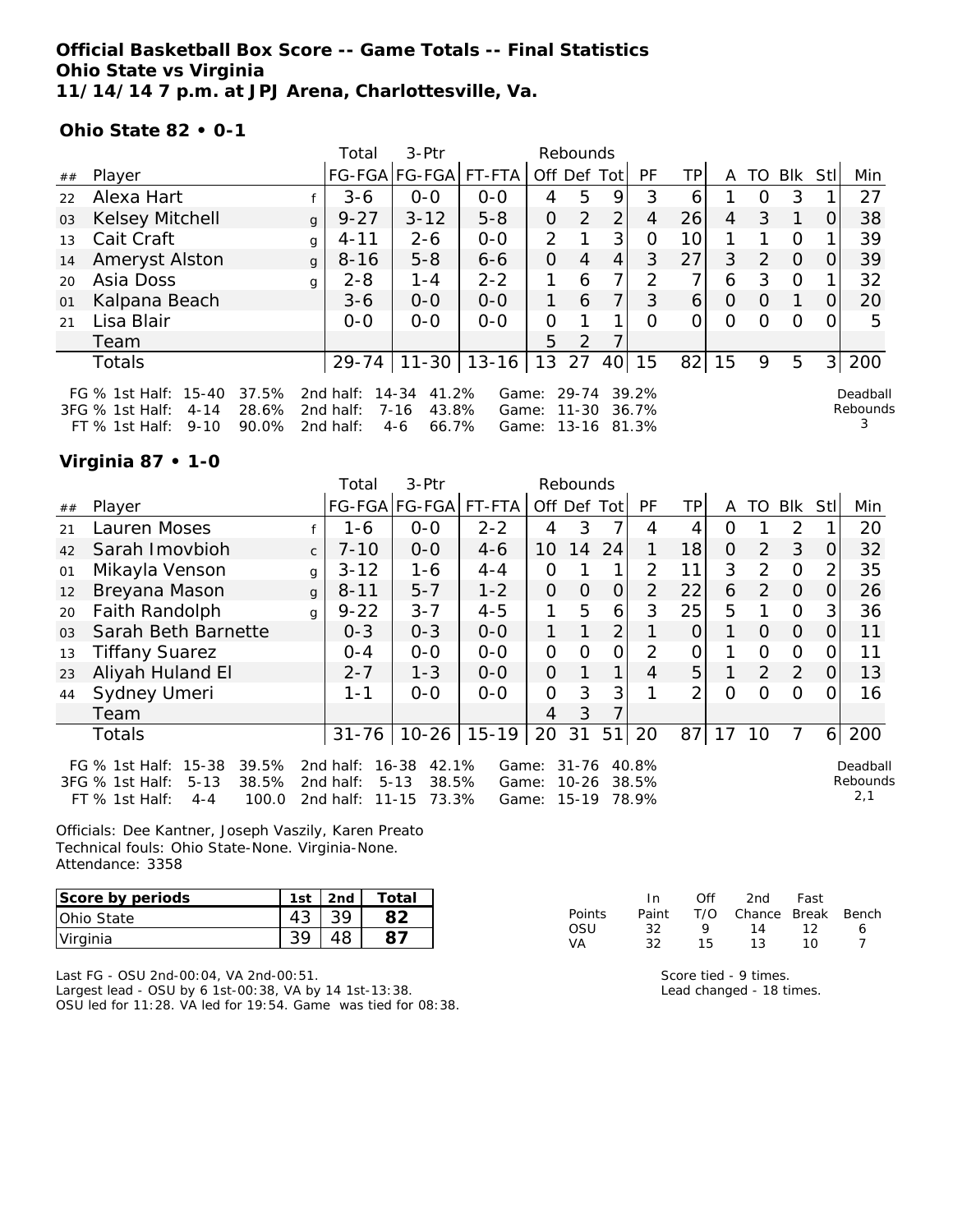## **Official Basketball Box Score -- Game Totals -- Final Statistics Radford vs Virginia 11/16/14 1:00 p.m. at JPJ Arena, Charlottesville, Va.**

### **Radford 47 • 0-1**

|    |                                       |              | Total     | 3-Ptr             |         |                | Rebounds       |                |                |                |                |                |                |                |          |
|----|---------------------------------------|--------------|-----------|-------------------|---------|----------------|----------------|----------------|----------------|----------------|----------------|----------------|----------------|----------------|----------|
| ## | Player                                |              |           | FG-FGA FG-FGA     | FT-FTA  | Off Def Tot    |                |                | PF             | TP             | A              | TO             | <b>Blk</b>     | Stll           | Min      |
| 22 | WORTHY, Jayda                         |              | $2 - 4$   | $O-O$             | $4 - 6$ | 5              | 3              | 8              | 3              | 8              |                |                |                | 0              | 19       |
| 13 | ROSS, Rachel                          | $\mathsf{C}$ | $4-6$     | $0-0$             | $1 - 2$ | 1              | 3              | $\overline{4}$ | $\overline{4}$ | 9              | $\Omega$       | $\Omega$       | $\Omega$       | 0              | 21       |
| 03 | FOY, Aisha                            | g            | $0 - 10$  | 0-6               | $0 - 0$ | $\overline{O}$ | O              | 0              | 2              | 0              |                | 5              | $\Omega$       | 0              | 30       |
| 05 | AVERY, Ayana                          | g            | $1 - 9$   | $1 - 8$           | $0-0$   | $\overline{O}$ |                |                |                | 3              | 3              |                | $\overline{O}$ | 0              | 28       |
| 33 | McIVOR, Kiera                         | g            | $0 - 3$   | $0 - 1$           | $0-0$   | $\overline{O}$ | $\overline{O}$ | 0              | 2              | $\overline{O}$ | $\overline{O}$ | 2              | $\Omega$       | 0              | 23       |
| 02 | TOOHEY, Jordan                        |              | $0-0$     | $0 - 0$           | $O-O$   | 0              | $\overline{O}$ | $\overline{O}$ | 0              | $\overline{O}$ | $\Omega$       | $\overline{O}$ | $\overline{O}$ | $\overline{O}$ |          |
| 11 | QUEVEDO, Claudia                      |              | $1 - 3$   | $0 - 1$           | $2 - 2$ | $\overline{O}$ | $\overline{2}$ | 2              |                | 4              | $\overline{O}$ |                | $\mathcal{O}$  | 0              | 17       |
| 12 | ALLEN, Brittany                       |              | $0 - 1$   | $0 - 1$           | $O-O$   | $\overline{O}$ |                |                | $\Omega$       | 0              |                |                | $\Omega$       | 0              | 6        |
| 14 | GILMORE, Gaby                         |              | $1 - 3$   | $0 - 1$           | $1 - 2$ | $\overline{O}$ | 4              | 4              |                | 3              |                |                | $\Omega$       | 0              | 15       |
| 21 | WHITE, Janayla                        |              | $4 - 9$   | $0-0$             | $6 - 7$ | 7              | 3              | 10             | 5              | 14             | $\Omega$       |                | $\overline{2}$ | 0              | 19       |
| 24 | GAYMON, Jordynn                       |              | $3 - 6$   | $O-O$             | $0 - 1$ | $\overline{2}$ | 6              | 8              | 3              | 6              | $\Omega$       |                | $\Omega$       | 0              | 21       |
|    | Team                                  |              |           |                   |         |                | 4              | 5              |                |                |                |                |                |                |          |
|    | Totals                                |              | 16-54     | $1 - 18$          | 14-20   | 16             | 27             | 43             | 22             | 47             | 7              | 20             | 3              | $\overline{O}$ | 200      |
|    | FG $%$ 1st Half:<br>$8 - 27$<br>29.6% |              | 2nd half: | $8 - 27$<br>29.6% | Game:   |                | $16 - 54$      |                | 29.6%          |                |                |                |                |                | Deadball |
|    | 0.0%<br>3FG % 1st Half:<br>$0 - 10$   |              | 2nd half: | 12.5%<br>$1 - 8$  | Game:   |                | $1 - 18$       |                | 5.6%           |                |                |                |                |                | Rebounds |
|    | FT % 1st Half:<br>55.6%<br>$5-9$      |              | 2nd half: | $9 - 11$<br>81.8% | Game:   |                | 14-20          |                | 70.0%          |                |                |                |                |                |          |

### **Virginia 75 • 2-0**

|        |                                                                                                                        |              | Total                               | 3-Ptr                                                  |                         |                | Rebounds                           |          |                         |                |          |                |                |      |                      |
|--------|------------------------------------------------------------------------------------------------------------------------|--------------|-------------------------------------|--------------------------------------------------------|-------------------------|----------------|------------------------------------|----------|-------------------------|----------------|----------|----------------|----------------|------|----------------------|
| $\#\#$ | Player                                                                                                                 |              |                                     | FG-FGA FG-FGA                                          | FT-FTA I                | Off Def        |                                    | Totl     | PF                      | ΤP             | A        | TO             | <b>Blk</b>     | Stll | Min                  |
| 21     | Lauren Moses                                                                                                           |              | $3 - 7$                             | $O-O$                                                  | $1 - 3$                 | $\overline{2}$ | 3                                  | 5        | 2                       | 7              | 0        |                | 2              |      | 23                   |
| 42     | Sarah Imovbioh                                                                                                         | $\mathsf{C}$ | $6 - 10$                            | $0-0$                                                  | $2 - 3$                 | 5              | $\overline{4}$                     | 9        | 3                       | 14             | $\Omega$ | $\Omega$       | $\Omega$       |      | 20                   |
| 01     | Mikayla Venson                                                                                                         | $\mathbf{q}$ | $6 - 8$                             | $0 - 2$                                                | $0 - 0$                 | 0              | 3                                  | 3        | 2                       | 12             | 1        | 2              | $\Omega$       |      | 23                   |
| 12     | Breyana Mason                                                                                                          | $\mathbf{q}$ | $4 - 8$                             | $0-0$                                                  | $3 - 5$                 | $\overline{O}$ | 3                                  | 3        |                         | 11             | 5        | $\Omega$       | $\overline{O}$ |      | 31                   |
| 20     | Faith Randolph                                                                                                         | g            | $5 - 11$                            | $1 - 3$                                                | $O-O$                   | 0              | 4                                  | 4        | 2                       | 11             | 0        | 0              | $\Omega$       |      | 28                   |
| 02     | Jae'Lisa Allen                                                                                                         |              | $0 - 1$                             | $0 - 0$                                                | $0-0$                   | $\overline{O}$ | $\Omega$                           | $\Omega$ | Ω                       | $\overline{O}$ | $\Omega$ | $\Omega$       | $\Omega$       | 0    | 4                    |
| 03     | Sarah Beth Barnette                                                                                                    |              | $1 - 2$                             | $1 - 1$                                                | $O-O$                   | $\overline{2}$ | $\overline{2}$                     | 4        |                         | 3              | 0        | $\Omega$       | $\mathbf{O}$   |      | 17                   |
| 13     | <b>Tiffany Suarez</b>                                                                                                  |              | 1-5                                 | $0 - 1$                                                | $4 - 4$                 | $\Omega$       | $\Omega$                           | 0        |                         | 6              |          | 2              | $\overline{O}$ |      | 19                   |
| 23     | Aliyah Huland El                                                                                                       |              | $2 - 11$                            | $O - 7$                                                | $3 - 5$                 | 1              | 4                                  | 5        | 4                       | 7 <sub>1</sub> |          | $\Omega$       | $\Omega$       |      | 19                   |
| 44     | Sydney Umeri                                                                                                           |              | $2 - 3$                             | $0 - 0$                                                | $0 - 0$                 | $\overline{O}$ |                                    | 1        | 4                       | $\overline{4}$ |          | $\overline{O}$ | 2              |      | 16                   |
|        | Team                                                                                                                   |              |                                     |                                                        |                         | 4              | O                                  | 4        |                         |                |          |                |                |      |                      |
|        | Totals                                                                                                                 |              | $30 - 66$                           | $2 - 14$                                               | $13 - 20$               | 14             | 24                                 |          | 38 20                   | 75             | 9        | 5              | 4              | 9    | 200                  |
|        | $12 - 33$<br>36.4%<br>FG $\%$ 1st Half:<br>0.0%<br>3FG % 1st Half:<br>$O - 7$<br>63.6%<br>$FT$ % 1st Half:<br>$7 - 11$ |              | 2nd half:<br>2nd half:<br>2nd half: | 18-33<br>54.5%<br>$2 - 7$<br>28.6%<br>$6 - 9$<br>66.7% | Game:<br>Game:<br>Game: |                | $30 - 66$<br>$2 - 14$<br>$13 - 20$ |          | 45.5%<br>14.3%<br>65.0% |                |          |                |                |      | Deadball<br>Rebounds |

Officials: Luis Gonzalez, Diana DePaul, Kristi Vera Technical fouls: Radford-None. Virginia-None. Attendance: 3172 RU: White fouled out at 3:32 (II)

| Score by periods | 1st | 2 <sub>nd</sub> | Total |
|------------------|-----|-----------------|-------|
| Radford          |     |                 |       |
| Virginia         |     |                 |       |

Last FG - RAD 2nd-00:16, VA 2nd-01:12.

Largest lead - RAD None, VA by 32 2nd-01:12. RAD led for 00:00. VA led for 38:11. Game was tied for 01:49.

|               | In.   | Off          | 2nd                    | Fast        |    |
|---------------|-------|--------------|------------------------|-------------|----|
| <b>Points</b> | Paint |              | T/O Chance Break Bench |             |    |
| RAD           | 28.   | <sup>n</sup> | 23                     | $^{\prime}$ | つフ |
| VА            | 32.   | -21          | 13.                    | 6           | 20 |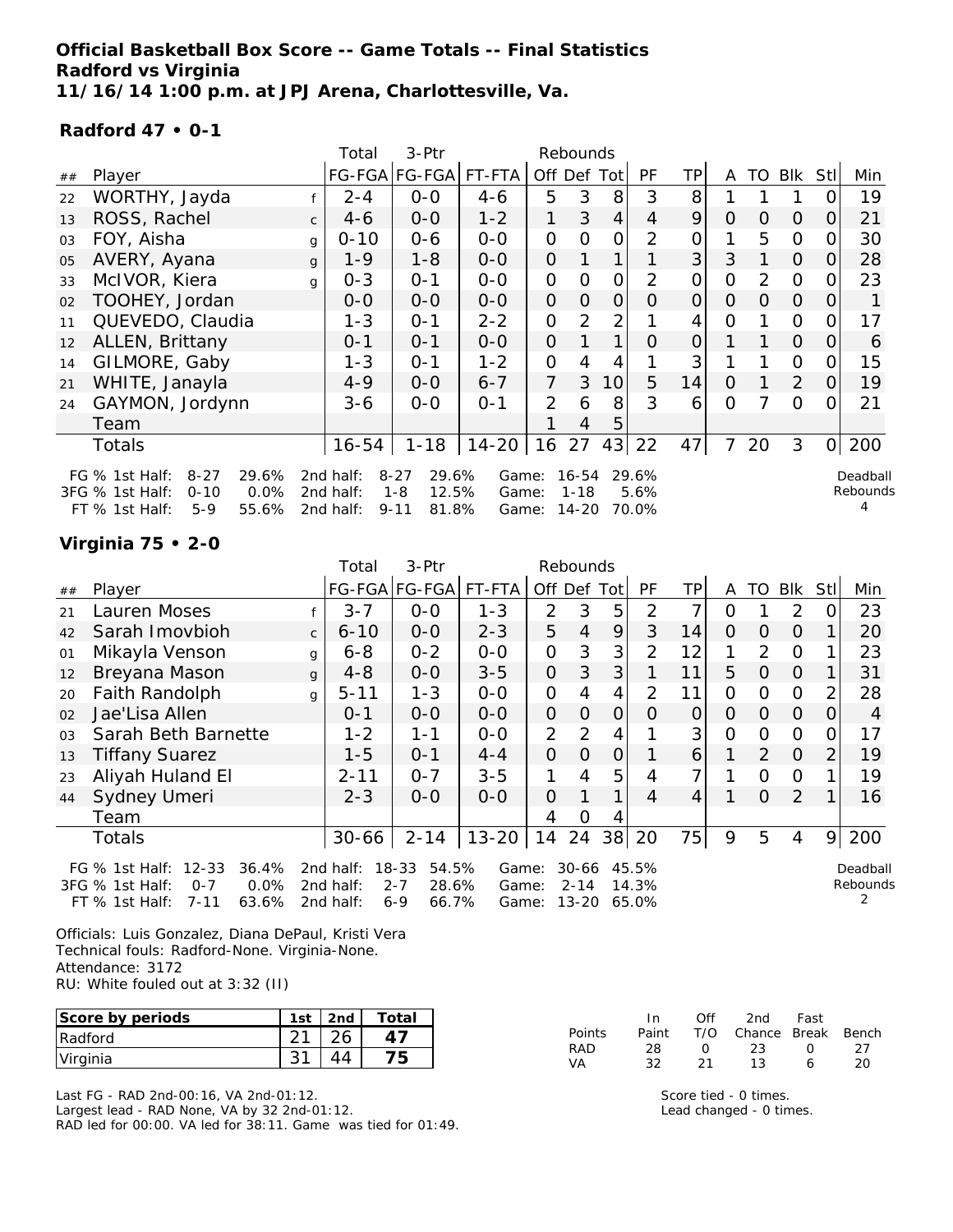**Official Basketball Box Score -- Game Totals -- Final Statistics Virginia vs Xavier 11/20/14 7 p.m. at Cincinnati, Ohio (Cintas Center)**

# **Virginia 71 • 3-0**

|                |                                                                                                                    |              | Total                               | 3-Ptr                                                      |                         |                | Rebounds                          |                |                         |                |          |               |            |                |                           |
|----------------|--------------------------------------------------------------------------------------------------------------------|--------------|-------------------------------------|------------------------------------------------------------|-------------------------|----------------|-----------------------------------|----------------|-------------------------|----------------|----------|---------------|------------|----------------|---------------------------|
| ##             | Player                                                                                                             |              |                                     | FG-FGA FG-FGA                                              | FT-FTA                  | Off            | Def                               | Tot            | PF                      | TP.            | A        | TO            | <b>Blk</b> | Stl            | Min                       |
| 21             | Lauren Moses                                                                                                       |              | $3 - 5$                             | $0 - 0$                                                    | $2 - 3$                 | 0              | 6                                 | 6              | $\mathcal{P}$           | 8              |          |               | 2          | 2              | 23                        |
| 42             | Sarah Imovbioh                                                                                                     | $\mathsf{C}$ | $9 - 14$                            | $0 - 0$                                                    | $0 - 1$                 | 7              | 6                                 | 13             | $\overline{2}$          | 18             |          |               | $\Omega$   |                | 35                        |
| 01             | Mikayla Venson                                                                                                     | g            | $2 - 9$                             | $1 - 3$                                                    | $0-0$                   | $\Omega$       | 6                                 | 6              |                         | 5              | 5        | 2             | 1          |                | 35                        |
| 12             | Breyana Mason                                                                                                      | g            | $3 - 10$                            | $0-0$                                                      | $0-0$                   | $\overline{O}$ | $\overline{2}$                    | $\overline{2}$ | 3                       | 6              | 6        | $\mathcal{P}$ | $\Omega$   | Ω              | 25                        |
| 20             | Faith Randolph                                                                                                     | g            | $8 - 14$                            | $2 - 2$                                                    | $8 - 8$                 |                | 3                                 | 4              | $\overline{2}$          | 26             | O        | 3             | $\Omega$   | 3              | 35                        |
| 0 <sub>3</sub> | Sarah Beth Barnette                                                                                                |              | $0 - 0$                             | $0 - 0$                                                    | $O - O$                 | $\Omega$       |                                   | 1              |                         | 0              | O        |               | $\Omega$   | 0              | 3                         |
| 13             | <b>Tiffany Suarez</b>                                                                                              |              | $1 - 5$                             | $0-0$                                                      | $0-0$                   | $\mathbf{O}$   | O                                 | $\overline{O}$ | 2                       | 2              | O        | Ο             | $\Omega$   |                | 16                        |
| 23             | Aliyah Huland El                                                                                                   |              | $2 - 4$                             | $0 - 2$                                                    | $0-0$                   | 0              | 2                                 | $\overline{2}$ | $\Omega$                | $\overline{4}$ | $\Omega$ | 2             | $\Omega$   | 2              | 10                        |
| 44             | Sydney Umeri                                                                                                       |              | 1-1                                 | $0 - 0$                                                    | $0 - 0$                 | 3              | 5                                 | 8 <sup>1</sup> | 2                       | 2              | 1        | 3             |            |                | 18                        |
|                | Team                                                                                                               |              |                                     |                                                            |                         | 2              | $\Omega$                          | 2              |                         |                |          |               |            |                |                           |
|                | <b>Totals</b>                                                                                                      |              | $29 - 62$                           | $3 - 7$                                                    | $10 - 12$               | 13             | 31                                | 44             | 15                      | 71             | 14       | 15            | 4          | 8 <sup>1</sup> | 200                       |
|                | 17-38<br>44.7%<br>FG $\%$ 1st Half:<br>3FG % 1st Half:<br>20.0%<br>$1 - 5$<br>66.7%<br>$FT$ % 1st Half:<br>$2 - 3$ |              | 2nd half:<br>2nd half:<br>2nd half: | $12 - 24$<br>50.0%<br>$2 - 2$<br>100.0<br>$8 - 9$<br>88.9% | Game:<br>Game:<br>Game: |                | $29 - 62$<br>$3 - 7$<br>$10 - 12$ |                | 46.8%<br>42.9%<br>83.3% |                |          |               |            |                | Deadball<br>Rebounds<br>Ω |

#### **Xavier 62 • 2-1**

| 3-Ptr<br>Rebounds<br>Total |                                       |              |           |                   |           |                |                |                |                |                |                |          |                |          |          |
|----------------------------|---------------------------------------|--------------|-----------|-------------------|-----------|----------------|----------------|----------------|----------------|----------------|----------------|----------|----------------|----------|----------|
| ##                         | Player                                |              |           | FG-FGA FG-FGA     | FT-FTA    | Off Def Tot    |                |                | <b>PF</b>      | TPI            | A              | TO       | Blk            | Stll     | Min      |
| 14                         | GLOVER, Briana                        |              | $2 - 6$   | $1 - 3$           | $0 - 0$   | $\overline{2}$ | $\Omega$       | $\overline{2}$ |                | 5              | 0              | 2        | $\Omega$       |          | 23       |
| 23                         | SCHAEFER, Leah                        |              | $0 - 2$   | $0-0$             | $0-0$     | 1              | 5              | 6              |                | 0              |                |          | 1              | $\Omega$ | 21       |
| 00                         | TURNER, Marquia                       | g            | $2 - 7$   | $2 - 5$           | $0 - 0$   | 1              |                | $\overline{2}$ | 2              | 6              | $\overline{2}$ |          |                |          | 21       |
| 30                         | GAFFNEY, Raeshaun                     | $\mathbf{q}$ | $4 - 12$  | $0 - 2$           | $7 - 8$   | 2              | 2              | $\overline{4}$ |                | 15             | $\overline{O}$ | $\Omega$ | 0              | 0        | 25       |
| 35                         | CRITTENDON, Jenna                     | $\mathsf{q}$ | $0 - 5$   | $0 - 2$           | $2 - 2$   | 1              | $\overline{2}$ | 3              |                | 2              | $\overline{2}$ | 0        | 1              |          | 22       |
| 01                         | FINCHER, Kindell                      |              | $4 - 8$   | $3 - 5$           | $O - 1$   | 1              | 3              | $\overline{4}$ | $\overline{2}$ | 11             | 1              | 2        | $\Omega$       | 3        | 15       |
| 02                         | KYNARD, Maleeka                       |              | $3 - 7$   | $1 - 3$           | $1 - 2$   | $\overline{O}$ |                | 1              | $\overline{2}$ | 8              | 4              |          | $\mathbf{O}$   |          | 17       |
| 12                         | BYRD, Jada                            |              | $1 - 1$   | $1 - 1$           | $0-0$     | $\mathbf 0$    |                | 1              | $\Omega$       | 3              | $\Omega$       | $\Omega$ | $\overline{O}$ | O        | 2        |
| 15                         | ZANTT, Aliyah                         |              | $2 - 6$   | $0 - 4$           | $0 - 0$   | 0              | $\overline{2}$ | $\overline{2}$ | Ω              | 4              |                | 2        | $\Omega$       |          | 18       |
| 21                         | BLACKWELL, Maddison                   |              | $1 - 3$   | $0-0$             | $O-O$     | 1              | $\overline{2}$ | 3              |                | $\overline{2}$ | $\overline{2}$ | 3        | $\overline{O}$ |          | 16       |
| 22                         | DAWSON, Erica                         |              | $0-0$     | $0 - 0$           | $0 - 0$   | 0              | O              | 0              | $\Omega$       | 0              | $\Omega$       | $\Omega$ | 0              | O        | $0+$     |
| 24                         | THOMPSON, Martha                      |              | $0-0$     | $0-0$             | $0 - 0$   | 1              | $\Omega$       | 1              | O              | $\overline{O}$ | $\Omega$       |          | $\overline{O}$ | 0        | 2        |
| 25                         | AIJANEN, Anniina                      |              | $3 - 5$   | $0 - 0$           | $0 - 0$   | O              |                |                | 3              | 6              | $\Omega$       | $\Omega$ | $\Omega$       | ∩        | 18       |
|                            | Team                                  |              |           |                   |           |                | 2              | 3              |                |                |                |          |                |          |          |
|                            | <b>Totals</b>                         |              | $22 - 62$ | $8 - 25$          | $10 - 13$ | $\vert$ 11     | 22             | 33             | 14             | 62             | 13             | 13       | 3              | 7        | 200      |
|                            | $8 - 30$<br>26.7%<br>FG $%$ 1st Half: |              | 2nd half: | 14-32<br>43.8%    | Game:     |                | $22 - 62$      |                | 35.5%          |                |                |          |                |          | Deadball |
|                            | 9.1%<br>3FG % 1st Half:<br>$1 - 11$   |              | 2nd half: | $7 - 14$<br>50.0% | Game:     |                | $8 - 25$       |                | 32.0%          |                |                |          |                |          | Rebounds |
|                            | 80.0%<br>FT % 1st Half:<br>$8 - 10$   |              | 2nd half: | $2 - 3$<br>66.7%  | Game:     |                | $10 - 13$      |                | 76.9%          |                |                |          |                |          |          |

Officials: Bryan Brunette, Michael McConnell and Kristi Vera Technical fouls: Virginia-None. Xavier-None. Attendance: 714

| Score by periods | 1st | 2nd | Total |
|------------------|-----|-----|-------|
| Virginia         |     |     |       |
| Xavier           |     |     |       |

Last FG - VA 2nd-03:06, XU 2nd-00:00. Largest lead - VA by 19 2nd-09:16, XU by 2 1st-19:14. VA led for 37:25. XU led for 00:46. Game was tied for 01:48.

|               | $\mathsf{In}$ | Off | 2nd                    | Fast |    |
|---------------|---------------|-----|------------------------|------|----|
| <b>Points</b> | Paint         |     | T/O Chance Break Bench |      |    |
| VA.           | -32.          | 20. | 17                     | 1 N  | 8  |
| XU            | 26            | 15  |                        |      | 34 |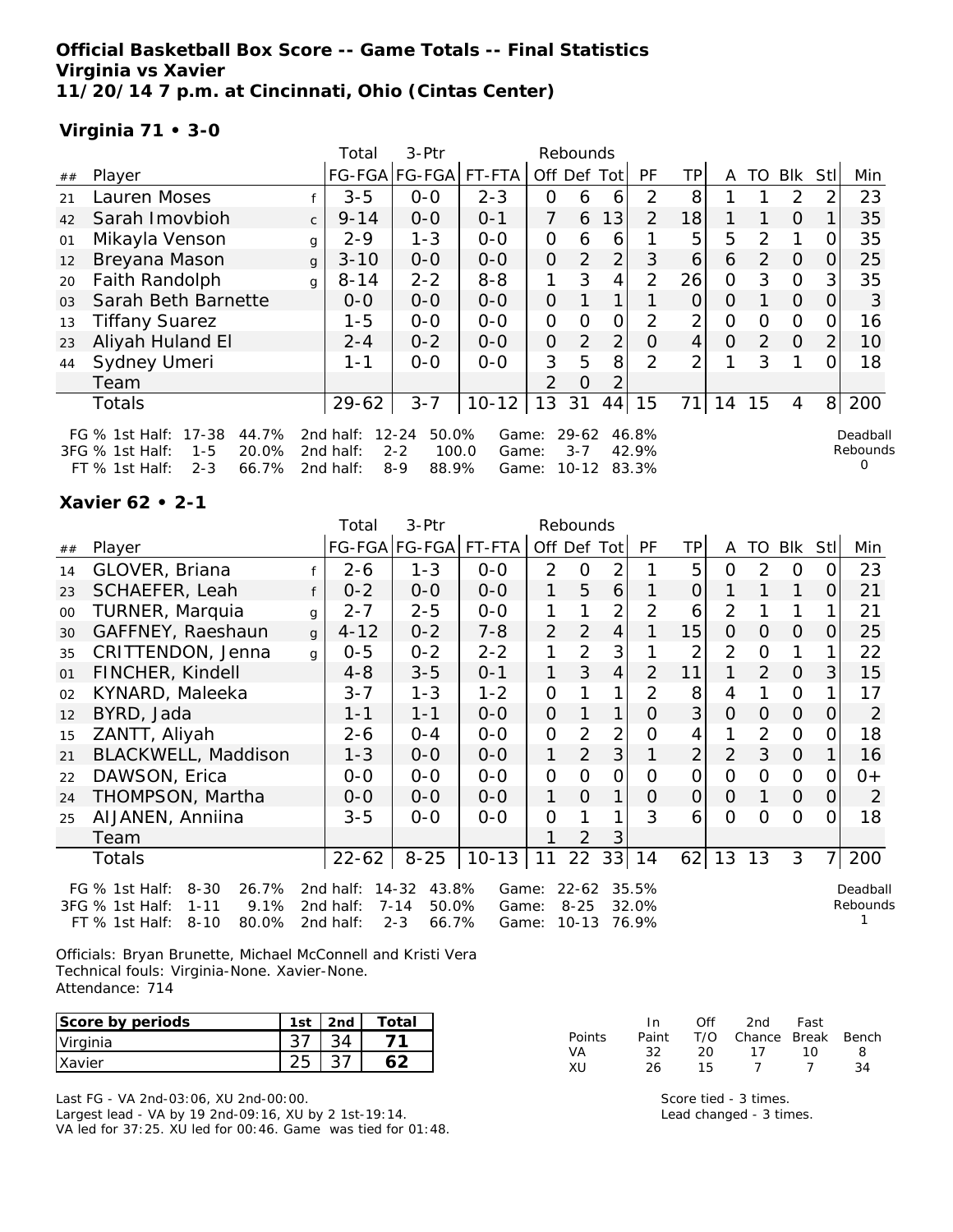## **Official Basketball Box Score -- Game Totals -- Final Statistics Auburn vs Virginia 11/23/14 2 p.m. at JPJ Arena, Charlottesville, Va.**

### **Auburn 51 • 3-1**

|    |                                                                                                                    |              | Total                               | 3-Ptr                                                     |                         |                | Rebounds                          |                |                         |                |                |          |                |                |                             |
|----|--------------------------------------------------------------------------------------------------------------------|--------------|-------------------------------------|-----------------------------------------------------------|-------------------------|----------------|-----------------------------------|----------------|-------------------------|----------------|----------------|----------|----------------|----------------|-----------------------------|
| ## | Player                                                                                                             |              |                                     | FG-FGA FG-FGA  FT-FTA                                     |                         | Off            |                                   | Def Totl       | <b>PF</b>               | TР             | A              | TO.      | BIK            | StII           | Min                         |
| 44 | Tra'Cee Tanner                                                                                                     |              | $3 - 8$                             | $0 - 0$                                                   | $0 - 1$                 |                | 3                                 | 4              | 4                       | 6              |                | 2        |                |                | 32                          |
| 10 | <b>Brandy Montgomery</b>                                                                                           | $\mathbf{q}$ | $9 - 20$                            | $6 - 11$                                                  | $0 - 0$                 | 0              | $\overline{2}$                    | $\overline{2}$ | 0                       | 24             | 0              | 2        | $\Omega$       | 2              | 34                          |
| 13 | Katie Frerking                                                                                                     | g            | 1-6                                 | $1 - 2$                                                   | $0 - 1$                 | 4              | 2                                 | 6              | 2                       | 3              | $\overline{2}$ | 2        | $\Omega$       |                | 23                          |
| 22 | Kiani Parker                                                                                                       | g            | $1 - 1$                             | $0 - 0$                                                   | $1 - 2$                 | 0              | 3                                 | 3              | $\Omega$                | 3 <sup>1</sup> | 4              | 2        | $\Omega$       |                | 24                          |
| 40 | <b>Khady Dieng</b>                                                                                                 | q            | $1 - 5$                             | $O - 1$                                                   | $0 - 0$                 | $\overline{2}$ | O                                 | $\overline{2}$ | 3                       | $\overline{2}$ | $\overline{2}$ |          | $\Omega$       |                | 21                          |
| 00 | Hasina Muhammad                                                                                                    |              | $2 - 5$                             | $O-O$                                                     | $2 - 4$                 | 3              | 2                                 | 5              | 3                       | 6              |                |          |                |                | 19                          |
| 15 | Jazmine Jones                                                                                                      |              | $1 - 3$                             | $0 - 1$                                                   | $0 - 2$                 | 3              |                                   | 4              | 2                       | $\overline{2}$ | 0              | 0        | $\Omega$       |                | 11                          |
| 23 | Jessica Jones                                                                                                      |              | $O-O$                               | $O-O$                                                     | $O-O$                   | 0              | $\Omega$                          | $\Omega$       |                         | 0              | 0              | $\Omega$ | $\Omega$       |                | 6                           |
| 25 | Neydja Petithomme                                                                                                  |              | $2 - 9$                             | $1 - 5$                                                   | $0 - 2$                 | 0              |                                   |                | 2                       | 5              | 2              | 2        | $\overline{O}$ |                | 16                          |
| 35 | Asia Robeson                                                                                                       |              | $0 - 5$                             | $O-O$                                                     | $O-O$                   | 0              | $\Omega$                          | $\Omega$       |                         | $\Omega$       | $\Omega$       | $\Omega$ | $\Omega$       | $\Omega$       | 14                          |
|    | Team                                                                                                               |              |                                     |                                                           |                         | 3              | 2                                 | 5              |                         |                |                | 3        |                |                |                             |
|    | Totals                                                                                                             |              | $20 - 62$                           | $8 - 20$                                                  | $3 - 12$                | 16             | 16                                | 32             | 18                      | 51             | 12             | 15       | 2              | 8 <sup>1</sup> | 200                         |
|    | FG % 1st Half:<br>$11 - 31$<br>35.5%<br>3FG % 1st Half:<br>38.5%<br>$5 - 13$<br>FT % 1st Half:<br>$1 - 3$<br>33.3% |              | 2nd half:<br>2nd half:<br>2nd half: | 29.0%<br>$9 - 31$<br>42.9%<br>$3 - 7$<br>$2 - 9$<br>22.2% | Game:<br>Game:<br>Game: |                | $20 - 62$<br>$8 - 20$<br>$3 - 12$ |                | 32.3%<br>40.0%<br>25.0% |                |                |          |                |                | Deadball<br>Rebounds<br>5,1 |

# **Virginia 66 • 4-0**

|                |                                                                                                                    |              | Total                               | 3-Ptr                                                  |                         |                | Rebounds                       |                |                         |                |                |               |            |             |                      |
|----------------|--------------------------------------------------------------------------------------------------------------------|--------------|-------------------------------------|--------------------------------------------------------|-------------------------|----------------|--------------------------------|----------------|-------------------------|----------------|----------------|---------------|------------|-------------|----------------------|
| ##             | Player                                                                                                             |              |                                     | FG-FGA FG-FGA                                          | FT-FTA                  | Off Def        |                                | Tot            | PF.                     | TP.            | A              | TO            | <b>Blk</b> | <b>Stll</b> | Min                  |
| 21             | Lauren Moses                                                                                                       |              | $1 - 5$                             | $O-O$                                                  | $1 - 2$                 | $\overline{2}$ | 3                              | 5              | 3                       | 3              |                | 3             |            |             | 27                   |
| 42             | Sarah Imovbioh                                                                                                     |              | $7-9$                               | $0-0$                                                  | $7 - 8$                 | 6              |                                | 13             | 0                       | 21             | 2              | 2             | $\Omega$   | 4           | 28                   |
| 01             | Mikayla Venson                                                                                                     | g            | $3 - 4$                             | $3 - 4$                                                | $1 - 3$                 | $\mathbf{O}$   | 3                              | 3              | 3                       | 10             |                | 2             | $\Omega$   | 0           | 26                   |
| 12             | Breyana Mason                                                                                                      | $\mathbf{q}$ | $4-6$                               | $0-0$                                                  | $0-0$                   | $\overline{O}$ | 2                              | 2              |                         | 8              | 4              | 2             | 0          | 0           | 32                   |
| 20             | <b>Faith Randolph</b>                                                                                              | g            | $6 - 13$                            | $3 - 4$                                                | $3 - 4$                 | $\mathbf{O}$   | 5                              | 5              | 3                       | 18             | $\Omega$       | $\mathcal{P}$ | 2          | 2           | 33                   |
| O <sub>3</sub> | Sarah Beth Barnette                                                                                                |              | $1 - 2$                             | $1 - 1$                                                | $O - 1$                 | $\overline{O}$ | 6                              | 6              | $\overline{2}$          | 3              | $\overline{2}$ | 2             | $\Omega$   | O.          | 17                   |
| 13             | <b>Tiffany Suarez</b>                                                                                              |              | $0-0$                               | $0-0$                                                  | $1 - 2$                 | $\Omega$       | $\Omega$                       | 0              |                         |                | O              |               | $\Omega$   | 0           |                      |
| 23             | Aliyah Huland El                                                                                                   |              | $1 - 7$                             | $0 - 1$                                                | $0 - 0$                 | 1              |                                | 2              | $\mathcal{P}$           | $\overline{2}$ |                | 3             |            |             | 22                   |
| 44             | Sydney Umeri                                                                                                       |              | $0-0$                               | $0-0$                                                  | $0-0$                   | $\Omega$       | $\Omega$                       | $\overline{O}$ |                         |                | $\Omega$       | Ω             | $\Omega$   | Ω           | 8                    |
|                | Team                                                                                                               |              |                                     |                                                        |                         | 0              | 3                              | 3              |                         |                |                |               |            |             |                      |
|                | <b>Totals</b>                                                                                                      |              | 23-46                               | $7 - 10$                                               | $13 - 20$               | 9              | 30                             | 39             | 16                      | 66             | 11             | 17            | 4          |             | 8 200                |
|                | $10 - 26$<br>38.5%<br>FG $%$ 1st Half:<br>3FG % 1st Half:<br>66.7%<br>$4-6$<br>81.8%<br>FT % 1st Half:<br>$9 - 11$ |              | 2nd half:<br>2nd half:<br>2nd half: | 65.0%<br>13-20<br>75.0%<br>$3 - 4$<br>44.4%<br>$4 - 9$ | Game:<br>Game:<br>Game: |                | $23 - 46$<br>$7 - 10$<br>13-20 |                | 50.0%<br>70.0%<br>65.0% |                |                |               |            |             | Deadball<br>Rebounds |

Officials: Edward Sidlasky, Dennis DeMayo, Angelica Suffren Technical fouls: Auburn-None. Virginia-None. Attendance: 3526

| Score by periods | 1st | 2nd | $\tau$ otai |
|------------------|-----|-----|-------------|
| Auburn           |     |     |             |
| Virginia         |     |     |             |

Last FG - AU 2nd-00:23, VA 2nd-04:07. Largest lead - AU by 4 1st-18:01, VA by 21 2nd-08:45. AU led for 06:32. VA led for 30:58. Game was tied for 02:30.

|        | In In | Off | 2nd                    | Fast             |    |
|--------|-------|-----|------------------------|------------------|----|
| Points | Paint |     | T/O Chance Break Bench |                  |    |
| AU     | 18.   | 13  | 17                     | $\left( \right)$ | 13 |
| VA     | 28    | 23  | 1 O                    | Ь                |    |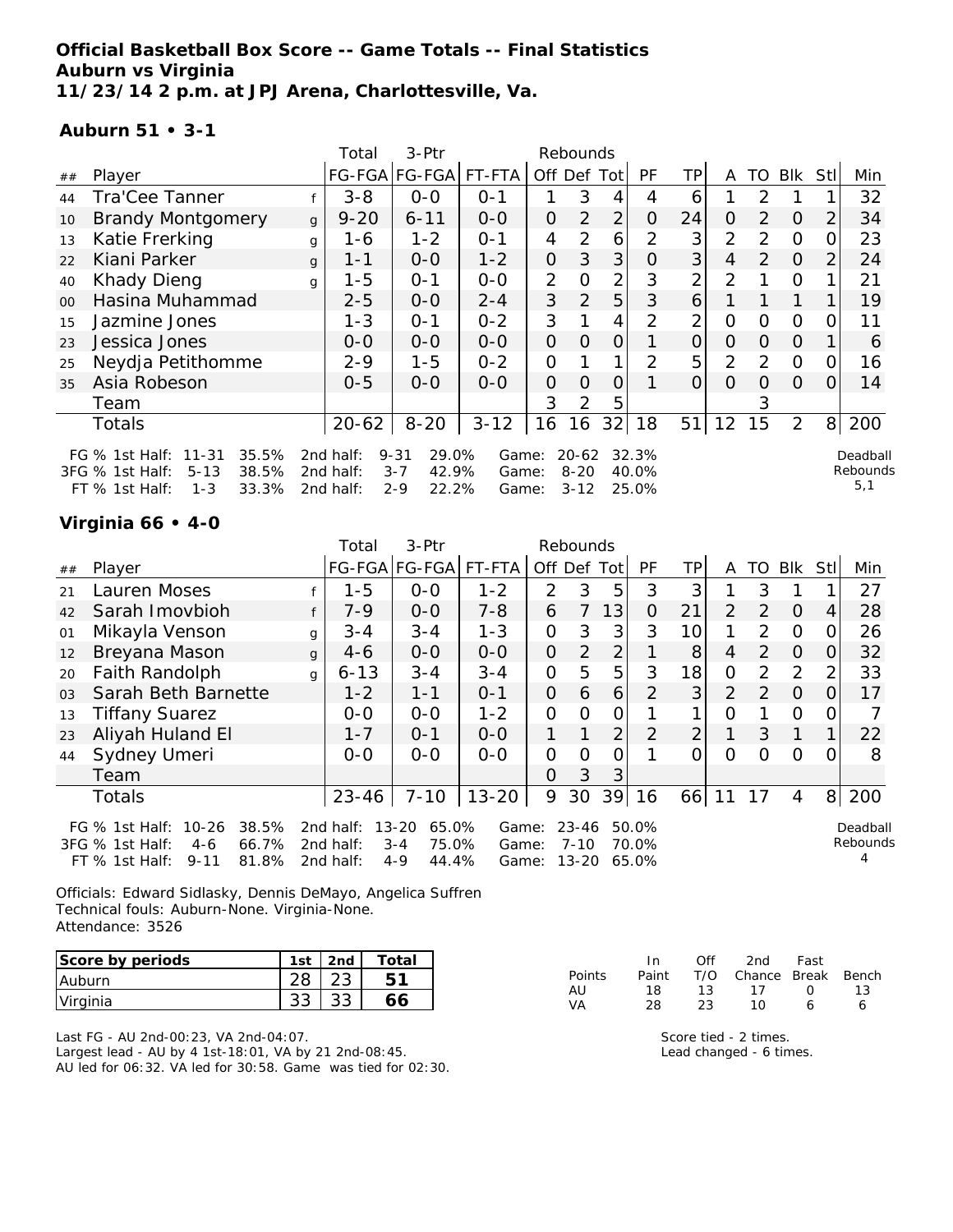**Official Basketball Box Score -- Game Totals -- Final Statistics Toledo vs Virginia 11/28/14 8:00 PM at FIU Arena (Miami, Fla.)**

**Toledo 64 • 3-2**

|    |                                                                                                                        |         | Total                               | 3-Ptr                                                    |                         |                | Rebounds                       |                 |                         |                |          |               |          |                  |                      |
|----|------------------------------------------------------------------------------------------------------------------------|---------|-------------------------------------|----------------------------------------------------------|-------------------------|----------------|--------------------------------|-----------------|-------------------------|----------------|----------|---------------|----------|------------------|----------------------|
| ## | Player                                                                                                                 |         |                                     | FG-FGA FG-FGA                                            | FT-FTA                  | Off            | Def                            | Totl            | <b>PF</b>               | TP.            | A        | TO            | Blk      | Stl              | Min                  |
| 01 | HARRIS, Brenae                                                                                                         | $\star$ | 1-6                                 | $0 - 2$                                                  | $2 - 2$                 | 0              | 5                              | 5               | Ω                       | 4              | 2        |               | 0        |                  | 36                   |
| 23 | ZANOGUERA, Inma                                                                                                        | $\star$ | $7-9$                               | $4 - 4$                                                  | $6 - 6$                 | $\overline{2}$ | 3                              | 5               |                         | 24             | 10       |               | $\Omega$ | 0                | 38                   |
| 24 | RASMUSSEN, Michaela                                                                                                    | $\star$ | $7 - 15$                            | $1 - 6$                                                  | $4 - 9$                 | $\overline{2}$ | 6                              | 8               | $\overline{2}$          | 19             | $\Omega$ | 2             | $\Omega$ |                  | 38                   |
| 32 | CAPOTOSTO, Ana                                                                                                         | $\star$ | $4 - 8$                             | $2 - 6$                                                  | $1 - 2$                 | 2              | 5                              | 7               | $\overline{2}$          | 11             | 0        |               | $\Omega$ |                  | 34                   |
| 43 | REECHER, Sophie                                                                                                        | $\star$ | $2 - 2$                             | $0 - 0$                                                  | $0-0$                   |                | Ω                              | 1               | 5                       | 4              | $\Omega$ | $\mathcal{P}$ | $\Omega$ | $\Omega$         | 21                   |
| 12 | MONAKANA, Janice                                                                                                       |         | $1 - 5$                             | $0 - 3$                                                  | $0-0$                   | 0              |                                | 1               | 2                       | $\overline{2}$ | $\Omega$ |               | $\Omega$ | 0                | 12                   |
| 21 | de ALFREDO, Elena                                                                                                      |         | $0 - 1$                             | $O - 1$                                                  | $0 - 0$                 | 0              |                                |                 |                         |                | O        | 0             | $\Omega$ |                  | 5                    |
| 33 | KESSLER, Nancy                                                                                                         |         | $0 - 0$                             | $0 - 0$                                                  | $0 - 0$                 | $\overline{O}$ | $\Omega$                       | $\Omega$        | 3                       | $\Omega$       | 0        |               | $\Omega$ | $\left( \right)$ | 9                    |
| 35 | WOODY, Jada                                                                                                            |         | $0 - 0$                             | $0-0$                                                    | $0 - 0$                 | 0              | $\Omega$                       | ი               | Ω                       | O              |          | 0             | $\Omega$ |                  |                      |
|    | Team                                                                                                                   |         |                                     |                                                          |                         | 0              | $\mathcal{P}$                  |                 |                         |                |          | 3             |          |                  |                      |
|    | <b>Totals</b>                                                                                                          |         | $22 - 46$                           | $7 - 22$                                                 | $13 - 19$               | 7              | 23                             | 30 <sup>1</sup> | 16                      | 64             | 13       | 12            | $\Omega$ |                  | 200                  |
|    | $10 - 22$<br>45.5%<br>FG $%$ 1st Half:<br>33.3%<br>3FG % 1st Half:<br>$5 - 15$<br>$FT$ % 1st Half:<br>33.3%<br>$2 - 6$ |         | 2nd half:<br>2nd half:<br>2nd half: | $12 - 24$<br>50.0%<br>28.6%<br>$2 - 7$<br>11-13<br>84.6% | Game:<br>Game:<br>Game: |                | $22 - 46$<br>$7 - 22$<br>13-19 |                 | 47.8%<br>31.8%<br>68.4% |                |          |               |          |                  | Deadball<br>Rebounds |

# **Virginia 62 • 4-1**

|                                     |                                                                           | Total    | 3-Ptr                               |                                  |                                          |                         |                |                                              |                         |          |               |            |          |                           |
|-------------------------------------|---------------------------------------------------------------------------|----------|-------------------------------------|----------------------------------|------------------------------------------|-------------------------|----------------|----------------------------------------------|-------------------------|----------|---------------|------------|----------|---------------------------|
| Player                              |                                                                           |          |                                     | FT-FTA                           |                                          |                         |                | <b>PF</b>                                    | TPI                     | A        | TO            | <b>Blk</b> | Stll     | Min                       |
| Mikayla Venson                      | $\star$                                                                   | $4 - 10$ | $1 - 4$                             | $0 - 0$                          |                                          | 0                       |                | 2                                            | 9                       | 4        |               | 0          |          | 37                        |
| Breyana Mason                       | $\star$                                                                   | $0 - 7$  | $O - 1$                             | $0 - 0$                          | 0                                        | 3                       | 3              | 2                                            | $\Omega$                | 3        |               | $\Omega$   | $\Omega$ | 29                        |
| Faith Randolph                      | $\star$                                                                   | $8 - 15$ | $5 - 10$                            | $0-0$                            | $\overline{O}$                           | 2                       | $\overline{2}$ | 5                                            | 21                      | 2        |               | $\Omega$   |          | 29                        |
| Lauren Moses                        | $\star$                                                                   | $6 - 10$ | $0-0$                               | $2 - 4$                          | 5                                        | 3                       | 8              | $\overline{4}$                               | 14                      | $\Omega$ | 2             | $\Omega$   | 0        | 25                        |
| Sarah Imovbioh                      | $\star$                                                                   | $3 - 7$  | $0-0$                               | $3 - 5$                          | 5                                        | 4                       | 9              | 3                                            | 9                       | 2        | $\mathcal{P}$ | $\Omega$   | 0        | 31                        |
| Sarah Beth Barnette                 |                                                                           | $0 - 1$  | $0 - 1$                             | $0 - 0$                          | $\Omega$                                 | 1                       | 1              |                                              | $\Omega$                | $\Omega$ | $\Omega$      | $\Omega$   | $\Omega$ | 2                         |
| <b>Tiffany Suarez</b>               |                                                                           | $0 - 3$  | $0-0$                               | $0-0$                            |                                          |                         | 2              |                                              | 0                       |          |               | $\Omega$   | 0        | 10                        |
| Aliyah Huland El                    |                                                                           | $1 - 4$  | $1 - 4$                             | $0-0$                            | 1                                        |                         | 2              | $\Omega$                                     | 3 <sup>1</sup>          | $\Omega$ |               | $\Omega$   | 0        | 15                        |
| Sydney Umeri                        |                                                                           | $2 - 3$  | $0 - 0$                             | $2 - 2$                          | $\mathbf{1}$                             | 2                       | 3              |                                              | 6                       |          | Ω             | $\Omega$   | $\Omega$ | 22                        |
| Team                                |                                                                           |          |                                     |                                  |                                          | 3                       | 4              |                                              |                         |          |               |            |          |                           |
| Totals                              |                                                                           | 24-60    | $7 - 20$                            | $7 - 11$                         | 15                                       | 20                      | 35             | 19                                           | 62                      | 13       | 9             | $\Omega$   | 1        | 200                       |
| 14-30<br>46.7%<br>40.0%<br>$4 - 10$ |                                                                           |          |                                     |                                  |                                          |                         |                |                                              |                         |          |               |            |          | Deadball<br>Rebounds<br>3 |
|                                     | FG $%$ 1st Half:<br>3FG % 1st Half:<br>33.3%<br>FT % 1st Half:<br>$1 - 3$ |          | 2nd half:<br>2nd half:<br>2nd half: | $10 - 30$<br>$3 - 10$<br>$6 - 8$ | FG-FGA FG-FGA<br>33.3%<br>30.0%<br>75.0% | Game:<br>Game:<br>Game: | $7 - 11$       | Rebounds<br>Off Def Tot<br>24-60<br>$7 - 20$ | 40.0%<br>35.0%<br>63.6% |          |               |            |          |                           |

Officials: Bob Trammell, Marla Gearhart, Will Schrieber Technical fouls: Toledo-None. Virginia-None. Attendance: 436

| Score by periods | 1st | 2 <sub>nd</sub> | Total |
|------------------|-----|-----------------|-------|
| <b>Toledo</b>    |     |                 |       |
| Virginia         |     |                 |       |

Last FG - TOLEDO 2nd-00:04, VA 2nd-00:13. Largest lead - TOLEDO by 3 1st-09:54, VA by 10 2nd-18:39. TOLEDO led for 04:06. VA led for 35:06. Game was tied for 00:44.

|         | In.   | Off | 2nd -                  | Fast             |  |
|---------|-------|-----|------------------------|------------------|--|
| Points  | Paint |     | T/O Chance Break Bench |                  |  |
| TOI EDO | フフ    | 16. | 8.                     |                  |  |
| VA      | 20    | я   | 14                     | $\left( \right)$ |  |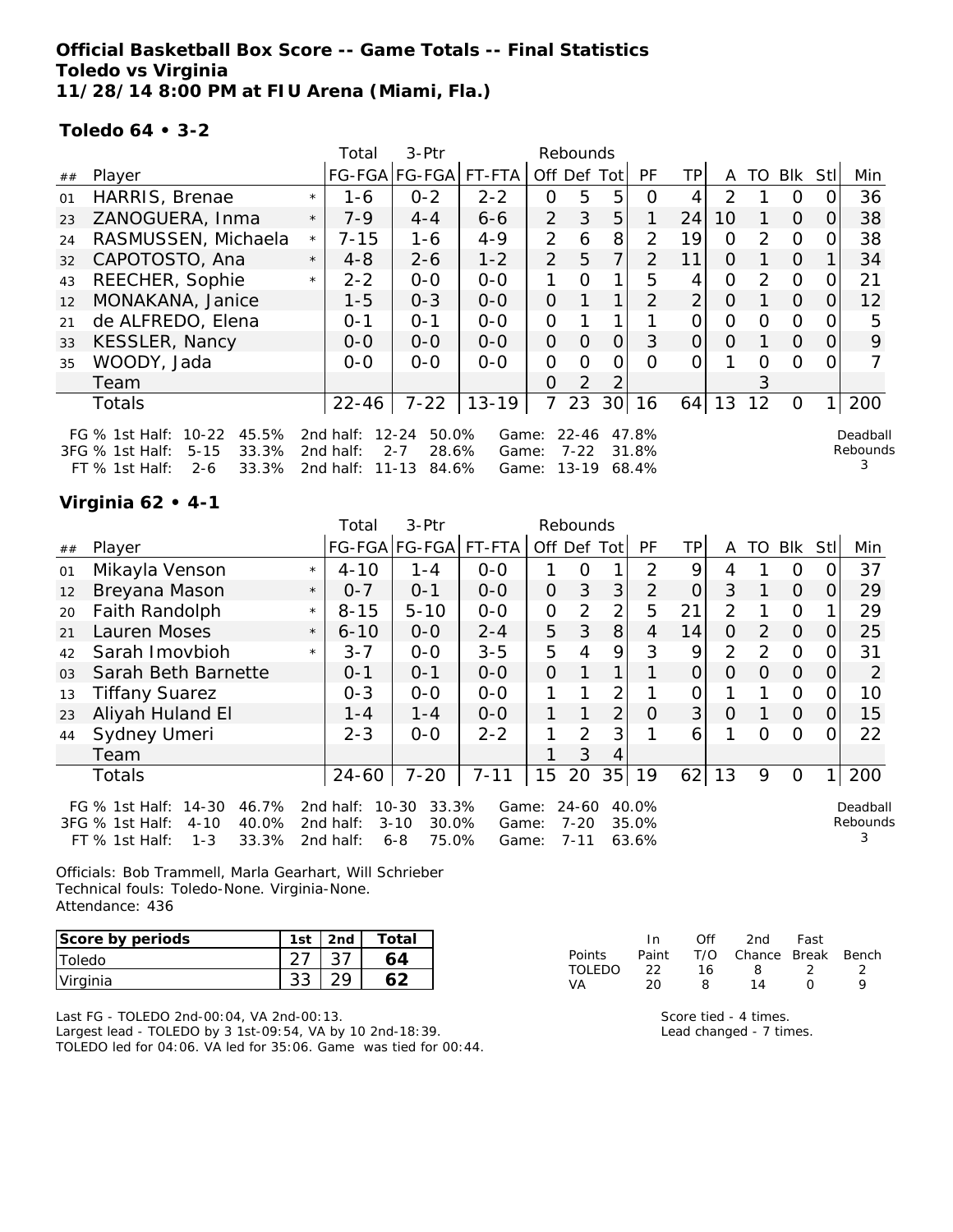**Official Basketball Box Score -- Game Totals -- Final Statistics Virginia vs FIU 11/30/14 2:00 PM at FIU Arena (Miami, Fla.)**

# **Virginia 74 • 5-1**

|                |                                                                                                           |         | Total                               | 3-Ptr                                                      |                         |                | Rebounds                          |          |                         |                |                |               |          |          |                      |
|----------------|-----------------------------------------------------------------------------------------------------------|---------|-------------------------------------|------------------------------------------------------------|-------------------------|----------------|-----------------------------------|----------|-------------------------|----------------|----------------|---------------|----------|----------|----------------------|
| ##             | Player                                                                                                    |         |                                     | FG-FGA FG-FGA                                              | FT-FTA                  | Off            | Def                               | Tot      | PF                      | TP.            | A              | TO            | Blk      | Stl      | Min                  |
| 01             | Mikayla Venson                                                                                            | $\star$ | $5 - 7$                             | $O - 1$                                                    | $2 - 2$                 | Ω              | 2                                 | 2        | 3                       | 12             | 2              | $\mathcal{P}$ | $\Omega$ | 5        | 32                   |
| 12             | Breyana Mason                                                                                             | $\star$ | $5 - 10$                            | $0 - 1$                                                    | $1 - 1$                 | 0              | O                                 | 0        |                         | 11             | $\mathcal{P}$  |               | $\Omega$ | 0        | 31                   |
| 20             | Faith Randolph                                                                                            | $\star$ | $6 - 12$                            | $0 - 3$                                                    | $4 - 5$                 | 0              |                                   | 1        |                         | 16             |                | $\Omega$      | $\Omega$ |          | 30                   |
| 21             | Lauren Moses                                                                                              | $\star$ | $3 - 8$                             | $0-0$                                                      | $1 - 2$                 | $\overline{2}$ | 2                                 | 4        | 2                       | $\overline{7}$ | $\overline{2}$ | $\Omega$      | 3        | 2        | 29                   |
| 42             | Sarah Imovbioh                                                                                            | $\star$ | $8 - 12$                            | $0-0$                                                      | $0 - 1$                 | $\overline{2}$ | 8                                 | 10       | 4                       | 16             |                |               | $\Omega$ | 5        | 25                   |
| 0 <sub>3</sub> | Sarah Beth Barnette                                                                                       |         | $0 - 2$                             | $0 - 2$                                                    | $0-0$                   | $\Omega$       | $\Omega$                          | $\Omega$ | 2                       | $\Omega$       | $\Omega$       | $\Omega$      | 1        | $\Omega$ |                      |
| 13             | <b>Tiffany Suarez</b>                                                                                     |         | $0 - 1$                             | $0-0$                                                      | $0-0$                   | 0              | Ω                                 | Ο        | Ω                       | 0              |                | $\Omega$      |          |          | 8                    |
| 23             | Aliyah Huland El                                                                                          |         | $3 - 6$                             | $2 - 3$                                                    | $0-0$                   | 1              | 2                                 | 3        | 2                       | 8              |                |               | $\Omega$ |          | 19                   |
| 44             | Sydney Umeri                                                                                              |         | $2 - 4$                             | $0-0$                                                      | $0 - 0$                 | 0              | Ω                                 | O        | $\mathcal{P}$           | 4              | 0              | 2             |          |          | 19                   |
|                | Team                                                                                                      |         |                                     |                                                            |                         |                | Ο                                 |          |                         |                |                |               |          |          |                      |
|                | Totals                                                                                                    |         | $32 - 62$                           | $2 - 10$                                                   | $8 - 11$                | 6              | 15                                | 21       | 17                      | 74             | 10             | 7             | 6        | 14       | 200                  |
|                | 51.5%<br>FG % 1st Half: 17-33<br>0.0%<br>3FG % 1st Half:<br>$0 - 2$<br>FT % 1st Half:<br>$3 - 3$<br>100.0 |         | 2nd half:<br>2nd half:<br>2nd half: | 51.7%<br>$15 - 29$<br>$2 - 8$<br>25.0%<br>$5 - 8$<br>62.5% | Game:<br>Game:<br>Game: |                | $32 - 62$<br>$2 - 10$<br>$8 - 11$ |          | 51.6%<br>20.0%<br>72.7% |                |                |               |          |          | Deadball<br>Rebounds |

### **FIU 61 • 0-5**

|    |                                                                                                                     |         | Total                                  | 3-Ptr                                                        |                         |               | Rebounds                           |                |                         |                 |          |               |            |             |                           |
|----|---------------------------------------------------------------------------------------------------------------------|---------|----------------------------------------|--------------------------------------------------------------|-------------------------|---------------|------------------------------------|----------------|-------------------------|-----------------|----------|---------------|------------|-------------|---------------------------|
| ## | Player                                                                                                              |         |                                        | FG-FGA FG-FGA                                                | FT-FTA                  | Off Def       |                                    | Totl           | <b>PF</b>               | TP.             | A        | TO            | <b>Blk</b> | <b>Stll</b> | Min                       |
| 01 | POUND, Kiandre'a                                                                                                    | $\star$ | $6 - 16$                               | $3 - 6$                                                      | $3 - 4$                 | $\mathcal{P}$ | 9                                  |                |                         | 18              | 0        | 4             |            |             | 37                        |
| 03 | LABADY, Zsofia                                                                                                      | $\star$ | $O - 1$                                | $0 - 0$                                                      | $0 - 0$                 |               | 0                                  | 1.             | $\mathcal{P}$           | 0               | $\Omega$ | $\mathcal{P}$ | $\Omega$   | $\Omega$    | 11                        |
| 05 | SHADE, Taylor                                                                                                       | $\star$ | $5 - 8$                                | $1 - 2$                                                      | $1 - 1$                 | $\Omega$      | 1                                  | 1              | 2                       | 12 <sub>1</sub> | 8        | 5             | $\Omega$   |             | 34                        |
| 12 | DAVYDOVA, Marita                                                                                                    | $\star$ | $3 - 6$                                | $0-0$                                                        | $3 - 4$                 |               | 2                                  | 3              | 2                       | 9               |          |               |            | 0           | 33                        |
| 23 | TODOROVIC, Nikolina                                                                                                 | $\star$ | $0-0$                                  | $0 - 0$                                                      | $0 - 0$                 | 0             |                                    | 1              | $\Omega$                | 0               |          | 3             | $\Omega$   | O.          | 10                        |
| 13 | HEGEDUS, Janka                                                                                                      |         | $0 - 0$                                | $0 - 0$                                                      | $0 - 0$                 | $\Omega$      | $\Omega$                           | $\Omega$       | $\Omega$                | $\overline{O}$  | $\Omega$ | $\Omega$      | $\Omega$   | 0           |                           |
| 20 | HAWKINS, Aajah                                                                                                      |         | $0 - 2$                                | $0-0$                                                        | $1 - 2$                 |               |                                    | 2              | 4                       |                 | 3        | 3             | 0          |             | 26                        |
| 21 | FEAGIN, Destini                                                                                                     |         | $3 - 7$                                | $1 - 1$                                                      | $0 - 0$                 | 1             | 5                                  | 6              | 0                       | $\overline{7}$  |          | 4             | $\Omega$   | $\Omega$    | 27                        |
| 32 | MCKINZIE, Tynia                                                                                                     |         | $5 - 6$                                | $1 - 2$                                                      | $3 - 4$                 | 1             | 3                                  | $\overline{4}$ | 3                       | 14              | $\Omega$ | 3             | $\Omega$   | 0           | 21                        |
|    | Team                                                                                                                |         |                                        |                                                              |                         | 3             | 4                                  |                |                         |                 |          |               |            |             |                           |
|    | Totals                                                                                                              |         | 22-46                                  | $6 - 11$                                                     | $11 - 15$               | 10            | 26                                 |                | $36$   14               | 61              | 14       | 25            | 2          | 3           | 200                       |
|    | FG $%$ 1st Half:<br>$11 - 23$<br>47.8%<br>3FG % 1st Half:<br>50.0%<br>$2 - 4$<br>$1 - 2$<br>FT % 1st Half:<br>50.0% |         | 2nd half:<br>2 $nd$ half:<br>2nd half: | $11 - 23$<br>47.8%<br>57.1%<br>$4 - 7$<br>$10 - 13$<br>76.9% | Game:<br>Game:<br>Game: |               | $22 - 46$<br>$6 - 11$<br>$11 - 15$ |                | 47.8%<br>54.5%<br>73.3% |                 |          |               |            |             | Deadball<br>Rebounds<br>3 |

Officials: Kelly Johnson, Craig Miller, Deanna Jackson Technical fouls: Virginia-None. FIU-None. Attendance: 305

| Score by periods | 1st | 2nd | Total |
|------------------|-----|-----|-------|
| Virginia         |     |     |       |
| I E H            |     |     |       |

Last FG - VA 2nd-00:20, FIU 2nd-00:10. Largest lead - VA by 20 2nd-13:50, FIU None. VA led for 39:15. FIU led for 00:00. Game was tied for 00:45.

|        | In.   | ∩ff | 2nd                    | Fast |    |
|--------|-------|-----|------------------------|------|----|
| Points | Paint |     | T/O Chance Break Bench |      |    |
| VA     | 38.   | -31 | -8                     | 14   | 12 |
| FIU    | 28    | Б.  | 8                      | 8    | つつ |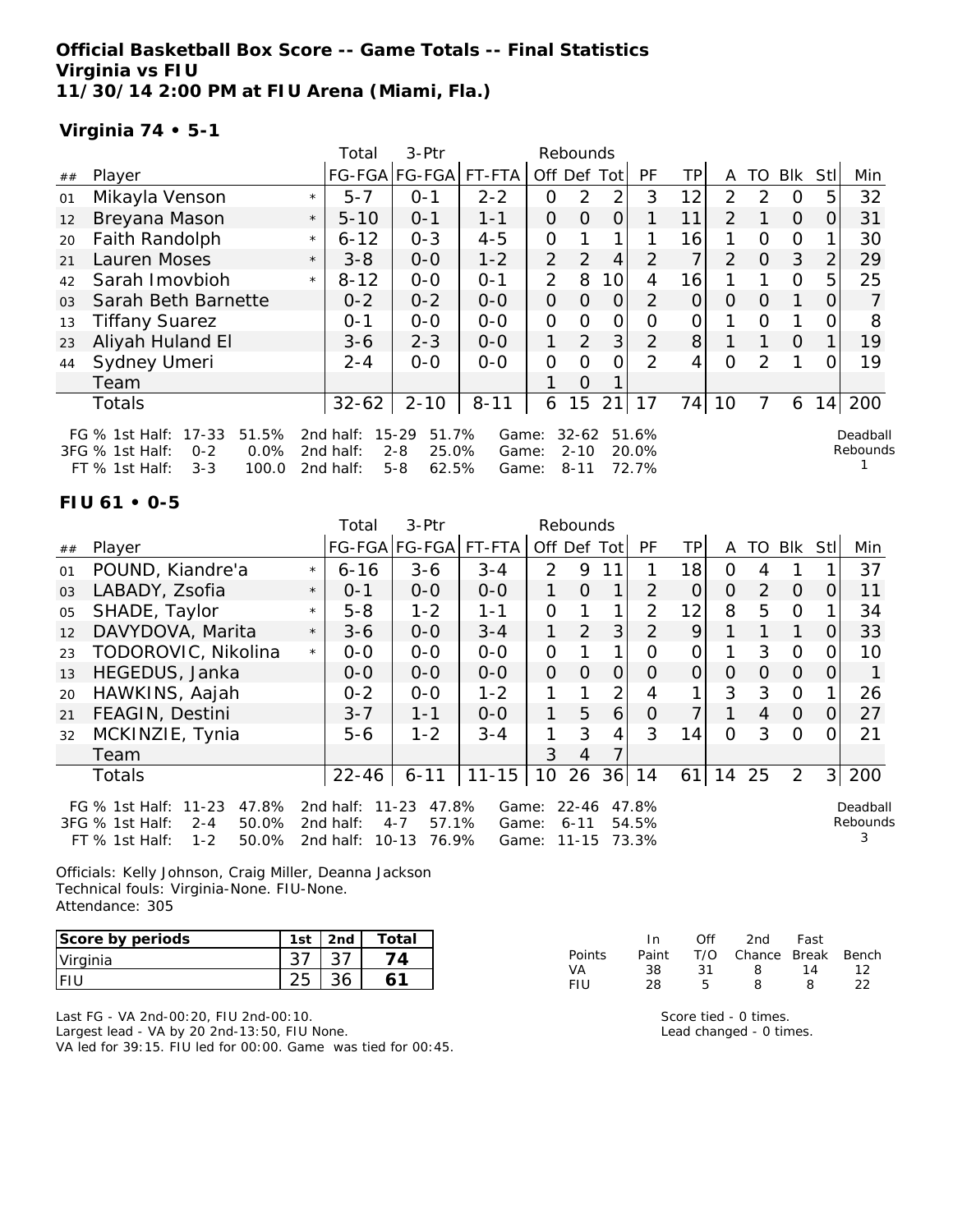**Official Basketball Box Score -- Game Totals -- Final Statistics Virginia vs Illinois 12/03/14 7:05 PM at State Farm Center, Champaign, Ill.**

# **Virginia 63 • 5-2**

|                |                                                                                                                    |              | Total                               | 3-Ptr                                                        |                         |                | Rebounds              |                |                |                |         |          |               |                |                      |
|----------------|--------------------------------------------------------------------------------------------------------------------|--------------|-------------------------------------|--------------------------------------------------------------|-------------------------|----------------|-----------------------|----------------|----------------|----------------|---------|----------|---------------|----------------|----------------------|
| ##             | Player                                                                                                             |              |                                     | FG-FGA FG-FGA                                                | FT-FTA                  | Off            | Def                   | Tot            | <b>PF</b>      | TP.            | A       | TO       | <b>Blk</b>    | Stl            | Min                  |
| 21             | Lauren Moses                                                                                                       |              | $2 - 6$                             | $0 - 0$                                                      | $1 - 4$                 | 4              | 9                     | 13             | 5              | 5              | ი       | 3        | 2             |                | 27                   |
| 42             | Sarah Imovbioh                                                                                                     | $\mathsf{C}$ | $2 - 4$                             | $0-0$                                                        | $6 - 11$                | 4              | 4                     | 8              | 4              | 10             | O       |          | $\mathcal{P}$ | $\left($       | 23                   |
| 01             | Mikayla Venson                                                                                                     | g            | $4 - 7$                             | $3 - 5$                                                      | $0-0$                   | 0              | O                     | 0              |                | 11             | 1       | 2        | $\Omega$      |                | 30                   |
| 12             | Breyana Mason                                                                                                      | g            | $2 - 8$                             | $0 - 2$                                                      | $2 - 2$                 |                | 3                     | 4              | O              | 6              | 3       | 3        | $\Omega$      |                | 36                   |
| 20             | Faith Randolph                                                                                                     | g            | $5 - 17$                            | $1 - 5$                                                      | $5 - 5$                 | $\overline{O}$ | $\mathcal{P}$         | $\overline{2}$ | $\mathcal{P}$  | 16             | 3       | 5        | $\Omega$      | O              | 27                   |
| 0 <sub>3</sub> | Sarah Beth Barnette                                                                                                |              | $0-0$                               | $0 - 0$                                                      | $0-0$                   | $\Omega$       | $\Omega$              | $\Omega$       | $\Omega$       | $\overline{0}$ | O       | $\Omega$ | $\Omega$      | 0              | 3                    |
| 13             | <b>Tiffany Suarez</b>                                                                                              |              | $1 - 2$                             | $0-0$                                                        | $0-0$                   | 2              | $\Omega$              | 2              | 3              | 2              | 2       | O        | 0             |                | 14                   |
| 23             | Aliyah Huland El                                                                                                   |              | $1 - 5$                             | $0 - 2$                                                      | $1 - 2$                 | 2              |                       | 3 <sup>1</sup> | 3              | 3              | $\circ$ | 2        | $\Omega$      |                | 15                   |
| 44             | Sydney Umeri                                                                                                       |              | $4 - 7$                             | $0 - 0$                                                      | $2 - 2$                 | 3              | 5                     | 8              |                | 10             | Ω       |          | $\Omega$      |                | 25                   |
|                | Team                                                                                                               |              |                                     |                                                              |                         |                |                       | 2              |                |                |         |          |               |                |                      |
|                | Totals                                                                                                             |              | $21 - 56$                           | $4 - 14$                                                     | $17 - 26$               | 17             | 25                    | 42             | 19             | 63             | 9       | 18       | 4             | $\overline{2}$ | 200                  |
|                | $10 - 31$<br>32.3%<br>FG $%$ 1st Half:<br>3FG % 1st Half:<br>0.0%<br>$0 - 5$<br>FT % 1st Half:<br>33.3%<br>$2 - 6$ |              | 2nd half:<br>2nd half:<br>2nd half: | $11 - 25$<br>44.0%<br>$4 - 9$<br>44.4%<br>$15 - 20$<br>75.0% | Game:<br>Game:<br>Game: |                | $21 - 56$<br>$4 - 14$ | 17-26 65.4%    | 37.5%<br>28.6% |                |         |          |               |                | Deadball<br>Rebounds |

#### **Illinois 86 • 6-2**

FT  $%$  1st Half: 3-3

|    |                                                                                   |              | Total                  | 3-Ptr                                |                | Rebounds       |                       |                |                |                     |                |                |                |                |                    |
|----|-----------------------------------------------------------------------------------|--------------|------------------------|--------------------------------------|----------------|----------------|-----------------------|----------------|----------------|---------------------|----------------|----------------|----------------|----------------|--------------------|
| ## | Player                                                                            |              |                        | FG-FGA FG-FGA                        | FT-FTA         | Off Def Tot    |                       |                | PF             | ТP                  | A              | TO             | Blk            | <b>Stll</b>    | Min                |
| 34 | Grant, Jacqui                                                                     |              | $7 - 9$                | $1 - 2$                              | $1 - 2$        | 3              | 4                     | 7              | 5              | 16                  | 3              | $\overline{2}$ |                | 0              | 24                 |
| 32 | White, Chatrice                                                                   | $\mathsf{C}$ | $5 - 16$               | $0 - 3$                              | $2 - 6$        | $\overline{2}$ | 5                     | 7              | $\overline{4}$ | 12                  | 1              | 3              | 1              | $\Omega$       | 28                 |
| 15 | Simmons, Kyley                                                                    | g            | $5 - 7$                | $4 - 6$                              | $1 - 2$        | $\overline{O}$ | $\overline{2}$        | 2              |                | 15                  | 3              | 1              | $\mathcal{O}$  | 0              | 36                 |
| 20 | Carter, Brittany                                                                  | g            | $1 - 7$                | $0 - 4$                              | $3 - 3$        | $\Omega$       | $\overline{2}$        | $\overline{2}$ | 2              | 5                   | 3              | 1              | $\overline{O}$ | 1              | 32                 |
| 22 | Crawford, Ivory                                                                   | g            | $6 - 7$                | $1 - 2$                              | $2 - 4$        | $\mathcal{O}$  | $\overline{4}$        | 4              | 2              | 15                  | $\overline{4}$ | 1              | $\overline{2}$ | 3              | 23                 |
| 00 | Hartwell, Sarah                                                                   |              | $0-0$                  | $O-O$                                | $O-O$          | 1              | $\overline{O}$        | 1              | $\Omega$       | $\mathsf{O}\xspace$ | $\Omega$       | 1              | $\Omega$       | $\Omega$       | 1                  |
| 02 | Gleason, Taylor                                                                   |              | $0-0$                  | $O-O$                                | $O-O$          | $\mathcal{O}$  | $\mathbf{O}$          | $\overline{O}$ | 1              | 0                   | $\Omega$       | $\mathbf{O}$   | $\overline{O}$ | $\Omega$       |                    |
| 03 | Tuck, Taylor                                                                      |              | $5 - 7$                | $1 - 1$                              | $2 - 2$        | 1              | 1                     | $\overline{2}$ | 3              | 13                  | $\overline{2}$ | $\Omega$       | $\overline{O}$ | $\overline{O}$ | 17                 |
| 05 | Oden, Nia                                                                         |              | $0 - 1$                | $0 - 1$                              | $0-0$          | $\overline{O}$ | 1                     | 1              | 1              | O                   | $\overline{O}$ | $\Omega$       | $\overline{O}$ | 0              | 3                  |
| 10 | Coleman, Amarah                                                                   |              | $3 - 3$                | $0-0$                                | $0 - 0$        | $\mathcal{O}$  | $\overline{O}$        | $\overline{O}$ | $\Omega$       | 6                   | $\Omega$       | 1              | $\overline{O}$ | $\mathbf{1}$   | 18                 |
| 12 | McConnell, Ashley                                                                 |              | $1 - 1$                | $1 - 1$                              | $1 - 2$        | $\overline{O}$ | $\overline{O}$        | $\overline{O}$ |                | 4                   | $\overline{O}$ | $\Omega$       | $\Omega$       | $\Omega$       | 6                  |
| 21 | Kissinger, Brooke                                                                 |              | $0 - 2$                | $0 - 1$                              | $0 - 0$        | $\Omega$       | $\overline{O}$        | $\overline{O}$ |                | $\mathsf{O}\xspace$ | $\Omega$       | $\overline{O}$ | $\overline{O}$ | $\overline{O}$ | $\overline{7}$     |
| 25 | Cattenhead, Kennedy                                                               |              | $0-0$                  | $0-0$                                | $0-0$          | $\Omega$       |                       | 1              | $\overline{O}$ | $\overline{O}$      | 1              | 1              | $\Omega$       | 0              | 4                  |
|    | Team                                                                              |              |                        |                                      |                |                |                       | 2              |                |                     |                |                |                |                |                    |
|    | Totals                                                                            |              | $33 - 60$              | $8 - 21$                             | $12 - 21$      | 8              | 21                    | 29             | 21             | 86                  | 17             | 11             | 4              | 5 <sub>l</sub> | 200                |
|    | $16 - 32$<br>50.0%<br>FG $%$ 1st Half:<br>25.0%<br>$3FG \% 1st Half:$<br>$3 - 12$ |              | 2nd half:<br>2nd half: | $17 - 28$<br>60.7%<br>$5-9$<br>55.6% | Game:<br>Game: |                | $33 - 60$<br>$8 - 21$ |                | 55.0%<br>38.1% |                     |                |                |                |                | Deadbal<br>Rebound |

2nd half: 9-18 50.0% Game: 12-21 57.1%

Deadball  $\overline{\mathsf{s}}$ 3,2

Officials: Beverly Roberts, Mark Zentz, Cameron Inouye Technical fouls: Virginia-None. Illinois-None. Attendance: 1253

| Score by periods | 1st | 2 <sub>nd</sub> | Total |
|------------------|-----|-----------------|-------|
| Virginia         |     |                 |       |
| <b>Illinois</b>  |     |                 |       |

Last FG - VA 2nd-03:49, ILL 2nd-01:56. Largest lead - VA None, ILL by 34 2nd-13:20. VA led for 00:00. ILL led for 38:38. Game was tied for 00:52.

|               | In In | Off | 2nd Fast               |   |      |
|---------------|-------|-----|------------------------|---|------|
| <b>Points</b> | Paint |     | T/O Chance Break Bench |   |      |
| VA.           | 16    |     | 17 13 0                |   | - 15 |
| $\mathbf{1}$  | 4∩.   | -22 | 8                      | 4 | 23   |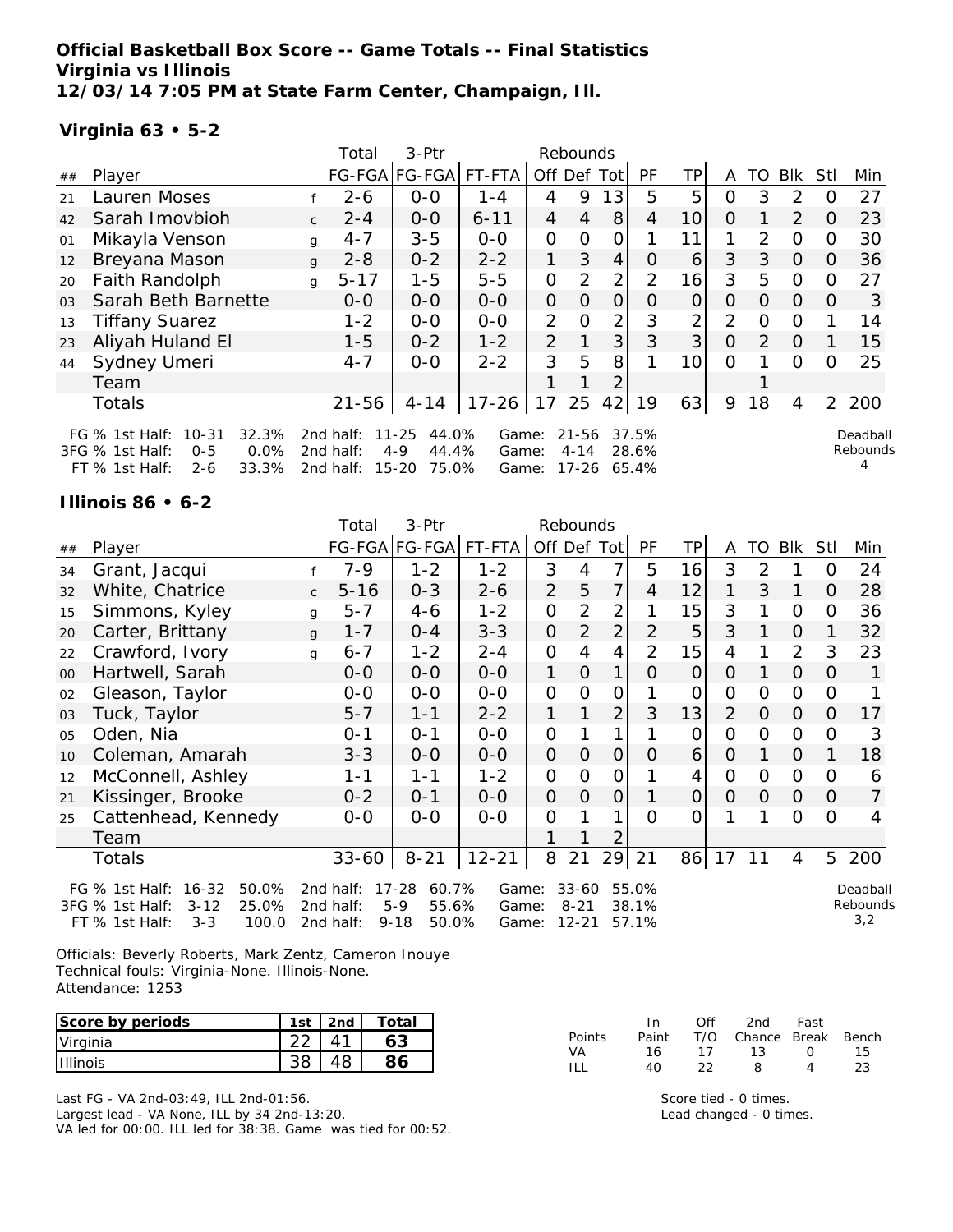

## **Official Basketball Box Score -- Game Totals -- Final Statistics Delaware State vs Virginia 12/06/14 2 p.m. at JPJ Arena, Charlottesville, Va.**



 $\Omega$ 

**Delaware State 62 • 1-7**

|                |                                        | Total     | 3-Ptr              |           |                | Rebounds       |                |                |          |               |               |              |                |          |
|----------------|----------------------------------------|-----------|--------------------|-----------|----------------|----------------|----------------|----------------|----------|---------------|---------------|--------------|----------------|----------|
| ##             | Player                                 |           | FG-FGA FG-FGA      | FT-FTA    | Off Def Tot    |                |                | <b>PF</b>      | TР       | A             | TO            | <b>BIK</b>   | Stll           | Min      |
| 23             | BLACKBURN, Nikkei                      | $6 - 10$  | $0-0$              | $0-0$     | 7              | 7              | 14             | 3              | 12       |               | 2             | $\Omega$     |                | 34       |
| 32             | CARTER, Janay<br>$\mathsf{C}$          | $0 - 0$   | $0 - 0$            | $1 - 2$   | 1.             | $\Omega$       | 1              | 2              | 1        | O             | 4             | $\mathbf{1}$ |                | 14       |
| 0 <sub>3</sub> | <b>BANKSTON, Raven</b><br>$\mathsf{q}$ | $4 - 16$  | $0 - 3$            | $4 - 4$   | $\Omega$       | $\mathcal{P}$  | $\overline{2}$ | 2              | 12       | 2             |               | $\Omega$     |                | 33       |
| 0 <sub>5</sub> | <b>BANKSTON, Raine</b><br>$\mathsf{q}$ | $4 - 10$  | $2 - 3$            | $4 - 4$   | 0              | $\overline{2}$ | $\overline{2}$ | $\overline{2}$ | 14       | $\mathcal{P}$ | 4             | $\Omega$     | 0              | 29       |
| 21             | STINNETT, Aliah<br>a                   | $0 - 1$   | $0 - 0$            | $0 - 0$   | $\mathbf{O}$   | 0              | $\Omega$       |                | 0        | O             | 0             | $\Omega$     | O              | 10       |
| 04             | WASHINGTON, Jade                       | $O-O$     | $0 - 0$            | $0 - 0$   | $\overline{O}$ | $\Omega$       | $\overline{O}$ | 2              | $\Omega$ | 1             | 2             | $\Omega$     | 0              | 10       |
| 11             | KERSEY, N'Kayah                        | $0 - 1$   | $0-0$              | $0-0$     | 1              | 2              | 3 <sub>1</sub> | $\Omega$       | O        | $\Omega$      | $\Omega$      | $\Omega$     |                | 6        |
| 12             | <b>JUSTICE, Bri</b>                    | 0-0       | $0 - 0$            | $0 - 0$   | $\Omega$       | $\Omega$       | $\Omega$       |                | 0        | O             |               | $\Omega$     | O              | 5        |
| 15             | ALDRIDGE, Mikah                        | $5 - 10$  | $4 - 8$            | $3 - 3$   | 0              | $\Omega$       | 0              | $\mathcal{P}$  | 17       | 2             | $\mathcal{P}$ | $\Omega$     | 2              | 29       |
| 20             | BOGARD, Amber                          | $0 - 1$   | $0 - 0$            | $O - O$   | 1              | $\Omega$       | 1              |                | 0        | O             |               | $\Omega$     | 0              | 5        |
| 24             | HAWKINS, Tierra                        | $2 - 9$   | $0 - 0$            | $2 - 3$   | $\overline{2}$ | 5              | 7              | $\mathcal{P}$  | 6        | $\Omega$      | $\Omega$      | 2            |                | 25       |
|                | Team                                   |           |                    |           | 3              |                | 4              |                |          |               |               |              |                |          |
|                | Totals                                 | $21 - 58$ | $6 - 14$           | $14 - 16$ | 15             | 19             | 34             | 18             | 62       | 8             | 17            | 3            | $\overline{7}$ | 200      |
|                | $9 - 25$<br>36.0%<br>FG $%$ 1st Half:  | 2nd half: | $12 - 33$<br>36.4% | Game:     |                | $21 - 58$      |                | 36.2%          |          |               |               |              |                | Deadball |
|                | 3FG % 1st Half:<br>66.7%<br>$4-6$      | 2nd half: | 25.0%<br>$2 - 8$   | Game:     |                | $6 - 14$       |                | 42.9%          |          |               |               |              |                | Rebounds |

FT % 1st Half: 3-4 75.0% 2nd half: 11-12 91.7% Game: 14-16 87.5%

**Virginia 100 • 6-2**

|                |                                                                                                                          |   | Total                               | 3-Ptr                                                      |                         |                | Rebounds                           |                |                         |                 |                |               |                |               |                      |
|----------------|--------------------------------------------------------------------------------------------------------------------------|---|-------------------------------------|------------------------------------------------------------|-------------------------|----------------|------------------------------------|----------------|-------------------------|-----------------|----------------|---------------|----------------|---------------|----------------------|
| ##             | Player                                                                                                                   |   |                                     | FG-FGA FG-FGA                                              | FT-FTA                  | Off Def Tot    |                                    |                | <b>PF</b>               | TP              | A              | TO I          | Blk            | Stll          | Min                  |
| 21             | Lauren Moses                                                                                                             |   | 1 - 4                               | $0-0$                                                      | $4 - 8$                 | 3              | 3                                  | 6              | 3                       | 6               | 2              | O             |                |               | 23                   |
| 42             | Sarah Imovbioh                                                                                                           |   | $4 - 9$                             | $0-0$                                                      | $2 - 5$                 | 6              | 3                                  | 9              | 3                       | 10              |                | 0             | 1              |               | 18                   |
| 01             | Mikayla Venson                                                                                                           | g | $8 - 10$                            | $5 - 7$                                                    | $1 - 1$                 | $\overline{O}$ | $\overline{2}$                     | 2              | 3                       | 22              | $\overline{2}$ | 3             |                | 2             | 32                   |
| 12             | Breyana Mason                                                                                                            | g | $5 - 9$                             | $1 - 2$                                                    | $5 - 5$                 |                | 2                                  | 3              |                         | 16              | 7              | 2             | $\Omega$       | 3             | 29                   |
| 20             | Faith Randolph                                                                                                           | g | $6 - 12$                            | $2 - 3$                                                    | $1 - 2$                 | $\overline{O}$ |                                    | 1              | 2                       | 15              |                | $\mathcal{P}$ | $\Omega$       | 0             | 25                   |
| 02             | Jae'Lisa Allen                                                                                                           |   | $1 - 2$                             | $0 - 0$                                                    | $0 - 0$                 | $\overline{O}$ |                                    | 1              | $\overline{2}$          | $\overline{2}$  | $\overline{O}$ | 0             | $\overline{O}$ | $\Omega$      | 6                    |
| O <sub>3</sub> | Sarah Beth Barnette                                                                                                      |   | $4 - 5$                             | $0 - 1$                                                    | $1 - 2$                 | 4              | $\overline{7}$                     | 11             | $\Omega$                | 9               | 5              | 0             | 1              |               | 17                   |
| 13             | <b>Tiffany Suarez</b>                                                                                                    |   | $1 - 4$                             | $0-0$                                                      | $2 - 2$                 | 0              |                                    |                | 2                       | 4               | 2              |               | 0              | 0             | 14                   |
| 23             | Aliyah Huland El                                                                                                         |   | $5 - 12$                            | $0 - 5$                                                    | $0-0$                   | 2              |                                    | 3              | $\Omega$                | 10 <sup>1</sup> | 2              | $\Omega$      | 1              | 0             | 21                   |
| 44             | Sydney Umeri                                                                                                             |   | $3 - 4$                             | $0 - 0$                                                    | $0 - 0$                 |                |                                    | $\overline{2}$ |                         | 6               |                | $\Omega$      | 2              | $\mathcal{P}$ | 15                   |
|                | Team                                                                                                                     |   |                                     |                                                            |                         | 4              | 2                                  | 6              |                         |                 |                |               |                |               |                      |
|                | <b>Totals</b>                                                                                                            |   | $38 - 71$                           | $8 - 18$                                                   | $16 - 25$               | 21             | 24                                 | 45             | 17                      | 100             | 23             | 8             | 7              |               | 10 200               |
|                | $19 - 34$<br>55.9%<br>FG $%$ 1st Half:<br>45.5%<br>3FG % 1st Half:<br>$5 - 11$<br>$12 - 20$<br>60.0%<br>$FT$ % 1st Half: |   | 2nd half:<br>2nd half:<br>2nd half: | $19 - 37$<br>51.4%<br>$3 - 7$<br>42.9%<br>$4 - 5$<br>80.0% | Game:<br>Game:<br>Game: |                | $38 - 71$<br>$8 - 18$<br>$16 - 25$ |                | 53.5%<br>44.4%<br>64.0% |                 |                |               |                |               | Deadball<br>Rebounds |

Officials: Rachelle Jones, Gina Cross, Karen Gruca Technical fouls: Delaware State-None. Virginia-None. Attendance: 2998

| Score by periods | 1st | 2nd | Total |
|------------------|-----|-----|-------|
| Delaware State   |     |     |       |
| Virginia         |     |     |       |

Last FG - DSUW 2nd-02:11, VA 2nd-00:17.

Largest lead - DSUW by 2 1st-17:52, VA by 41 2nd-11:51. DSUW led for 00:26. VA led for 36:03. Game was tied for 03:31.

|               | In.   | ∩ff | 2nd                    | Fast          |     |
|---------------|-------|-----|------------------------|---------------|-----|
| <b>Points</b> | Paint |     | T/O Chance Break Bench |               |     |
| <b>DSUW</b>   | 24    | Q   | 11                     | $\mathcal{L}$ | 23  |
| VA.           | 44    | 18. | 24                     | А             | -31 |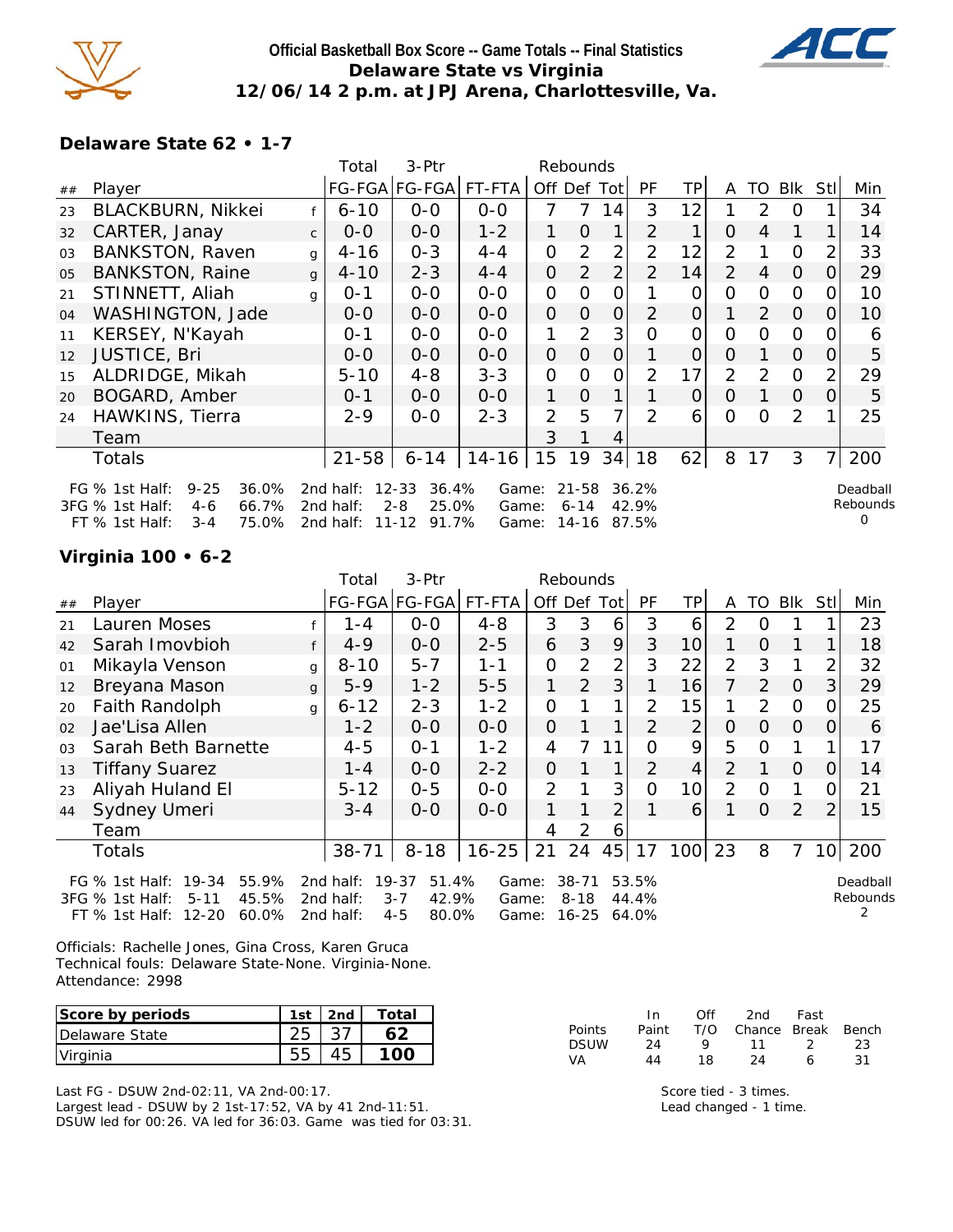## **Official Basketball Box Score -- Game Totals -- Final Statistics Longwood vs Virginia 12/16/14 7 p.m. at JPJ Arena, Charlottesville, Va.**

# **Longwood 49 • 0-9**

|        |                                                                                                                      |              | Total                               | 3-Ptr                                                     |                         |                | Rebounds                     |                |                         |    |                |                |          |                |                           |
|--------|----------------------------------------------------------------------------------------------------------------------|--------------|-------------------------------------|-----------------------------------------------------------|-------------------------|----------------|------------------------------|----------------|-------------------------|----|----------------|----------------|----------|----------------|---------------------------|
| $\#\#$ | Player                                                                                                               |              |                                     | FG-FGA FG-FGA                                             | FT-FTA                  | Off Def Tot    |                              |                | PF                      | ΤP | A              | TO.            | Blk      | StII           | Min                       |
| 34     | NYLEN, Emily                                                                                                         |              | $1 - 3$                             | $0 - 0$                                                   | $0 - 0$                 | 0              | ი                            | O              | 5                       | 2  | 0              | Ω              |          |                | 14                        |
| 02     | ROBBINS, Brenna                                                                                                      | $\mathbf{q}$ | $2 - 9$                             | 1 - 4                                                     | $0 - 0$                 | 3              | 2                            | 5              | 3                       | 5  | $\overline{2}$ |                | $\Omega$ | 0              | 31                        |
| 04     | WILLIAMS, Raven                                                                                                      | g            | $5 - 11$                            | $4 - 8$                                                   | $4 - 6$                 | 0              | 2                            | $\overline{2}$ | 2                       | 18 | 5              | 6              | $\Omega$ | O              | 36                        |
| 14     | AVERY, Treasure                                                                                                      | g            | $3 - 6$                             | $0 - 1$                                                   | $0-0$                   | 2              | $\overline{4}$               | 6              | $\overline{2}$          | 6  |                |                | $\Omega$ | 3              | 21                        |
| 25     | HEADEN, Deborah                                                                                                      | $\mathsf{q}$ | $4 - 10$                            | $2 - 4$                                                   | $0 - 0$                 |                | 4                            | 5              | $\Omega$                | 10 |                | 4              | $\Omega$ | 0              | 33                        |
| 05     | MOSBY, Shannon                                                                                                       |              | $0 - 2$                             | $0 - 1$                                                   | $0 - 0$                 | $\overline{O}$ | 1                            | $\mathbf{1}$   |                         | 0  | O              |                | $\Omega$ | $\Omega$       | 5                         |
| 10     | ELLIS, Micaela                                                                                                       |              | $0 - 2$                             | $0 - 1$                                                   | $0-0$                   | 0              | 2                            | 2 <sub>1</sub> | $\Omega$                | 0  | $\overline{2}$ | 4              | $\Omega$ | O              | 16                        |
| 20     | SKERSICK, Kyndal                                                                                                     |              | $3 - 10$                            | $0 - 3$                                                   | $2 - 3$                 | 1              | 3                            | $\overline{4}$ | $\mathcal{P}$           | 8  |                |                | $\Omega$ | 0              | 24                        |
| 21     | REAGAN, Jaclyn                                                                                                       |              | $0 - 3$                             | $0 - 3$                                                   | $O-O$                   | 0              | $\Omega$                     | Ο              |                         | 0  | 0              | 0              | $\Omega$ |                | 12                        |
| 23     | CHILDRESS, Autumn                                                                                                    |              | $0 - 1$                             | $0-0$                                                     | $0 - 0$                 | 1              | $\Omega$                     | $\mathbf 1$    |                         | 0  |                | $\overline{2}$ | $\Omega$ | 0              | 8                         |
|        | Team                                                                                                                 |              |                                     |                                                           |                         | 4              | 3                            |                |                         |    |                |                |          |                |                           |
|        | Totals                                                                                                               |              | $18 - 57$                           | $7 - 25$                                                  | $6 - 9$                 | 12             | 21                           | 33             | 17                      | 49 | 13             | 20             |          | 3 <sup>1</sup> | 200                       |
|        | $10 - 30$<br>33.3%<br>FG $%$ 1st Half:<br>31.3%<br>3FG % 1st Half:<br>$5 - 16$<br>$1 - 2$<br>50.0%<br>FT % 1st Half: |              | 2nd half:<br>2nd half:<br>2nd half: | $8 - 27$<br>29.6%<br>22.2%<br>$2 - 9$<br>71.4%<br>$5 - 7$ | Game:<br>Game:<br>Game: |                | 18-57<br>$7 - 25$<br>$6 - 9$ |                | 31.6%<br>28.0%<br>66.7% |    |                |                |          |                | Deadball<br>Rebounds<br>3 |

# **Virginia 91 • 7-2**

|                                        |                                                                             | Total     | 3-Ptr                               |                                           |                           |                                                 |         |                                                |                               |                |               |                |          |                             |
|----------------------------------------|-----------------------------------------------------------------------------|-----------|-------------------------------------|-------------------------------------------|---------------------------|-------------------------------------------------|---------|------------------------------------------------|-------------------------------|----------------|---------------|----------------|----------|-----------------------------|
| Player                                 |                                                                             |           |                                     |                                           |                           |                                                 |         | <b>PF</b>                                      | ΤP                            | A              | TO            | <b>Blk</b>     | Stll     | Min                         |
| Lauren Moses                           |                                                                             | $4 - 5$   | $0-0$                               | $2 - 2$                                   | 0                         | $\overline{2}$                                  | 2       |                                                | 10                            | 3              | $\mathcal{P}$ | 3              |          | 18                          |
| Sarah Imovbioh                         | $\mathsf{C}$                                                                | $11 - 14$ | $O-O$                               | $3 - 8$                                   | 8                         | 7                                               | 15      | O                                              | 25                            | 0              |               | $\Omega$       |          | 27                          |
| Mikayla Venson                         | g                                                                           | $5 - 11$  | $1 - 3$                             | $0 - 0$                                   | 0                         |                                                 |         | 3                                              | 11                            | 4              |               | $\Omega$       |          | 30                          |
| Breyana Mason                          | $\mathbf{q}$                                                                | $2 - 3$   | $0 - 1$                             | 6-6                                       | $\mathbf{1}$              | $\overline{2}$                                  | 3       |                                                | 10 <sup>1</sup>               | 4              |               | $\Omega$       | 3        | 26                          |
| Faith Randolph                         | g                                                                           | $6 - 14$  | $0 - 4$                             | $2 - 2$                                   | 0                         | 2                                               | 2       |                                                | 14                            |                | 0             | $\Omega$       | 3        | 26                          |
| Jae'Lisa Allen                         |                                                                             | $O-O$     | $0 - 0$                             | $0 - 0$                                   | 0                         |                                                 | 1       |                                                | $\Omega$                      | $\Omega$       | $\Omega$      | $\Omega$       | $\Omega$ | 3                           |
| Sarah Beth Barnette                    |                                                                             | $1 - 3$   | $0 - 1$                             | $0 - 0$                                   | 3                         | 2                                               | 5       |                                                | 2                             |                | 0             | $\mathbf{O}$   |          | 17                          |
| <b>Tiffany Suarez</b>                  |                                                                             | $4 - 7$   | $0 - 1$                             | $0 - 0$                                   | 0                         |                                                 | 1       | 2                                              | 8                             |                | $\Omega$      | 3              | 0        | 17                          |
| Aliyah Huland El                       |                                                                             | $5 - 9$   | $1 - 3$                             | $O - 1$                                   | $\Omega$                  | 2                                               | 2       |                                                | 11                            | $\overline{4}$ | $\Omega$      | 2              | 4        | 21                          |
| Sydney Umeri                           |                                                                             | $0 - 2$   | $0 - 0$                             | $O - 1$                                   | 0                         |                                                 | 1       |                                                | $\Omega$                      | $\Omega$       |               | $\overline{O}$ |          | 15                          |
| Team                                   |                                                                             |           |                                     |                                           |                           | 4                                               | 5       |                                                |                               |                |               |                |          |                             |
| Totals                                 |                                                                             |           | $2 - 13$                            | $13 - 20$                                 | 13                        | 25                                              |         | 12                                             | 91                            | 18             | 6             | 8              | 15       | 200                         |
| 46.9%<br>$15 - 32$<br>$2 - 7$<br>28.6% |                                                                             |           |                                     |                                           |                           |                                                 |         |                                                |                               |                |               |                |          | Deadball<br>Rebounds<br>3,2 |
|                                        | FG $%$ 1st Half:<br>3FG % 1st Half:<br>$5 - 8$<br>62.5%<br>$FT$ % 1st Half: |           | 2nd half:<br>2nd half:<br>2nd half: | $38 - 68$<br>23-36<br>$0 - 6$<br>$8 - 12$ | 63.9%<br>$0.0\%$<br>66.7% | FG-FGA FG-FGA FT-FTA<br>Game:<br>Game:<br>Game: | Off Def | Rebounds<br>Totl<br>38-68<br>$2 - 13$<br>13-20 | 38<br>55.9%<br>15.4%<br>65.0% |                |               |                |          |                             |

Officials: Cameron Inouye, Jules Gailen, Timothy Bryant Technical fouls: Longwood-None. Virginia-None. Attendance: 2841 LU: Nylen fouled out at 12:59 (II)

| Score by periods | 1st | 2nd | Total |
|------------------|-----|-----|-------|
| Longwood         |     |     |       |
| Virginia         |     |     |       |

Last FG - LWU 2nd-00:40, VA 2nd-00:52. Largest lead - LWU by 4 1st-12:06, VA by 45 2nd-00:52. LWU led for 06:45. VA led for 29:59. Game was tied for 02:54.

|        | In In | ∩ff           | 2nd -                  | Fast             |   |
|--------|-------|---------------|------------------------|------------------|---|
| Points | Paint |               | T/O Chance Break Bench |                  |   |
| I WU   | 12.   | $\mathcal{R}$ | 6 -                    | $\left( \right)$ | Χ |
| VA     | 50.   | 25.           | 20.                    | 24               |   |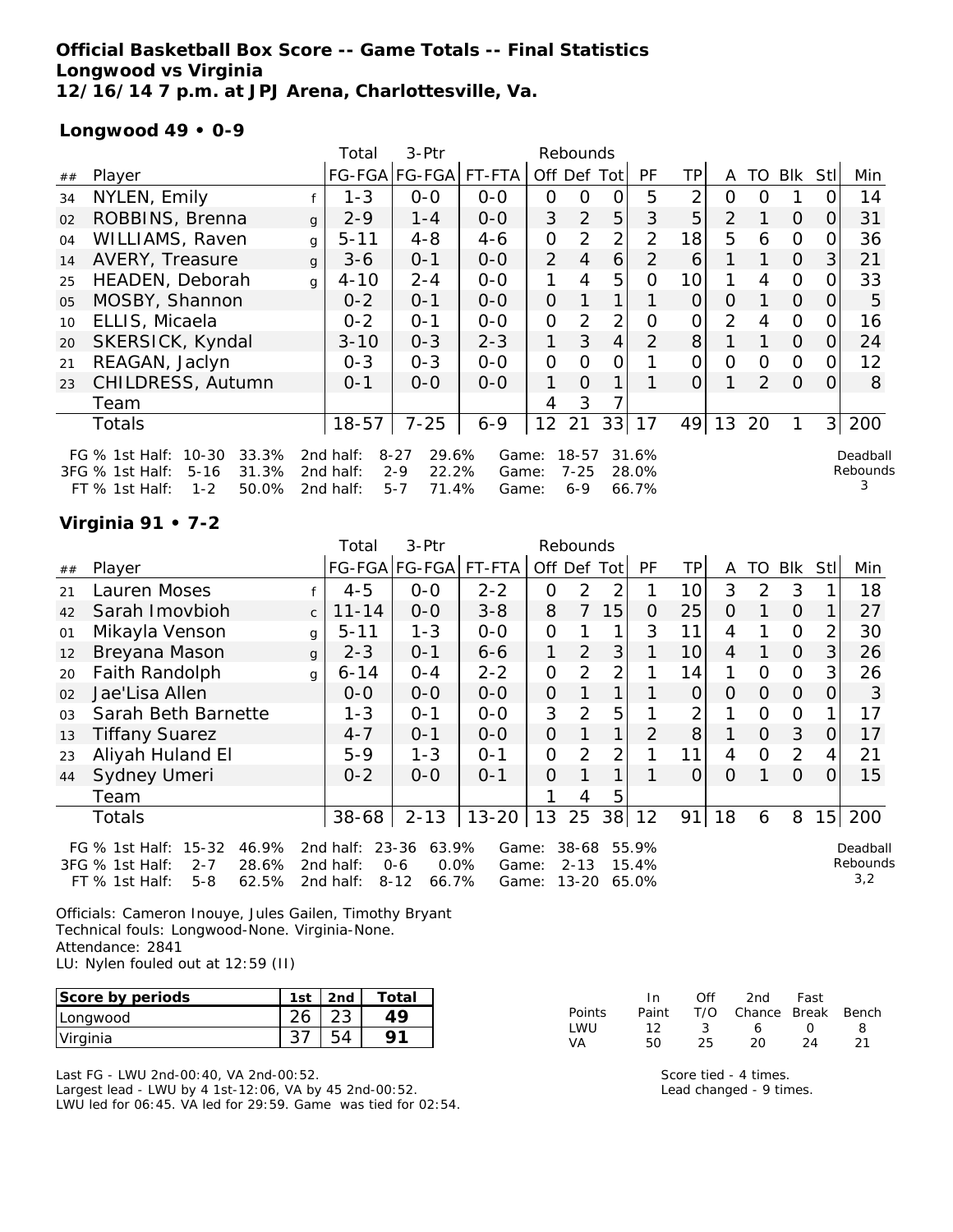## **Official Basketball Box Score -- Game Totals -- Final Statistics Saint Mary's vs Virginia 12/19/14 7 p.m. at JPJ Arena, Charlottesville, Va.**

### **Saint Mary's 49 • 7-3**

|                |                                                                                                                     |   | Total                               | 3-Ptr                                                       |                         |                | Rebounds                       |                |                         |                |          |          |                |          |                            |
|----------------|---------------------------------------------------------------------------------------------------------------------|---|-------------------------------------|-------------------------------------------------------------|-------------------------|----------------|--------------------------------|----------------|-------------------------|----------------|----------|----------|----------------|----------|----------------------------|
| ##             | Player                                                                                                              |   |                                     | FG-FGA FG-FGA FT-FTA                                        |                         |                | Off Def Tot                    |                | PF                      | ТP             | A        | TO       | Blk            | Stll     | Min                        |
| 12             | Hayley Hendricksen                                                                                                  |   | $5 - 7$                             | $0 - 1$                                                     | $6 - 8$                 | $\overline{2}$ | 2                              | 4              |                         | 16             | 2        | 3        | 0              |          | 36                         |
| 25             | Carli Rosenthal                                                                                                     | f | $3-6$                               | $0 - 0$                                                     | $2 - 3$                 | 2              | 5                              | $\overline{7}$ | 5                       | 8              | $\Omega$ | 3        |                |          | 27                         |
| O <sub>1</sub> | Lauren Nicholson                                                                                                    | q | $5 - 18$                            | $2 - 6$                                                     | $4 - 4$                 | 1              | 3                              | 4              | 4                       | 16             | 0        | 3        | $\overline{O}$ |          | 40-                        |
| 14             | Shannon Mauldin                                                                                                     | g | $0 - 5$                             | $0 - 1$                                                     | $1 - 2$                 | 1              | 3                              | 4              | 4                       |                |          | 8        | $\overline{O}$ |          | 26                         |
| 21             | Stella Beck                                                                                                         | q | $3 - 3$                             | $0-0$                                                       | $0 - 2$                 | $\mathcal{P}$  | 10                             | 12             | 2                       | 6              | 2        | 4        |                |          | 33                         |
| 03             | Devyn Galland                                                                                                       |   | $0 - 2$                             | $0 - 1$                                                     | $2 - 2$                 | 0              | 0                              | $\Omega$       |                         | $\overline{2}$ | 0        | $\Omega$ | $\Omega$       | $\Omega$ | 8                          |
| 05             | Hannah Kaser                                                                                                        |   | $0 - 1$                             | $0 - 0$                                                     | $0 - 0$                 | 0              | O                              | $\mathcal{O}$  |                         | 0              |          |          | $\Omega$       |          | 8                          |
| 10             | Carly Turner                                                                                                        |   | $0 - 0$                             | $0-0$                                                       | $0 - 0$                 | 0              | $\Omega$                       | $\Omega$       | $\Omega$                | $\Omega$       | 0        | $\Omega$ | $\Omega$       | $\Omega$ | $0+$                       |
| 23             | Alia Mccoy                                                                                                          |   | $0 - 2$                             | $0 - 0$                                                     | $0 - 0$                 |                |                                | $\overline{2}$ |                         | 0              | 0        | $\Omega$ | $\Omega$       |          | 5                          |
| 24             | Samira Mcdonald                                                                                                     |   | $0 - 1$                             | $0 - 1$                                                     | $0 - 0$                 | 0              | $\Omega$                       | $\overline{O}$ | 0                       | $\Omega$       | 1        | $\Omega$ | $\Omega$       | $\Omega$ | 5                          |
| 30             | Amanda Arter                                                                                                        |   | $0 - 1$                             | $0-0$                                                       | $0 - 0$                 | 0              | O                              | $\mathcal{O}$  |                         | 0              | 0        |          | $\Omega$       | 2        | 12                         |
| 32             | Lisa Janko                                                                                                          |   | $0-0$                               | $0 - 0$                                                     | $0 - 0$                 | 0              | $\Omega$                       | $\Omega$       | $\Omega$                | $\Omega$       | $\Omega$ | $\Omega$ | $\Omega$       | $\Omega$ | $0+$                       |
|                | Team                                                                                                                |   |                                     |                                                             |                         | $\mathcal{P}$  | 3                              | 5              |                         |                |          |          |                |          |                            |
|                | Totals                                                                                                              |   | 16-46                               | $2 - 10$                                                    | $15 - 21$               | 11             | 27                             | 38             | 20                      | 49             | 7        | 23       | 2              | 8        | 200                        |
|                | $10 - 24$<br>FG $%$ 1st Half:<br>41.7%<br>25.0%<br>3FG % 1st Half:<br>$1 - 4$<br>71.4%<br>FT % 1st Half:<br>$5 - 7$ |   | 2nd half:<br>2nd half:<br>2nd half: | $6 - 22$<br>27.3%<br>16.7%<br>$1 - 6$<br>$10 - 14$<br>71.4% | Game:<br>Game:<br>Game: |                | 16-46<br>$2 - 10$<br>$15 - 21$ |                | 34.8%<br>20.0%<br>71.4% |                |          |          |                |          | Deadball<br>Rebounds<br>5. |

### **Virginia 62 • 8-2**

|                |                                                                                                                    |              | Total                               | 3-Ptr                                                    |                         |                | Rebounds                           |                |                         |          |                |               |                |            |                             |
|----------------|--------------------------------------------------------------------------------------------------------------------|--------------|-------------------------------------|----------------------------------------------------------|-------------------------|----------------|------------------------------------|----------------|-------------------------|----------|----------------|---------------|----------------|------------|-----------------------------|
| ##             | Player                                                                                                             |              |                                     | FG-FGA FG-FGA                                            | FT-FTA                  | Off Def        |                                    | Totl           | PF                      | TP       | A              | TO            | Blk            | <b>Stl</b> | Min                         |
| 21             | Lauren Moses                                                                                                       |              | $2 - 4$                             | $0 - 0$                                                  | $O - 1$                 |                | 3                                  |                | 4                       | 4        | O              |               | O              |            | 15                          |
| 42             | Sarah Imovbioh                                                                                                     | $\mathsf{C}$ | $2 - 6$                             | $0 - 0$                                                  | $2 - 3$                 | 3              | 2                                  | 5              | $\mathcal{P}$           | 6        | $\Omega$       | 3             | $\overline{0}$ | $\Omega$   | 26                          |
| 01             | Mikayla Venson                                                                                                     | g            | $6 - 14$                            | $2 - 7$                                                  | $0-0$                   | 0              |                                    | 1              | $\overline{2}$          | 14       | 4              | 5             | $\overline{0}$ | 0          | 33                          |
| 12             | Breyana Mason                                                                                                      | g            | $2 - 4$                             | $1 - 1$                                                  | $2 - 2$                 | $\Omega$       |                                    |                | $\Omega$                | 7        | $\overline{2}$ |               | $\Omega$       | 2          | 29                          |
| 20             | Faith Randolph                                                                                                     | $\mathsf{q}$ | $5 - 13$                            | $2 - 5$                                                  | $8 - 8$                 | 0              | 5                                  | 5              | 4                       | 20       | 4              | $\mathcal{D}$ |                | 3          | 36                          |
| 0 <sub>3</sub> | Sarah Beth Barnette                                                                                                |              | $0 - 0$                             | $0 - 0$                                                  | $0 - 0$                 | 3              |                                    | 4              | 3                       | $\Omega$ | $\Omega$       | $\Omega$      | $\Omega$       | 0          | 12                          |
| 13             | <b>Tiffany Suarez</b>                                                                                              |              | $0 - 3$                             | $0 - 0$                                                  | $0 - 0$                 | 0              |                                    |                | 2                       | 0        | $\Omega$       |               | $\Omega$       |            | 6                           |
| 23             | Aliyah Huland El                                                                                                   |              | $2 - 9$                             | $1 - 5$                                                  | $0 - 0$                 | $\overline{O}$ | $\Omega$                           | $\Omega$       | 2                       | 5        |                |               | $\Omega$       |            | 16                          |
| 44             | Sydney Umeri                                                                                                       |              | $3 - 3$                             | $0 - 0$                                                  | $0 - 0$                 | 0              | 3                                  | 3 <sub>1</sub> | $\mathcal{P}$           | 6        | $\overline{2}$ | $\Omega$      | $\Omega$       | ∩          | 27                          |
|                | Team                                                                                                               |              |                                     |                                                          |                         | $\overline{2}$ | 2                                  | 4              |                         |          |                |               |                |            |                             |
|                | Totals                                                                                                             |              | $22 - 56$                           | $6 - 18$                                                 | $12 - 14$               | 9              | 19                                 | 28             | 21                      | 62       | 13             | 14            |                | 8          | 200                         |
|                | FG % 1st Half:<br>$11 - 32$<br>34.4%<br>3FG % 1st Half:<br>27.3%<br>$3 - 11$<br>FT % 1st Half:<br>50.0%<br>$1 - 2$ |              | 2nd half:<br>2nd half:<br>2nd half: | 45.8%<br>$11 - 24$<br>42.9%<br>$3 - 7$<br>91.7%<br>11-12 | Game:<br>Game:<br>Game: |                | $22 - 56$<br>$6 - 18$<br>$12 - 14$ |                | 39.3%<br>33.3%<br>85.7% |          |                |               |                |            | Deadball<br>Rebounds<br>0,1 |

Officials: Denise Brooks, Mark Zentz, Mark Resch Technical fouls: Saint Mary's-None. Virginia-None. Attendance: 2950 SMC: Rosenthal fouled out at 7:15 (II)

| Score by periods | 1st | 2 <sub>nd</sub> | Total |
|------------------|-----|-----------------|-------|
| Saint Mary's     |     |                 |       |
| Virginia         |     |                 |       |

Last FG - SMC 2nd-00:41, VA 2nd-01:21. Largest lead - SMC by 3 1st-14:45, VA by 13 2nd-15:33. SMC led for 03:46. VA led for 32:52. Game was tied for 03:22.

|               | In.   | Off | 2nd                    | Fast             |    |
|---------------|-------|-----|------------------------|------------------|----|
| <b>Points</b> | Paint |     | T/O Chance Break Bench |                  |    |
| <b>SMC</b>    | 26.   | 15. | 6                      | $\left( \right)$ |    |
| VA.           | 18    | つつ  | Δ                      | я                | 11 |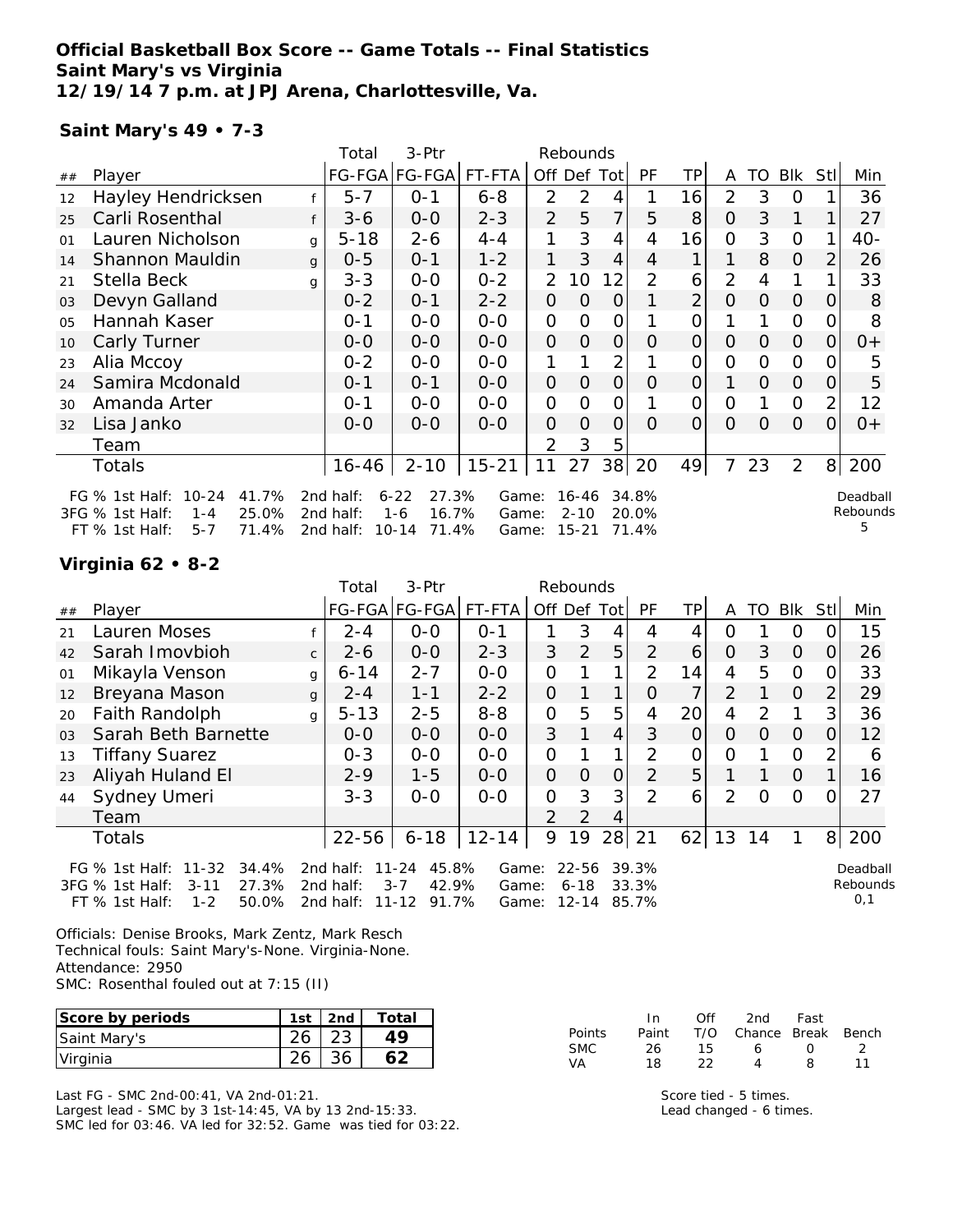## **Official Basketball Box Score -- Game Totals -- Final Statistics Howard vs Virginia 12/21/14 6 p.m. at JPJ Arena, Charlottesville, Va.**

### **Howard 53 • 1-11**

|                |                                                                                                                     |              | Total                               | 3-Ptr                                                   |                         |                | Rebounds                          |                |                        |                |                |          |          |                  |                      |
|----------------|---------------------------------------------------------------------------------------------------------------------|--------------|-------------------------------------|---------------------------------------------------------|-------------------------|----------------|-----------------------------------|----------------|------------------------|----------------|----------------|----------|----------|------------------|----------------------|
| ##             | Player                                                                                                              |              |                                     | FG-FGA FG-FGA                                           | FT-FTA                  | Off            | Def Tot                           |                | PF                     | ΤP             | A              | TO.      | Blk      | StII             | Min                  |
| 21             | Cheyenne Brown                                                                                                      |              | $6 - 14$                            | $2 - 6$                                                 | 1-1                     | 3              | 5                                 | 8              |                        | 15             | 0              | 2        |          | 3                | 32                   |
| 35             | Sydni Johnson                                                                                                       |              | $5 - 11$                            | $O - 1$                                                 | $4-6$                   | $\overline{2}$ | 2                                 | $\overline{4}$ | 4                      | 14             | 0              |          |          | 3                | 37                   |
| 22             | Victoria Gonzales                                                                                                   | $\mathsf{C}$ | 1-7                                 | $O-O$                                                   | $0 - 0$                 | 3              | 4                                 | 7              | 3                      | 2              | 0              | 5        |          |                  | 17                   |
| 02             | Te'Shya Heslip                                                                                                      | $\mathbf{q}$ | $4 - 14$                            | $O - 4$                                                 | $1 - 1$                 | $\overline{4}$ | 2                                 | 6              | 4                      | 9              | 6              | 9        | $\Omega$ | 4                | 30                   |
| 24             | Imani Bailey                                                                                                        | g            | $2 - 7$                             | $0 - 5$                                                 | $2 - 2$                 | 1              | 3                                 | 4              | 3                      | 6              | 4              | 3        | $\Omega$ | 3                | 30                   |
| O <sub>3</sub> | Hannah Timmons                                                                                                      |              | $O-O$                               | $0 - 0$                                                 | $0 - 0$                 | $\Omega$       | $\Omega$                          | $\Omega$       |                        | 0              | $\Omega$       |          | $\Omega$ | $\Omega$         | 3                    |
| 12             | Jasmine Hill                                                                                                        |              | $2 - 9$                             | $0 - 6$                                                 | 1-1                     | O              |                                   |                | 3                      | 5              | 2              | $\Omega$ | $\Omega$ |                  | 28                   |
| 13             | Da'Shae Shumate                                                                                                     |              | $0 - 0$                             | $0-0$                                                   | $O-O$                   | 0              | $\Omega$                          | O              | 0                      | 0              | 0              | $\Omega$ | $\Omega$ | $\left( \right)$ |                      |
| 20             | Jordan Coleman                                                                                                      |              | $0 - 1$                             | $0 - 0$                                                 | $0 - 0$                 | O              | O                                 | Ο              | Ω                      | 0              | $\overline{O}$ | $\Omega$ | $\Omega$ |                  | 2                    |
| 32             | <b>Katrina Reeves</b>                                                                                               |              | $1 - 8$                             | $0 - 6$                                                 | $0 - 0$                 | 0              | $\Omega$                          | $\Omega$       | $\mathcal{P}$          | 2 <sub>1</sub> | $\Omega$       | 3        |          | 3                | 20                   |
|                | Team                                                                                                                |              |                                     |                                                         |                         | 5              | 5                                 | 10             |                        |                |                |          |          |                  |                      |
|                | Totals                                                                                                              |              | $21 - 71$                           | $2 - 28$                                                | $9 - 11$                | 18             | 22                                | 40             | 21                     | 53             | 12             | 24       | 4        | 17               | 200                  |
|                | $10 - 37$<br>27.0%<br>FG $%$ 1st Half:<br>0.0%<br>3FG % 1st Half:<br>$0 - 14$<br>$1 - 2$<br>50.0%<br>FT % 1st Half: |              | 2nd half:<br>2nd half:<br>2nd half: | 32.4%<br>11-34<br>$2 - 14$<br>14.3%<br>$8 - 9$<br>88.9% | Game:<br>Game:<br>Game: |                | $21 - 71$<br>$2 - 28$<br>$9 - 11$ |                | 29.6%<br>7.1%<br>81.8% |                |                |          |          |                  | Deadball<br>Rebounds |

# **Virginia 74 • 9-2**

|    |                                                                              |              | Total                  | 3-Ptr                                  |                |                | Rebounds          |                 |                |                 |                |                |                |                |               |
|----|------------------------------------------------------------------------------|--------------|------------------------|----------------------------------------|----------------|----------------|-------------------|-----------------|----------------|-----------------|----------------|----------------|----------------|----------------|---------------|
| ## | Player                                                                       |              | FG-FGA FG-FGA          |                                        | FT-FTA         | Off Def Tot    |                   |                 | <b>PF</b>      | TPI             | A              | TO             | Blk            | Stll           | Min           |
| 21 | Lauren Moses                                                                 |              | $0 - 2$                | $0 - 0$                                | $5 - 6$        | 2              | 4                 | 6               | 2              | 5               | 2              |                |                |                | 24            |
| 42 | Sarah Imovbioh                                                               | $\mathsf{C}$ | $9 - 11$               | $0 - 0$                                | $3 - 7$        | 3              | 7                 | 10 <sup>1</sup> | $\overline{2}$ | 21              | $\Omega$       | 4              | $\Omega$       | 3              | 30            |
| 01 | Mikayla Venson                                                               | g            | $4 - 10$               | $0 - 2$                                | $2 - 2$        | $\mathcal{O}$  |                   |                 |                | 10 <sup>1</sup> | 4              | 5              | $\Omega$       | $\overline{2}$ | 31            |
| 12 | Breyana Mason                                                                | $\mathbf{q}$ | $1 - 5$                | $0 - 2$                                | $1 - 2$        |                | $\overline{2}$    | 3               | $\overline{2}$ | 3               | 3              | $\overline{2}$ | $\Omega$       | 3              | 35            |
| 20 | Faith Randolph                                                               | g            | $10 - 20$              | $3 - 6$                                | $3 - 4$        |                | 6                 | $\overline{7}$  | $\overline{2}$ | 26              | 3              | $\mathcal{P}$  | 1              | 3              | 32            |
| 03 | Sarah Beth Barnette                                                          |              | $1 - 2$                | $1 - 2$                                | $0-0$          | $\overline{O}$ |                   | 1               |                | 3               | $\overline{O}$ | 3              | $\Omega$       | 0              | 10            |
| 13 | <b>Tiffany Suarez</b>                                                        |              | $0 - 3$                | $0 - 0$                                | $0-0$          | $\overline{2}$ | 3                 | 5               | $\Omega$       | 0               | O              |                | $\circ$        |                | 6             |
| 23 | Aliyah Huland El                                                             |              | $0 - 3$                | $0 - 2$                                | $2 - 2$        | $\overline{O}$ | $\Omega$          | 0               |                | $\overline{2}$  | $\Omega$       | 5              | $\Omega$       | 3              | 16            |
| 44 | Sydney Umeri                                                                 |              | $2 - 3$                | $0-0$                                  | $0-0$          | 1              | 4                 | 5               | $\Omega$       | 4               | 2              | $\mathcal{P}$  | $\Omega$       | $\Omega$       | 16            |
|    | Team                                                                         |              |                        |                                        |                | 4              | 4                 | 8               |                |                 |                |                |                |                |               |
|    | <b>Totals</b>                                                                |              | $27 - 59$              | $4 - 14$                               | $16 - 23$      | 14             | 32                | 46              | 11             | 74              | 14             | 25             | $\overline{2}$ |                | 16 200        |
|    | FG % 1st Half: 13-31<br>41.9%                                                |              | 2nd half:              | $14 - 28$<br>50.0%                     | Game:          |                | $27 - 59$         |                 | 45.8%          |                 |                |                |                |                | Deadball      |
|    | 3FG % 1st Half:<br>25.0%<br>$1 - 4$<br>80.0%<br>$FT$ % 1st Half:<br>$8 - 10$ |              | 2nd half:<br>2nd half: | $3 - 10$<br>30.0%<br>61.5%<br>$8 - 13$ | Game:<br>Game: |                | $4 - 14$<br>16-23 |                 | 28.6%<br>69.6% |                 |                |                |                |                | Rebounds<br>3 |

Officials: Wesley Dean, Dan Outlaw, Diana DePaul Technical fouls: Howard-None. Virginia-None. Attendance: 3014

| Score by periods | $1c+$ | 2nd | Total |
|------------------|-------|-----|-------|
| <b>Howard</b>    |       |     |       |
| Virginia         |       |     |       |

Last FG - HOWW 2nd-02:22, VA 2nd-00:30. Largest lead - HOWW None, VA by 21 2nd-00:30.

HOWW led for 00:00. VA led for 39:16. Game was tied for 00:40.

|               | In.   | Off | 2nd                    | Fast |  |
|---------------|-------|-----|------------------------|------|--|
| <b>Points</b> | Paint |     | T/O Chance Break Bench |      |  |
| <b>HOWW</b>   | 28    | 24  | 8                      | x    |  |
| VA            | 26    | 27  | 11                     | я    |  |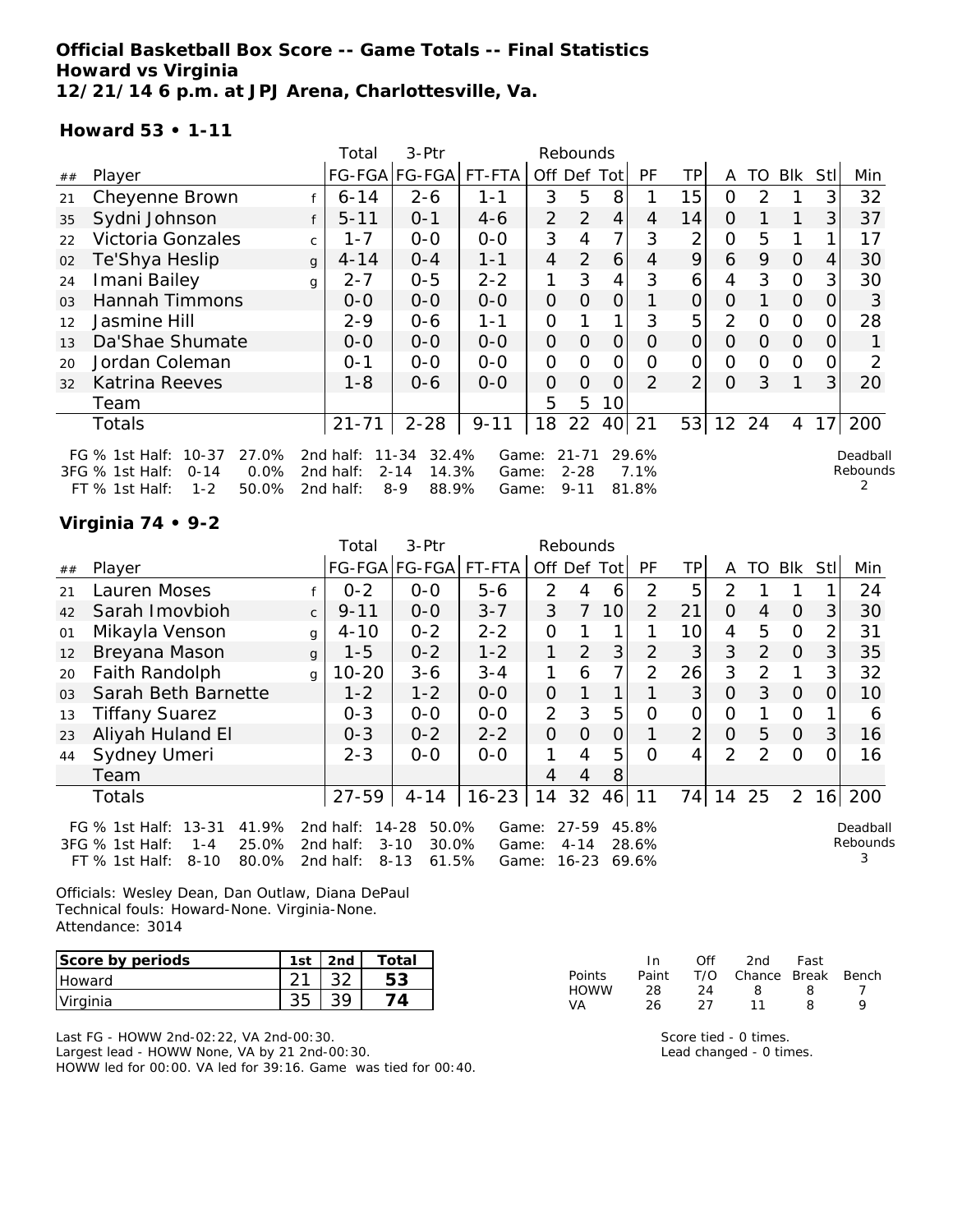

**Official Basketball Box Score -- Game Totals -- Final Statistics Davidson vs Virginia 12/28/14 2:30 p.m. at JPJ Arena, Charlottesville, Va.**



## **Davidson 67 • 4-8**

|    |                                                                                                                    |              | Total                               | 3-Ptr                                                   |                         |                | Rebounds                          |                |                         |                |               |          |                |          |                                  |
|----|--------------------------------------------------------------------------------------------------------------------|--------------|-------------------------------------|---------------------------------------------------------|-------------------------|----------------|-----------------------------------|----------------|-------------------------|----------------|---------------|----------|----------------|----------|----------------------------------|
| ## | Player                                                                                                             |              |                                     | FG-FGA FG-FGA                                           | FT-FTA                  |                |                                   | Off Def Tot    | <b>PF</b>               | ΤP             | A             | TO.      | Blk            | Stll     | Min                              |
| 10 | Early, Hannah                                                                                                      |              | $8 - 22$                            | $6 - 13$                                                | $2 - 2$                 | 3              | 6                                 | 9              | 3                       | 24             | 2             | 3        | $\overline{2}$ | 3        | 36                               |
| 44 | Latt, Mackenzie                                                                                                    |              | $1 - 3$                             | $1 - 1$                                                 | $O-O$                   | $\overline{O}$ | 4                                 | 4              | 4                       | 3              | 3             | 2        |                |          | 23                               |
| 02 | Timpton, Saadia                                                                                                    | g            | $5 - 7$                             | $0-0$                                                   | $0-0$                   | $\overline{2}$ | 2                                 | 4              | 4                       | 10             | 0             | 3        | $\Omega$       |          | 24                               |
| 11 | Mccabe, Lillian                                                                                                    | $\mathbf{q}$ | $4 - 8$                             | $4 - 7$                                                 | $0 - 0$                 | $\overline{O}$ | $\overline{2}$                    | $\overline{2}$ | 0                       | 12             | 3             | 3        | $\overline{O}$ | 2        | 23                               |
| 22 | Long, Alex                                                                                                         | g            | $2 - 7$                             | $O - 1$                                                 | $2 - 3$                 | 0              | 3                                 | 3              | 2                       | 6              | 6             |          | $\Omega$       |          | 39                               |
| 01 | Seymour, Kayla                                                                                                     |              | $1 - 2$                             | $O - 1$                                                 | $0-0$                   | $\Omega$       |                                   |                |                         | $\overline{2}$ | 1             | 3        | $\overline{O}$ | $\Omega$ | 15                               |
| 13 | Johnson, Diona                                                                                                     |              | $0 - 1$                             | $0-0$                                                   | $O-O$                   | $\overline{O}$ |                                   | 1              | $\Omega$                | 0              | $\mathcal{O}$ |          | $\mathbf{O}$   |          | 3                                |
| 14 | Giegerich, Mellissa                                                                                                |              | $1 - 1$                             | $0-0$                                                   | $0-0$                   | 1              |                                   | $\overline{2}$ |                         | $\overline{2}$ | 0             |          | $\overline{O}$ | O        | 12                               |
| 23 | Dukes, Dakota                                                                                                      |              | $3 - 4$                             | $0 - 0$                                                 | $2 - 3$                 | 1.             | $\overline{4}$                    | 5              | 3                       | 8              |               |          | $\Omega$       | 0        | 24                               |
| 24 | Piles, Rachel                                                                                                      |              | $O-O$                               | $O-O$                                                   | $0 - 0$                 | $\overline{O}$ | 0                                 | $\Omega$       | 0                       | 0              | 0             | $\Omega$ | $\Omega$       | $\Omega$ |                                  |
|    | Team                                                                                                               |              |                                     |                                                         |                         |                | 5                                 | 6              |                         |                |               |          |                |          |                                  |
|    | <b>Totals</b>                                                                                                      |              | $25 - 55$                           | $11 - 23$                                               | $6 - 8$                 | 8              | 29                                | 37             | 18                      | 67             | 16            | 18       | 3              |          | 200                              |
|    | 40.7%<br>FG % 1st Half:<br>$11 - 27$<br>3FG % 1st Half:<br>54.5%<br>$6 - 11$<br>FT % 1st Half:<br>100.0<br>$2 - 2$ |              | 2nd half:<br>2nd half:<br>2nd half: | 14-28<br>50.0%<br>$5 - 12$<br>41.7%<br>66.7%<br>$4 - 6$ | Game:<br>Game:<br>Game: |                | $25 - 55$<br>$11 - 23$<br>$6 - 8$ |                | 45.5%<br>47.8%<br>75.0% |                |               |          |                |          | Deadball<br>Rebounds<br>$\Omega$ |

# **Virginia 57 • 9-3**

|                |                                                                                                                      |              | Total                               | $3-Ptr$                                                    |                         | Rebounds       |                                    |                 |                         |                |                |               |          |                |                      |
|----------------|----------------------------------------------------------------------------------------------------------------------|--------------|-------------------------------------|------------------------------------------------------------|-------------------------|----------------|------------------------------------|-----------------|-------------------------|----------------|----------------|---------------|----------|----------------|----------------------|
| ##             | Player                                                                                                               |              |                                     | FG-FGA FG-FGA                                              | FT-FTA                  | Off Def        |                                    | Totl            | <b>PF</b>               | <b>TP</b>      | A              | TO            | Blk      | Stll           | Min                  |
| 21             | Lauren Moses                                                                                                         |              | $1 - 5$                             | $0-0$                                                      | $0-0$                   |                | 2                                  | 3               | 3                       | 2              |                | 3             | O        | 0              | 12                   |
| 42             | Sarah Imovbioh                                                                                                       | $\mathsf{C}$ | $8 - 13$                            | $0-0$                                                      | $5 - 7$                 | 12             | 7                                  | 19 <sup>1</sup> | 3                       | 21             |                | 4             | O        | $\overline{2}$ | 33                   |
| 01             | Mikayla Venson                                                                                                       | g            | $0 - 8$                             | $O - 4$                                                    | $1 - 2$                 | $\mathcal{O}$  | 3                                  | 3               | $\overline{2}$          |                |                |               | $\Omega$ | 0              | 35                   |
| 12             | Breyana Mason                                                                                                        | g            | $2 - 7$                             | $0 - 3$                                                    | $0-0$                   | $\overline{O}$ | 2                                  | $\overline{2}$  |                         | 4              | $\overline{2}$ | 2             | 0        | 2              | 32                   |
| 20             | Faith Randolph                                                                                                       | g            | $4 - 19$                            | $3 - 11$                                                   | $4 - 4$                 | $\mathcal{O}$  |                                    | $\mathbf{1}$    | $\overline{2}$          | 15             | $\overline{2}$ | 3             |          |                | 33                   |
| 0 <sub>3</sub> | Sarah Beth Barnette                                                                                                  |              | $2 - 2$                             | $1 - 1$                                                    | $0-0$                   | 1              |                                    | $\overline{2}$  | 3                       | 5              | $\Omega$       | $\Omega$      | $\Omega$ |                | 11                   |
| 13             | Tiffany Suarez                                                                                                       |              | $0-0$                               | $0-0$                                                      | $0-0$                   | $\mathcal{O}$  | $\Omega$                           | 0               | O                       | 0              | O              | 0             | $\circ$  | $\Omega$       |                      |
| 23             | Aliyah Huland El                                                                                                     |              | $2 - 7$                             | $1 - 4$                                                    | $2 - 2$                 | $\overline{O}$ |                                    | 1.              | O                       | $\overline{7}$ |                | $\Omega$      |          | 2              | 19                   |
| 44             | Sydney Umeri                                                                                                         |              | $1 - 3$                             | $0 - 0$                                                    | $0 - 0$                 | $\Omega$       | 3                                  | 3               | 3                       | 2              |                | $\mathcal{P}$ |          |                | 24                   |
|                | Team                                                                                                                 |              |                                     |                                                            |                         | 3              | 4                                  |                 |                         |                |                |               |          |                |                      |
|                | <b>Totals</b>                                                                                                        |              | 20-64                               | $5 - 23$                                                   | $12 - 15$               | 17             | 24                                 | 41              | 17                      | 57             | 9              | 15            | 3        | 9              | 200                  |
|                | $13 - 33$<br>FG % 1st Half:<br>39.4%<br>27.3%<br>3FG % 1st Half:<br>$3 - 11$<br>71.4%<br>$5 - 7$<br>$FT$ % 1st Half: |              | 2nd half:<br>2nd half:<br>2nd half: | 22.6%<br>$7 - 31$<br>16.7%<br>$2 - 12$<br>$7 - 8$<br>87.5% | Game:<br>Game:<br>Game: |                | $20 - 64$<br>$5 - 23$<br>$12 - 15$ |                 | 31.3%<br>21.7%<br>80.0% |                |                |               |          |                | Deadball<br>Rebounds |

Officials: Joe Cunningham, Tiara Cruse, Michael Schmidt Technical fouls: Davidson-None. Virginia-None. Attendance: 3392 Cavalier Classic Presented by Holiday Inn University Area

| Score by periods | 1st | 2nd | Total |
|------------------|-----|-----|-------|
| <b>IDavidson</b> |     |     |       |
| Virginia         |     |     |       |

Last FG - DAV 2nd-00:50, VA 2nd-00:10. Largest lead - DAV by 19 2nd-06:25, VA by 14 1st-04:29. DAV led for 18:27. VA led for 17:26. Game was tied for 03:52.

|            | In.   | Off  | 2nd                    | Fast             |    |
|------------|-------|------|------------------------|------------------|----|
| Points     | Paint |      | T/O Chance Break Bench |                  |    |
| <b>DAV</b> | フフ    | -22. | 6.                     | 4                | 12 |
| VA.        | 20.   | 13.  | 15.                    | $\left( \right)$ | 14 |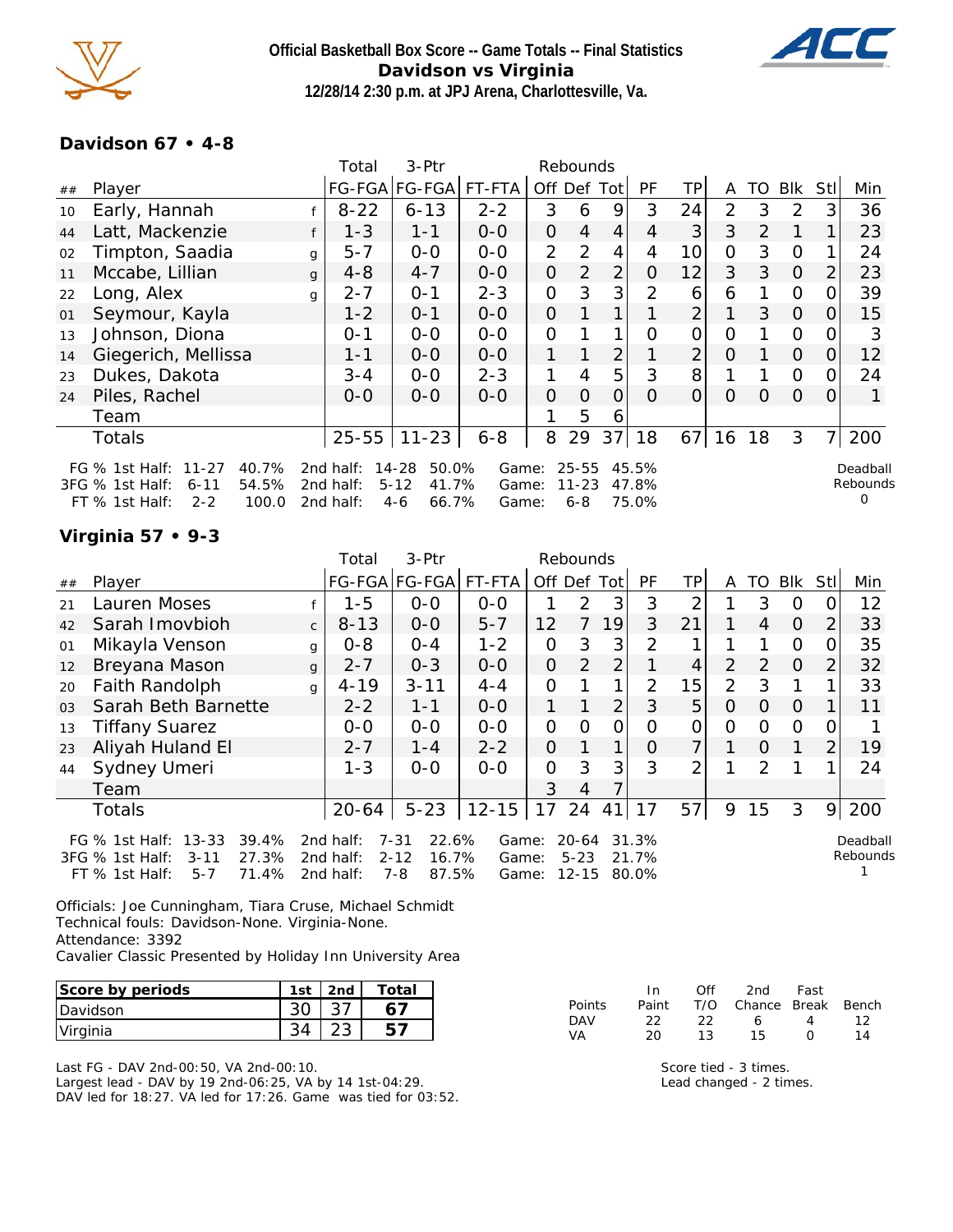**Official Basketball Box Score -- Game Totals -- Final Statistics Drexel vs Virginia 12/29/14 7 p.m. at JPJ Arena, Charlottesville, Va.**

### **Drexel 66 • 6-5**

|    |                                                                                                                        |   | Total                                  | $3-Ptr$                                                   |                         |                | Rebounds                       |    |                         |                 |               |          |               |                |                      |
|----|------------------------------------------------------------------------------------------------------------------------|---|----------------------------------------|-----------------------------------------------------------|-------------------------|----------------|--------------------------------|----|-------------------------|-----------------|---------------|----------|---------------|----------------|----------------------|
| ## | Player                                                                                                                 |   |                                        | FG-FGA FG-FGA                                             | FT-FTA                  | Off Def Tot    |                                |    | <b>PF</b>               | TPI             | A             | TO       | Blk           | Stll           | Min                  |
| 41 | Thompson, Jamila                                                                                                       |   | 1-6                                    | $0 - 0$                                                   | $0 - 0$                 | $\mathcal{P}$  |                                | 3  | 5                       | 2               | 3             | 3        | $\mathcal{P}$ |                | 17                   |
| 42 | Schluth, Jackie                                                                                                        |   | $3 - 11$                               | $0 - 0$                                                   | $4 - 4$                 | $\mathcal{P}$  | 4                              | 6  | 5                       | 10 <sup>1</sup> | $\Omega$      |          | $\Omega$      | $\Omega$       | 30                   |
| 15 | Alexander, Carrie                                                                                                      | g | $4 - 10$                               | $0 - 0$                                                   | $1 - 2$                 | 0              |                                |    | 4                       | 9               | 5             | 3        | $\Omega$      | 2              | 40                   |
| 24 | Pearson, Rachel                                                                                                        | g | $5-9$                                  | $1 - 5$                                                   | $1 - 1$                 | $\overline{O}$ |                                |    | $\Omega$                | 12              | $\mathcal{P}$ | $\Omega$ | $\Omega$      | $\Omega$       | 40                   |
| 33 | Curran, Sarah                                                                                                          | g | $5 - 8$                                | $2 - 4$                                                   | $3 - 5$                 | 0              | 3                              | 3  | 3                       | 15              | 4             |          | $\Omega$      |                | 34                   |
| 11 | Ouattara, Florence                                                                                                     |   | $2 - 6$                                | $1 - 4$                                                   | $4 - 4$                 | $\overline{2}$ | $\mathcal{P}$                  | 4  | 4                       | 9               |               | 3        |               | 0              | 14                   |
| 25 | Lidge, Kelsi                                                                                                           |   | $4 - 4$                                | $1 - 1$                                                   | $0 - 0$                 |                | $\mathcal{P}$                  | 3  | 4                       | 9               | $\mathcal{P}$ |          | O             |                | 25                   |
|    | Team                                                                                                                   |   |                                        |                                                           |                         |                | 3                              | 4  |                         |                 |               |          |               |                |                      |
|    | Totals                                                                                                                 |   | 24-54                                  | $5 - 14$                                                  | $13 - 16$               | 8              | 17                             | 25 | 25                      | 66              | 17            | -12      | 3             | 3 <sup>1</sup> | 200                  |
|    | 31.0%<br>FG $%$ 1st Half:<br>$9 - 29$<br>3FG % 1st Half:<br>$0.0\%$<br>$0 - 5$<br>$4 - 5$<br>80.0%<br>$FT$ % 1st Half: |   | 2nd half:<br>2 $nd$ half:<br>2nd half: | $15 - 25$<br>60.0%<br>$5-9$<br>55.6%<br>81.8%<br>$9 - 11$ | Game:<br>Game:<br>Game: |                | $24 - 54$<br>$5 - 14$<br>13-16 |    | 44.4%<br>35.7%<br>81.3% |                 |               |          |               |                | Deadball<br>Rebounds |

### **Virginia 72 • 10-3**

|                |                                                                                                                 |              | Total                               | 3-Ptr                                                     |                         |                | Rebounds                           |                |                         |               |                |               |               |                  |                           |
|----------------|-----------------------------------------------------------------------------------------------------------------|--------------|-------------------------------------|-----------------------------------------------------------|-------------------------|----------------|------------------------------------|----------------|-------------------------|---------------|----------------|---------------|---------------|------------------|---------------------------|
| ##             | Player                                                                                                          |              |                                     | FG-FGA FG-FGA                                             | FT-FTA                  | Off Def        |                                    | Totl           | PF                      | TP            | A              | TO            | <b>Blk</b>    | Stll             | Min                       |
| 21             | Lauren Moses                                                                                                    |              | $1 - 7$                             | $0-0$                                                     | $0 - 2$                 |                | 2                                  | 3 <sup>1</sup> | 3                       | 2             | 0              | 2             | 2             |                  | 19                        |
| 42             | Sarah Imovbioh                                                                                                  | $\mathsf{C}$ | $7 - 9$                             | $0 - 0$                                                   | $5 - 8$                 | 5              | 4                                  | 9              | 2                       | 19            | 3              | 3             | $\Omega$      | 3                | 32                        |
| 01             | Mikayla Venson                                                                                                  | g            | $4 - 9$                             | $3 - 6$                                                   | $5 - 5$                 |                | 6                                  | 7              | 3                       | 16            |                | 2             | O             |                  | 35                        |
| 12             | Breyana Mason                                                                                                   | $\mathbf{q}$ | $3 - 4$                             | $1 - 2$                                                   | $4 - 5$                 | 1              | 3                                  | 4              | $\Omega$                | 11            | 3              |               | 2             | O                | 34                        |
| 20             | Faith Randolph                                                                                                  | $\mathbf{q}$ | $3 - 10$                            | $2 - 6$                                                   | $4 - 4$                 | $\overline{O}$ | 3                                  | 3              | 4                       | 12            | 1              | 4             | $\mathcal{O}$ |                  | 31                        |
| 0 <sub>3</sub> | Sarah Beth Barnette                                                                                             |              | $2 - 3$                             | $1 - 2$                                                   | $1 - 2$                 | 1              |                                    | $\overline{2}$ | 3                       | 6             | $\overline{2}$ |               | $\Omega$      | $\Omega$         | 16                        |
| 13             | <b>Tiffany Suarez</b>                                                                                           |              | $0-0$                               | $0-0$                                                     | $0-0$                   | 0              | $\Omega$                           | 0              |                         | 0             | O              |               | $\Omega$      | $\left( \right)$ | 5                         |
| 23             | Aliyah Huland El                                                                                                |              | $1 - 4$                             | $0 - 3$                                                   | $2 - 2$                 | $\Omega$       | $\mathcal{P}$                      | 2              | $\mathcal{P}$           | 4             | 4              | $\mathcal{P}$ | $\Omega$      | O                | 15                        |
| 44             | Sydney Umeri                                                                                                    |              | $0 - 2$                             | $0 - 0$                                                   | $2 - 2$                 | 1              | $\Omega$                           | 1              | $\Omega$                | $\mathcal{P}$ | $\Omega$       |               | $\Omega$      | O                | 13                        |
|                | Team                                                                                                            |              |                                     |                                                           |                         | 4              | 3                                  |                |                         |               |                |               |               |                  |                           |
|                | Totals                                                                                                          |              | $21 - 48$                           | $7 - 19$                                                  | $23 - 30$               | 14             | 24                                 | 38             | 18                      | 72 l          | 14             | 17            | 4             | $6 \mid$         | 200                       |
|                | $10 - 23$<br>43.5%<br>FG $%$ 1st Half:<br>3FG % 1st Half:<br>44.4%<br>$4 - 9$<br>77.8%<br>FT % 1st Half:<br>7-9 |              | 2nd half:<br>2nd half:<br>2nd half: | $11 - 25$<br>44.0%<br>$3 - 10$<br>30.0%<br>76.2%<br>16-21 | Game:<br>Game:<br>Game: |                | $21 - 48$<br>$7 - 19$<br>$23 - 30$ |                | 43.8%<br>36.8%<br>76.7% |               |                |               |               |                  | Deadball<br>Rebounds<br>3 |

Officials: Joe Cunningham, Angela Lewis, Tiara Cruse Technical fouls: Drexel-None. Virginia-None. Attendance: 3031 Cavalier Classic Presented by Holiday Inn University Area Thompson (Drexel) fouled out at 6:43 (II)

Schluth (Drexel) fouled out at 1:44 (II)

| Score by periods | 1st | 2 <sub>nd</sub> | Total |
|------------------|-----|-----------------|-------|
| Drexel           |     |                 |       |
| Virginia         |     |                 |       |

Last FG - DREXEL 2nd-00:00, VA 2nd-00:51. Largest lead - DREXEL by 5 1st-17:21, VA by 11 2nd-17:23. DREXEL led for 05:07. VA led for 32:54. Game was tied for 01:53.

|               | In.   | ∩ff | 2nd                    | Fast        |    |
|---------------|-------|-----|------------------------|-------------|----|
| <b>Points</b> | Paint |     | T/O Chance Break Bench |             |    |
| DREXEL        | 26.   | 16. |                        | $^{\prime}$ | 18 |
| VA            | 26.   | 11  | 16                     | А           | 12 |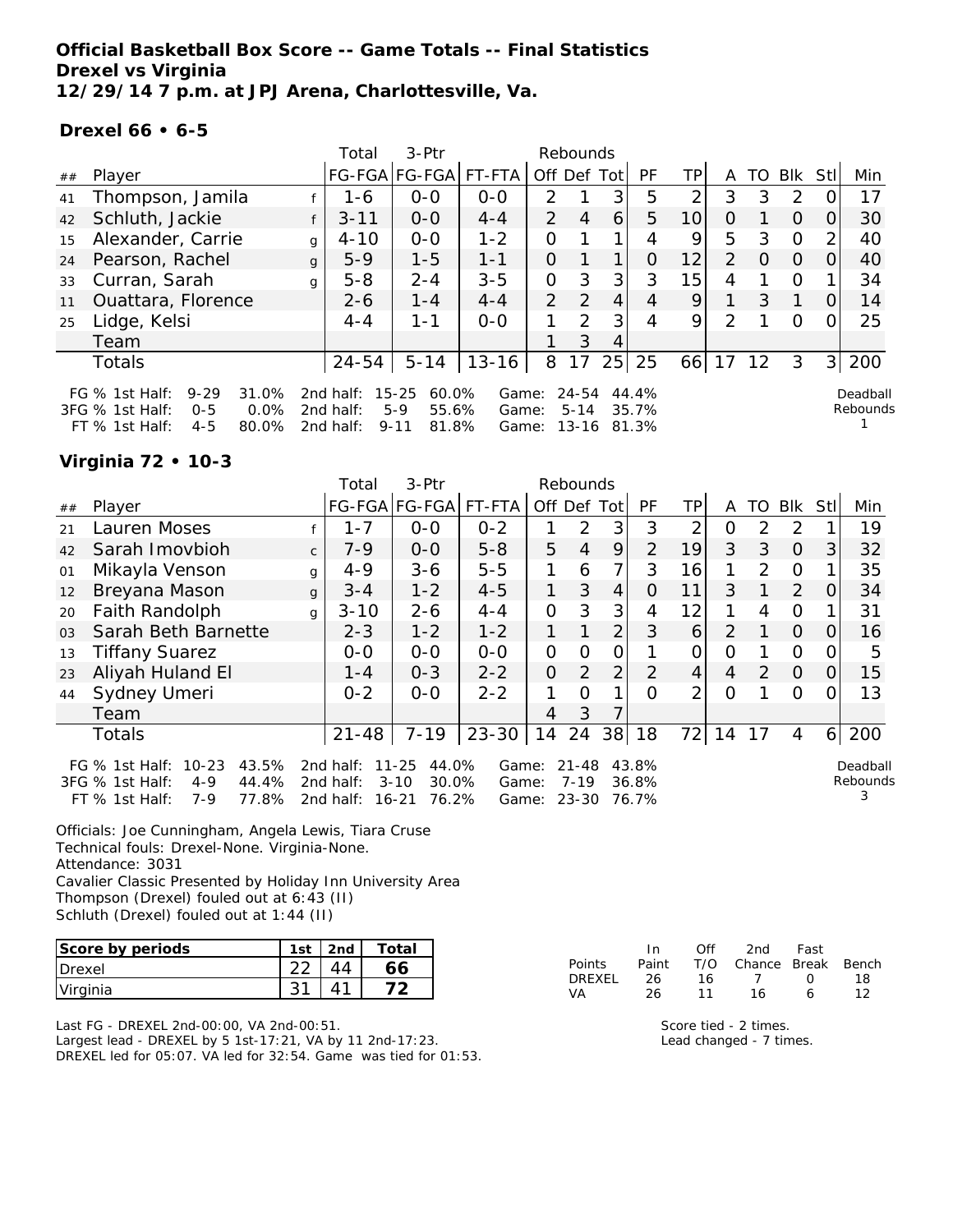## **Official Basketball Box Score -- Game Totals -- Final Statistics Virginia vs Virginia Tech 01/04/15 2:00 PM at Cassell Coliseum, Blacksburg, Va.**

# **Virginia 62 • 11-3, 1-0 ACC**

|                |                                                                                                                                        |              | Total                                  | $3-$ Ptr                                                          |                        | Rebounds       |                               |                |                                |                 |    |               |          |                |                             |
|----------------|----------------------------------------------------------------------------------------------------------------------------------------|--------------|----------------------------------------|-------------------------------------------------------------------|------------------------|----------------|-------------------------------|----------------|--------------------------------|-----------------|----|---------------|----------|----------------|-----------------------------|
| ##             | Player                                                                                                                                 |              |                                        | FG-FGA FG-FGA                                                     | FT-FTA                 | Off            | Def                           | Totl           | <b>PF</b>                      | TP.             | A  | TO            | Blk      | Stl            | Min                         |
| 21             | Lauren Moses                                                                                                                           |              | $2 - 7$                                | $0 - 0$                                                           | $1 - 2$                | 4              | 4                             | 8              | 3                              | 5               | 3  | 2             | O        |                | 32                          |
| 42             | Sarah Imovbioh                                                                                                                         | $\mathsf{C}$ | $3 - 5$                                | $0 - 0$                                                           | $3 - 8$                | 5              | 6                             | 11             | 3                              | 9               |    |               | $\Omega$ |                | 24                          |
| 01             | Mikayla Venson                                                                                                                         | g            | $5 - 11$                               | $3 - 7$                                                           | $0-0$                  | 0              | Ω                             | 0              | 2                              | 13              | 2  | Ω             | 0        |                | 31                          |
| 12             | Breyana Mason                                                                                                                          | $\mathbf{q}$ | $6 - 10$                               | $2 - 4$                                                           | $2 - 2$                | $\Omega$       |                               | 1              | 3                              | 16              |    | $\mathcal{P}$ | $\Omega$ | O              | 27                          |
| 20             | Faith Randolph                                                                                                                         | q            | $3 - 11$                               | $1 - 5$                                                           | $2 - 3$                | 1              | 4                             | 5              | 0                              | 9               | 4  | 2             | $\Omega$ | 2              | 33                          |
| 0 <sub>3</sub> | Sarah Beth Barnette                                                                                                                    |              | $0 - 0$                                | $0-0$                                                             | $0-0$                  | $\overline{O}$ | $\overline{2}$                | 2              | $\overline{2}$                 | 0               |    | $\Omega$      |          |                | 4                           |
| 13             | <b>Tiffany Suarez</b>                                                                                                                  |              | $0 - 2$                                | $0 - 0$                                                           | $0 - 0$                | 0              | 0                             | 0              | $\mathcal{P}$                  | Ω               | Ω  |               | $\Omega$ | O              | 9                           |
| 23             | Aliyah Huland El                                                                                                                       |              | $4 - 9$                                | $2 - 4$                                                           | $0 - 0$                |                |                               | $\overline{2}$ | 3                              | 10 <sup>1</sup> |    |               | $\Omega$ | 0              | 20                          |
| 44             | Sydney Umeri                                                                                                                           |              | $0 - 1$                                | $0 - 0$                                                           | $0 - 0$                |                | 4                             | 5              |                                | Ω               | Ω  | 2             | $\Omega$ |                | 20                          |
|                | Team                                                                                                                                   |              |                                        |                                                                   |                        | Ο              | $\mathcal{P}$                 | 2              |                                |                 |    |               |          |                |                             |
|                | Totals                                                                                                                                 |              | $23 - 56$                              | $8 - 20$                                                          | $8 - 15$               | 12 24          |                               | 36             | 19                             | 62              | 13 | 11            |          | $\overline{4}$ | 200                         |
|                | $12 - 29$<br>41.4%<br>FG $\%$ 1st Half:<br>35.7%<br>3FG % 1st Half:<br>$5 - 14$<br><u>ሰ በ% በ</u><br>$FT \,$ % 1ct Half $\cdot$<br>_റ_റ |              | 2nd half:<br>2 $nd$ half:<br>2nd half: | $11 - 27$<br>40.7%<br>$3-6$<br>50.0%<br>$9 - 15$<br><b>E3 30Y</b> | Game:<br>Game:<br>Game |                | 23-56<br>$8 - 20$<br>$9 - 15$ |                | 41.1%<br>40.0%<br><b>E330X</b> |                 |    |               |          |                | Deadball<br>Rebounds<br>4.3 |

2nd half: 8-15 53.3% Game: 8-15 53.3%

## **Virginia Tech 47 • 9-6, 0-2 ACC**

FT  $%$  1st Half: 0-0

|                |                                                                                                                  |              | Total                               | $3-Ptr$                                                    |                         |                | Rebounds                           |                |                         |                 |                |          |                |                |                           |
|----------------|------------------------------------------------------------------------------------------------------------------|--------------|-------------------------------------|------------------------------------------------------------|-------------------------|----------------|------------------------------------|----------------|-------------------------|-----------------|----------------|----------|----------------|----------------|---------------------------|
| ##             | Player                                                                                                           |              |                                     | FG-FGA FG-FGA FT-FTA                                       |                         | Off Def Tot    |                                    |                | <b>PF</b>               | TPI             | A              | TO       | <b>BIK</b>     | <b>Stll</b>    | Min                       |
| 02             | Sidney Cook                                                                                                      |              | $2 - 8$                             | $0 - 0$                                                    | $2 - 3$                 | 0              | 2                                  | 2              | 2                       | 6               |                | 3        | O              | O              | 28                        |
| 24             | Taijah Campbell                                                                                                  |              | $1 - 4$                             | $0-0$                                                      | $1 - 2$                 | $\overline{4}$ | 2                                  | 6              | 3                       | 3               | $\overline{O}$ | 4        | 2              | $\Omega$       | 30                        |
| O <sub>5</sub> | Vanessa Panousis                                                                                                 | g            | $4 - 15$                            | $1 - 5$                                                    | $1 - 2$                 | $\mathbf{1}$   | 4                                  | 5              | 2                       | 10 <sup>1</sup> | $\overline{O}$ | 2        | $\Omega$       | 0              | 38                        |
| 23             | Rachel Camp                                                                                                      | $\mathbf{q}$ | $7 - 17$                            | $1 - 7$                                                    | $8 - 11$                | $\overline{2}$ | 5                                  | $\overline{7}$ | 2                       | 23              | $\Omega$       | 2        | $\overline{O}$ | 0              | 36                        |
| 33             | <b>Kelsey Conyers</b>                                                                                            | g            | $1 - 3$                             | $1 - 2$                                                    | $2 - 2$                 | 1              | 3                                  | 4              | $\mathfrak{D}$          | 5               | 3              |          | $\Omega$       | $\overline{2}$ | 32                        |
| 04             | Hannah Young                                                                                                     |              | $0 - 2$                             | $O - 1$                                                    | $O - O$                 | $\mathbf{1}$   | 1                                  | $\overline{2}$ |                         | $\overline{O}$  | $\overline{2}$ | $\Omega$ | $\Omega$       | 0              | 12                        |
| 22             | Lindsey Oblitey                                                                                                  |              | $0-0$                               | $0 - 0$                                                    | $0 - 0$                 | 0              |                                    | 1              | 3                       | 0               | O              |          | O              | O              | 9                         |
| 40             | Dominique Powell                                                                                                 |              | $0 - 2$                             | $0-0$                                                      | $0-0$                   | 1              |                                    | 2              | $\Omega$                | $\Omega$        |                | $\Omega$ | $\Omega$       |                | 10                        |
| 45             | Khadedra Croker                                                                                                  |              | $O - 1$                             | $0-0$                                                      | $0-0$                   | $\overline{O}$ | 2                                  | $\overline{2}$ |                         | $\Omega$        | $\Omega$       | O        | $\Omega$       | 0              | 5                         |
|                | Team                                                                                                             |              |                                     |                                                            |                         | 3              | 3                                  | 6              |                         |                 |                |          |                |                |                           |
|                | <b>Totals</b>                                                                                                    |              | $15 - 52$                           | $3 - 15$                                                   | $14 - 20$               | 13             | 24                                 | 37             | 16                      | 47              | 7              | 15       | 2              | 3 <sup>1</sup> | 200                       |
|                | FG % 1st Half:<br>$8 - 28$<br>28.6%<br>12.5%<br>3FG % 1st Half:<br>$1 - 8$<br>FT % 1st Half:<br>$8 - 8$<br>100.0 |              | 2nd half:<br>2nd half:<br>2nd half: | 29.2%<br>$7 - 24$<br>$2 - 7$<br>28.6%<br>50.0%<br>$6 - 12$ | Game:<br>Game:<br>Game: |                | $15 - 52$<br>$3 - 15$<br>$14 - 20$ |                | 28.8%<br>20.0%<br>70.0% |                 |                |          |                |                | Deadball<br>Rebounds<br>3 |

Officials: Kathleen Lynch, Joseph Vaszily, Dan Outlaw Technical fouls: Virginia-None. Virginia Tech-None. Attendance: 1225 Commonwealth Clash Game

| Score by periods | 1st | 2nd | Total |
|------------------|-----|-----|-------|
| Virginia         |     |     |       |
| Virginia Tech    |     |     |       |

Last FG - VA 2nd-05:35, VT 2nd-01:02. Largest lead - VA by 21 2nd-09:56, VT by 1 1st-16:31. VA led for 39:02. VT led for 00:17. Game was tied for 00:41.

|               | In In | Off | 2nd                    | Fast |    |
|---------------|-------|-----|------------------------|------|----|
| <b>Points</b> | Paint |     | T/O Chance Break Bench |      |    |
| VA            | 16.   | 15. | 15.                    | 4    | 10 |
| ۱Æ            | 20    | 12  | 13.                    |      |    |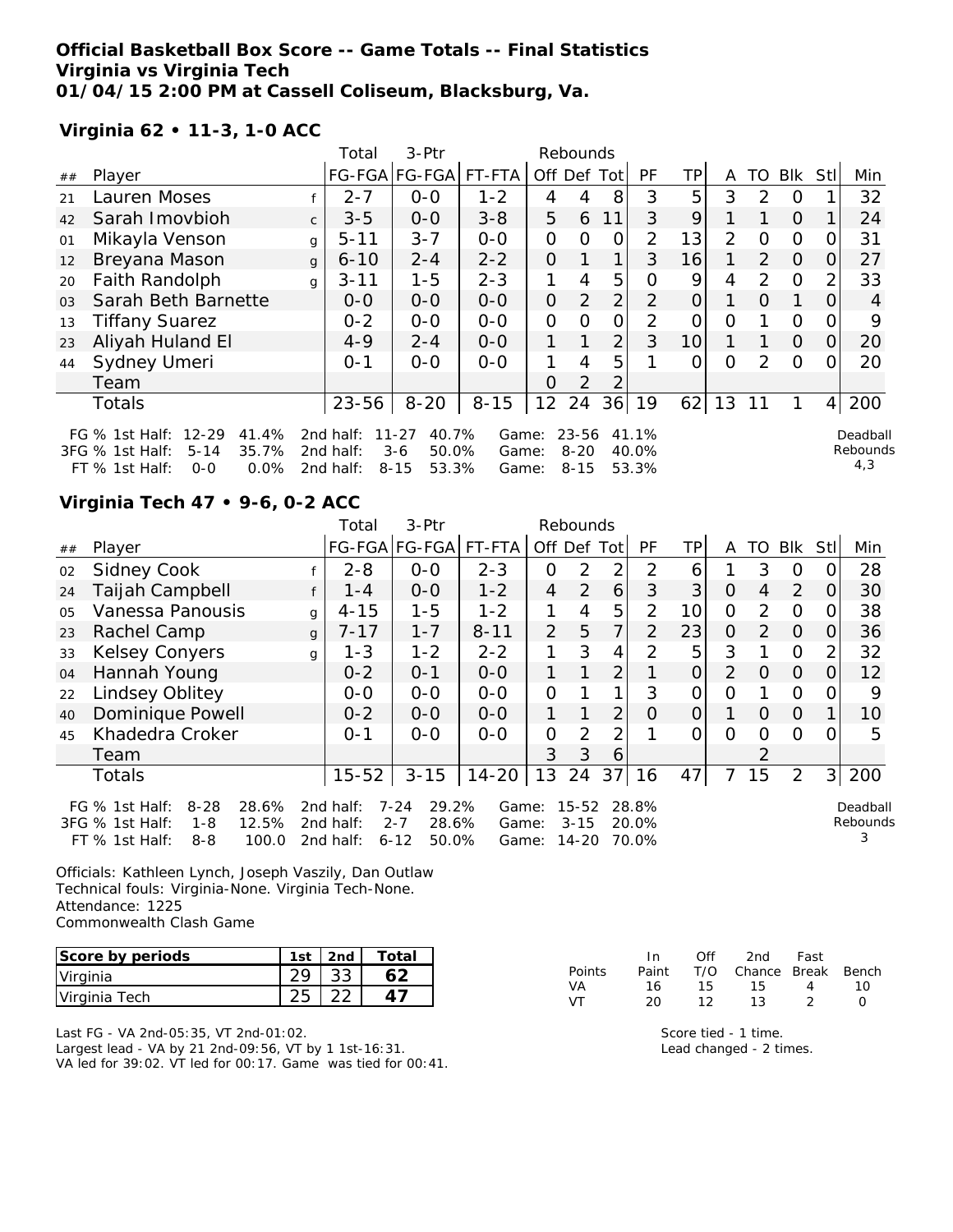## **Official Basketball Box Score -- Game Totals -- Final Statistics Wake Forest vs Virginia 01/08/15 7 p.m. at JPJ Arena, Charlottesville, Va.**

**Wake Forest 70 • 9-7, 0-2 ACC**

|    |                                                             |               | Total                  | 3-Ptr                                  |                |                | Rebounds              |     |                |                |                |          |                |                 |                      |
|----|-------------------------------------------------------------|---------------|------------------------|----------------------------------------|----------------|----------------|-----------------------|-----|----------------|----------------|----------------|----------|----------------|-----------------|----------------------|
| ## | Player                                                      |               |                        | FG-FGA FG-FGA                          | FT-FTA         | Off            | Def                   | Tot | PF             | TP.            | A              | TO       | <b>BIK</b>     | Stll            | Min                  |
| 25 | Dearica Hamby                                               |               | $12 - 18$              | $0 - 2$                                | $3 - 5$        | 2              |                       | 6   | 3              | 27             | $\overline{2}$ | 2        | O              |                 | 39                   |
| 40 | Nicole Floyd                                                |               | $4 - 10$               | $0 - 3$                                | $0 - 2$        | 1              | 2                     | 3   | $\overline{2}$ | 8              | 3              | 3        | $\Omega$       | O               | 25                   |
| 02 | Amber Campbell                                              | g             | $8 - 12$               | $2 - 4$                                | $0-0$          | $\overline{2}$ | 6                     | 8   | $\overline{2}$ | 18             | 1              | Ο        | 0              | 3               | 32                   |
| 03 | Ataijah Taylor                                              | $\mathbf{q}$  | $0 - 6$                | $0-0$                                  | $O-O$          | 1.             | $\overline{4}$        | 5   | 3              | 0              | 5              | 5        | $\mathbf{1}$   | 3               | 35                   |
| 24 | Kelila Atkinson                                             | g             | $4 - 6$                | $O - 1$                                | $4 - 6$        | $\overline{O}$ |                       | 1   | 3              | 12             | 6              | 5        | 3              |                 | 30                   |
| 04 | Mykia Jones                                                 |               | $O-O$                  | $0-0$                                  | $O-O$          | $\overline{O}$ |                       | 1   | 0              | $\Omega$       | $\circ$        | 2        | $\Omega$       |                 | 4                    |
| 10 | <b>Taylor Gordon</b>                                        |               | $1 - 4$                | $0 - 2$                                | $O-O$          | 1              | 3                     | 4   | $\overline{2}$ | $\overline{2}$ |                | 2        | $\Omega$       |                 | 16                   |
| 15 | Millesa Calicott                                            |               | $0 - 0$                | $0-0$                                  | $0-0$          | $\overline{O}$ | 0                     | 0   | O              | 0              | Ο              |          | $\Omega$       | $\Omega$        | 4                    |
| 32 | Milan Quinn                                                 |               | $1 - 2$                | $0 - 0$                                | $0-0$          |                |                       | 2   | 2              | 2              | O              | 0        | $\overline{O}$ |                 | 8                    |
| 42 | Kandice Ball                                                |               | $O-O$                  | $0 - 0$                                | $1 - 2$        | 1              | O                     | 1   |                |                | $\overline{2}$ | $\Omega$ | $\Omega$       | 0               | 7                    |
|    | Team                                                        |               |                        |                                        |                | 3              | 3                     | 6   |                |                |                |          |                |                 |                      |
|    | <b>Totals</b>                                               |               | $30 - 58$              | $2 - 12$                               | $8 - 15$       | 12             | 25                    | 37  | 18             | 70             | 20             | 20       | 4              | 10 <sup>1</sup> | 200                  |
|    | FG $%$ 1st Half:<br>$14 - 31$<br>3FG % 1st Half:<br>$0 - 6$ | 45.2%<br>0.0% | 2nd half:<br>2nd half: | 59.3%<br>$16 - 27$<br>33.3%<br>$2 - 6$ | Game:<br>Game: |                | $30 - 58$<br>$2 - 12$ |     | 51.7%<br>16.7% |                |                |          |                |                 | Deadball<br>Rebounds |
|    | FT % 1st Half:<br>$3 - 5$                                   | 60.0%         | 2nd half:              | $5 - 10$<br>50.0%                      | Game:          |                | $8 - 15$              |     | 53.3%          |                |                |          |                |                 | 3                    |

# **Virginia 72 • 12-3, 2-0 ACC**

|                |                                                                                                                    |              | Total                               | 3-Ptr                                                        |                         |               | Rebounds                    |                |                         |     |               |               |            |               |                      |
|----------------|--------------------------------------------------------------------------------------------------------------------|--------------|-------------------------------------|--------------------------------------------------------------|-------------------------|---------------|-----------------------------|----------------|-------------------------|-----|---------------|---------------|------------|---------------|----------------------|
| ##             | Player                                                                                                             |              |                                     | FG-FGA FG-FGA                                                | FT-FTA                  |               |                             | Off Def Tot    | PF                      | TPI | A             | TO.           | <b>Blk</b> | Stll          | Min                  |
| 21             | Lauren Moses                                                                                                       |              | $4 - 5$                             | $0-0$                                                        | $O-O$                   | 3             | 4                           | 7              | 3                       | 8   | $\mathcal{P}$ | $\mathcal{D}$ | 3          | $\mathcal{P}$ | 33                   |
| 42             | Sarah Imovbioh                                                                                                     | $\mathsf{C}$ | $3 - 5$                             | $0 - 0$                                                      | $2 - 5$                 |               | 6                           | 7              | 4                       | 8   |               | 3             | $\Omega$   |               | 25                   |
| 01             | Mikayla Venson                                                                                                     | g            | $6 - 13$                            | $5 - 10$                                                     | $4 - 6$                 | $\Omega$      | $\mathcal{P}$               | 2              |                         | 21  | 2             | 3             | $\Omega$   | $\mathcal{P}$ | 36                   |
| 12             | Breyana Mason                                                                                                      | $\mathbf{q}$ | $3 - 8$                             | $2 - 3$                                                      | $4 - 4$                 |               |                             | $\overline{2}$ |                         | 12  | 3             |               | 0          |               | 37                   |
| 20             | Faith Randolph                                                                                                     | g            | $4 - 15$                            | $1 - 4$                                                      | $2 - 2$                 | 4             | 3                           | $\overline{7}$ | 4                       | 11  | 1             | 3             | $\Omega$   |               | 24                   |
| 0 <sub>3</sub> | Sarah Beth Barnette                                                                                                |              | $0 - 2$                             | $0 - 2$                                                      | $O-O$                   |               | $\Omega$                    | 1              | $\Omega$                | 0   | $\Omega$      | 0             | $\Omega$   | O             | 6                    |
| 23             | Aliyah Huland El                                                                                                   |              | $4 - 11$                            | $2 - 7$                                                      | $2 - 2$                 | $\mathcal{P}$ |                             | 3              | 3                       | 12  |               |               | $\Omega$   |               | 24                   |
| 44             | Sydney Umeri                                                                                                       |              | $0 - 1$                             | $0 - 0$                                                      | $0 - 0$                 | $\Omega$      |                             | 1              | $\mathcal{P}$           | 0   |               | 4             | $\Omega$   |               | 15                   |
|                | Team                                                                                                               |              |                                     |                                                              |                         | $\mathcal{P}$ | $\mathcal{D}$               | 4              |                         |     |               |               |            |               |                      |
|                | <b>Totals</b>                                                                                                      |              | $24 - 60$                           |                                                              | $10-26$   14-19         | 14            | 20                          | 34             | 18                      | 72  |               | 17            | 3          | 9             | 200                  |
|                | FG $%$ 1st Half:<br>14-35<br>40.0%<br>28.6%<br>3FG % 1st Half:<br>$4 - 14$<br>75.0%<br>$FT$ % 1st Half:<br>$6 - 8$ |              | 2nd half:<br>2nd half:<br>2nd half: | 40.0%<br>$10 - 25$<br>50.0%<br>$6 - 12$<br>72.7%<br>$8 - 11$ | Game:<br>Game:<br>Game: |               | 24-60<br>$10 - 26$<br>14-19 |                | 40.0%<br>38.5%<br>73.7% |     |               |               |            |               | Deadball<br>Rebounds |

Officials: Dee Kantner, Carla Fountain, Kevin Dillard Technical fouls: Wake Forest-None. Virginia-None. Attendance: 3034

| Score by periods | 1st | 2 <sub>nd</sub> | Total |
|------------------|-----|-----------------|-------|
| Wake Forest      |     |                 |       |
| Virginia         |     |                 |       |

Last FG - WF 2nd-02:10, VA 2nd-01:05. Largest lead - WF by 9 2nd-07:27, VA by 13 1st-04:25. WF led for 15:12. VA led for 23:09. Game was tied for 01:38.

|               | -In   | Off | 2nd                    | Fast |    |
|---------------|-------|-----|------------------------|------|----|
| <b>Points</b> | Paint |     | T/O Chance Break Bench |      |    |
| <b>WF</b>     | 52.   | 16. | 1 O                    | 12   | Б. |
| VA.           | 20    | フフ  | 16.                    | Δ    | 12 |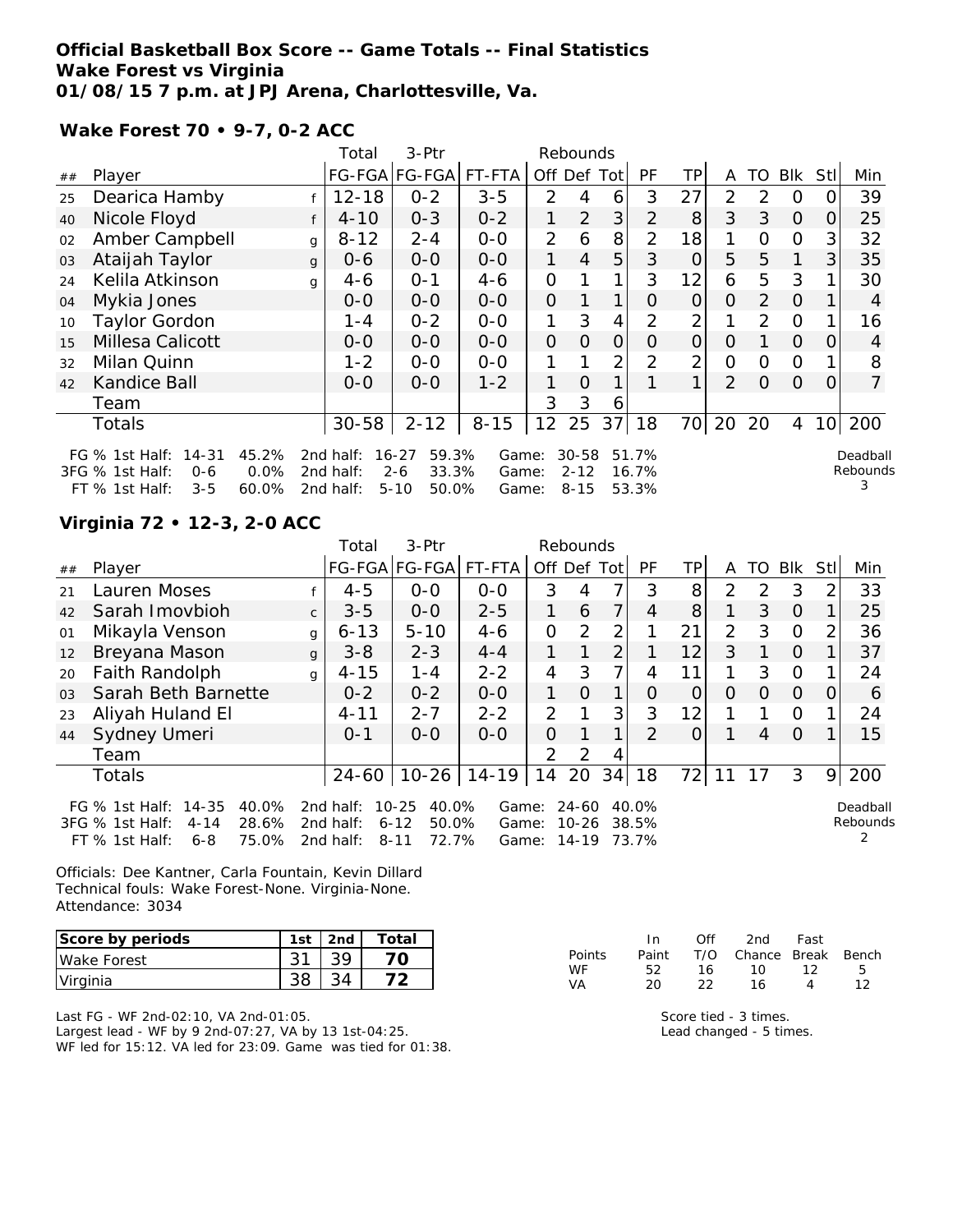## **Official Basketball Box Score -- Game Totals -- Final Statistics Virginia vs Syracuse 01/11/15 1:00 p.m. at Syracuse, N.Y. (Carrier Dome)**

# **Virginia 58 • 12-4, 2-1**

|                |                                                                                                                        |              | Total                               | 3-Ptr                                                       |                         |             | Rebounds                         |                |                         |                |                |          |          |          |                           |
|----------------|------------------------------------------------------------------------------------------------------------------------|--------------|-------------------------------------|-------------------------------------------------------------|-------------------------|-------------|----------------------------------|----------------|-------------------------|----------------|----------------|----------|----------|----------|---------------------------|
| ##             | Player                                                                                                                 |              |                                     | FG-FGA FG-FGA                                               | FT-FTA                  | Off Def Tot |                                  |                | PF                      | ΤP             | A              | TO       | Blk      | Stll     | Min                       |
| 20             | Faith Randolph                                                                                                         |              | $10 - 22$                           | $3 - 10$                                                    | $1 - 1$                 |             |                                  | っ              | O                       | 24             | $\mathcal{P}$  |          | $\Omega$ |          | 38                        |
| 21             | Lauren Moses                                                                                                           |              | $1 - 7$                             | $0 - 1$                                                     | $0 - 0$                 | 4           | 9                                | 13             | 3                       | 2              |                | 5        |          | 3        | 32                        |
| 42             | Sarah Imovbioh                                                                                                         | $\mathsf{C}$ | $6 - 15$                            | $0 - 0$                                                     | $2 - 5$                 | 7           | $\mathcal{D}$                    | 9              | 3                       | 14             |                | 3        | $\Omega$ |          | 32                        |
| 01             | Mikayla Venson                                                                                                         | g            | $3-6$                               | $3-6$                                                       | $O-O$                   | 0           |                                  | 1 <sub>1</sub> | $\mathcal{P}$           | 9              | 3              | 3        | $\Omega$ | 2        | 32                        |
| 12             | Breyana Mason                                                                                                          | g            | $0 - 8$                             | $O - 1$                                                     | $2 - 2$                 | 1           | 3                                | 4              |                         | 2 <sub>1</sub> | $\overline{2}$ | 4        | $\Omega$ |          | 32                        |
| 0 <sub>3</sub> | Sarah Beth Barnette                                                                                                    |              | $0 - 0$                             | $0-0$                                                       | $0-0$                   | 0           | O                                | 0              |                         | $\overline{O}$ | 0              | $\Omega$ | $\Omega$ | $\Omega$ | 5                         |
| 23             | Aliyah Huland El                                                                                                       |              | $3 - 8$                             | $1 - 4$                                                     | $0 - 0$                 |             |                                  | 2 <sub>1</sub> | $\mathcal{P}$           | 7 <sub>1</sub> | 3              | 3        |          | 2        | 27                        |
| 44             | Sydney Umeri                                                                                                           |              | $O-O$                               | $0 - 0$                                                     | $0 - 0$                 | O           | $\Omega$                         | Ω              | O                       | 0              | 0              |          | $\Omega$ |          | $\overline{2}$            |
|                | Team                                                                                                                   |              |                                     |                                                             |                         | 4           | 5                                | 9              |                         |                |                |          |          |          |                           |
|                | Totals                                                                                                                 |              | 23-66                               | $7 - 22$                                                    | $5 - 8$                 | 18          | 22                               | 40             | 12                      | 58             | 12             | 22       | 2        | 9        | 200                       |
|                | $10 - 39$<br>25.6%<br>FG $\%$ 1st Half:<br>9.1%<br>3FG % 1st Half:<br>$1 - 11$<br>50.0%<br>FT $%$ 1st Half:<br>$2 - 4$ |              | 2nd half:<br>2nd half:<br>2nd half: | 48.1%<br>$13 - 27$<br>54.5%<br>$6 - 11$<br>75.0%<br>$3 - 4$ | Game:<br>Game:<br>Game: |             | $23 - 66$<br>$7 - 22$<br>$5 - 8$ |                | 34.8%<br>31.8%<br>62.5% |                |                |          |          |          | Deadball<br>Rebounds<br>∩ |

# **Syracuse 70 • 11-5, 1-2**

|        |                                                                                                                            |              | Total                               | 3-Ptr                                                      |                         |             | Rebounds                      |                 |                         |                 |          |               |                |          |                      |
|--------|----------------------------------------------------------------------------------------------------------------------------|--------------|-------------------------------------|------------------------------------------------------------|-------------------------|-------------|-------------------------------|-----------------|-------------------------|-----------------|----------|---------------|----------------|----------|----------------------|
| $\#\#$ | Player                                                                                                                     |              |                                     | FG-FGA FG-FGA                                              | FT-FTA                  | Off Def Tot |                               |                 | <b>PF</b>               | TPI             | A        | TO.           | Blk            | Stll     | Min                  |
| 50     | Briana Day                                                                                                                 |              | $5 - 8$                             | $0 - 0$                                                    | $0 - 0$                 | 4           | 6                             | 10 <sup>1</sup> | 4                       | 10 <sup>1</sup> | 0        | O             | 3              | 0        | 31                   |
| 01     | <b>Alexis Peterson</b>                                                                                                     | $\mathbf{q}$ | $5 - 10$                            | $2 - 4$                                                    | $4 - 5$                 |             | $\overline{2}$                | 3               | $\overline{2}$          | 16              | 5        | 8             | $\overline{O}$ |          | 33                   |
| 10     | Isabella Slim                                                                                                              | g            | $O - 1$                             | $O - 1$                                                    | $0 - 0$                 | $\Omega$    | $\Omega$                      | 0               | $\mathcal{P}$           | $\Omega$        | 0        | $\mathcal{P}$ | $\Omega$       | $\Omega$ | 5                    |
| 11     | Cornelia Fondren                                                                                                           | $\mathbf{q}$ | $3 - 6$                             | $O - 1$                                                    | $2 - 3$                 | 1.          | $\overline{4}$                | 5               | $\Omega$                | 8 <sup>1</sup>  | 3        |               | 1              | 4        | 31                   |
| 1.3    | Brianna Butler                                                                                                             | g            | $2 - 12$                            | $1 - 7$                                                    | $0 - 0$                 | 0           | 6                             | 6               |                         | 5               | 4        | 5             |                | 2        | 35                   |
| $00\,$ | Diamond Henderson                                                                                                          |              | $3 - 8$                             | $2 - 5$                                                    | $0 - 0$                 | 1.          | 2                             | 3               | $\Omega$                | 8 <sup>1</sup>  | 8        | $\Omega$      | $\Omega$       | 3        | 28                   |
| 04     | Maggie Morrison                                                                                                            |              | $4 - 5$                             | $4 - 5$                                                    | $0-0$                   |             |                               | $\overline{2}$  | 0                       | 12              | $\Omega$ | $\Omega$      | $\Omega$       | 0        | 10                   |
| 22     | Taylor Ford                                                                                                                |              | $4 - 5$                             | $3 - 4$                                                    | $0 - 0$                 | $\Omega$    |                               | 1               | $\overline{4}$          | 11              | 0        | 2             |                | O        | 18                   |
| 55     | Bria Day                                                                                                                   |              | $0 - 0$                             | $0 - 0$                                                    | $0 - 0$                 | 0           | 2                             | $\overline{2}$  | 2                       | 0               | $\Omega$ | 2             | $\Omega$       | 0        | 9                    |
|        | Team                                                                                                                       |              |                                     |                                                            |                         | $\Omega$    | 4                             | 4               |                         |                 |          |               |                |          |                      |
|        | Totals                                                                                                                     |              | $26 - 55$                           | $12 - 27$                                                  | $6 - 8$                 | 8           | 28                            | 36              | 15                      | 70              | 20       | 21            | 6              |          | 10 200               |
|        | $14 - 33$<br>42.4%<br>FG $\%$ 1st Half:<br>44.4%<br>$3FG \%$ 1st Half:<br>$8 - 18$<br>83.3%<br>$FT$ % 1st Half:<br>$5 - 6$ |              | 2nd half:<br>2nd half:<br>2nd half: | $12 - 22$<br>54.5%<br>$4 - 9$<br>44.4%<br>$1 - 2$<br>50.0% | Game:<br>Game:<br>Game: |             | 26-55<br>$12 - 27$<br>$6 - 8$ |                 | 47.3%<br>44.4%<br>75.0% |                 |          |               |                |          | Deadball<br>Rebounds |

Officials: Eric Brewton, Karen Preato, Geraldine Smith Technical fouls: Virginia-None. Syracuse-None. Attendance: 708

| Score by periods | $1c+$ | 2nd | ™ota⊧ |
|------------------|-------|-----|-------|
| Virginia         |       |     |       |
| Syracuse         |       |     |       |

Last FG - VA 2nd-00:37, SU 2nd-00:56. Largest lead - VA None, SU by 18 1st-01:01. VA led for 00:00. SU led for 38:51. Game was tied for 00:38.

|           | In.   | ∩ff | 2nd                    | Fast |                |
|-----------|-------|-----|------------------------|------|----------------|
| Points    | Paint |     | T/O Chance Break Bench |      |                |
| VA.       | 26    | 15  | 11 7                   |      | $\overline{7}$ |
| <b>SU</b> | 20    | 17  | 8                      | 15.  | -31            |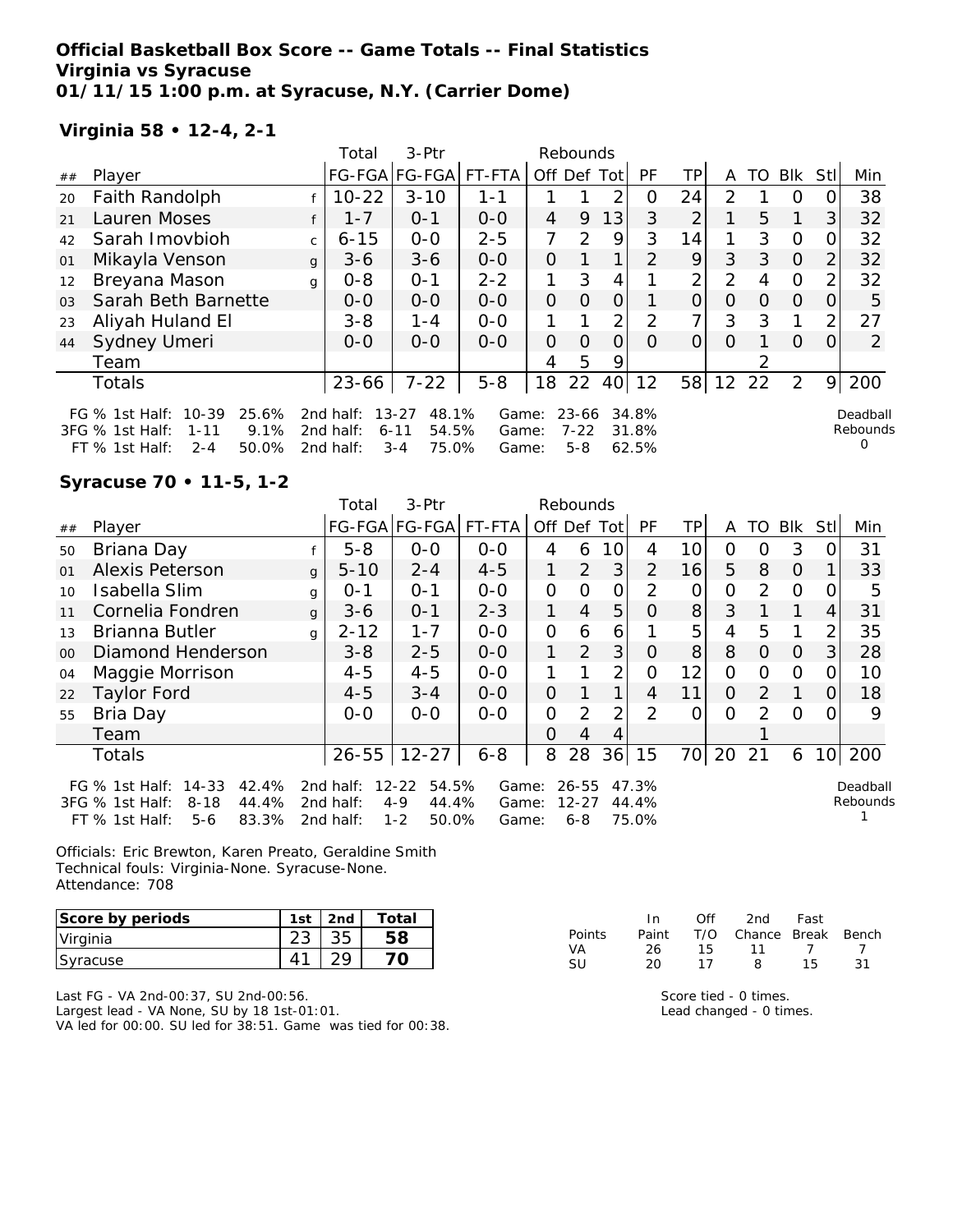## **Official Basketball Box Score -- Game Totals -- Final Statistics Boston College vs Virginia 01/15/15 7 p.m. at JPJ Arena, Charlottesville, Va.**

**Boston College 56 • 8-9, 0-4 ACC**

|                      |                                                                |              | Total    | 3-Ptr                               |                                 |                                           |                         |                    |                                           |                         |          |          |                |                |                      |
|----------------------|----------------------------------------------------------------|--------------|----------|-------------------------------------|---------------------------------|-------------------------------------------|-------------------------|--------------------|-------------------------------------------|-------------------------|----------|----------|----------------|----------------|----------------------|
| Player               |                                                                |              |          |                                     | FT-FTA                          |                                           |                         |                    | PF                                        | TP.                     | A        | TO       | <b>Blk</b>     | StII           | Min                  |
| Karima Gabriel       |                                                                | C.           | $0 - 2$  | $0-0$                               | $2 - 2$                         | 0                                         |                         |                    | 2                                         | 2                       | ი        |          |                |                | 16                   |
| Ashley Kelsick       |                                                                | $\mathbf{q}$ | $2 - 7$  | $0 - 2$                             | $O-O$                           | 2                                         | 2                       | 4                  | $\overline{4}$                            | 4                       |          | 5        | 1              | 2              | 22                   |
| Nicole Boudreau      |                                                                | g            | $3 - 9$  | $O - 4$                             | $0-0$                           | 0                                         | 6                       | 6                  | 2                                         | 6                       | 0        | Ω        |                | 2              | 36                   |
| <b>Emilee Daley</b>  |                                                                | $\mathbf{q}$ | $2 - 6$  | $1 - 1$                             | $2 - 2$                         | 1.                                        |                         | $\overline{2}$     | $\overline{2}$                            | ᄀ                       | O        | 4        | 1              | 0              | 20                   |
| Kelly Hughes         |                                                                | g            | $6 - 15$ | $2 - 6$                             | $O - 1$                         | 1                                         | 5                       | 6                  | 3                                         | 14                      | 2        |          | $\Omega$       |                | 35                   |
| Alexa Coulombe       |                                                                |              | $4 - 5$  | $O-O$                               | $0-0$                           | 2                                         | 1                       | 3                  | $\overline{2}$                            | 8                       | 2        |          | 3              |                | 24                   |
| Lauren Engeln        |                                                                |              | $3 - 4$  | $O-O$                               | $O-O$                           | 0                                         |                         | 1                  | 0                                         | 6                       |          |          | $\overline{O}$ |                | 15                   |
| Shayra Brown         |                                                                |              | $0 - 0$  | $0-0$                               | $1 - 2$                         | $\overline{O}$                            |                         | 1                  | O                                         | 1                       | Ο        |          | $\overline{O}$ | $\Omega$       | 4                    |
| Martina Mosetti      |                                                                |              | 3-6      | $0 - 1$                             | $2 - 2$                         | $\overline{2}$                            | 2                       | 4                  |                                           | 8                       | 3        | 3        | $\mathbf{1}$   |                | 25                   |
| Kat Cooper           |                                                                |              | $0 - 2$  | $0 - 1$                             | $0 - 0$                         | $\Omega$                                  | $\Omega$                | 0                  | $\Omega$                                  | O                       | $\Omega$ | $\Omega$ | $\Omega$       | 0              | 3                    |
| Team                 |                                                                |              |          |                                     |                                 | $\overline{2}$                            | 2                       |                    |                                           |                         |          |          |                |                |                      |
| <b>Totals</b>        |                                                                |              | 23-56    | $3 - 15$                            | $7 - 9$                         | 10                                        | 25                      | 35                 | 19                                        | 56                      | 9        | 17       | 8              | $\overline{7}$ | 200                  |
| $13 - 27$<br>$2 - 7$ | 48.1%<br>28.6%                                                 |              |          |                                     |                                 |                                           |                         |                    |                                           |                         |          |          |                |                | Deadball<br>Rebounds |
|                      | FG $%$ 1st Half:<br>3FG % 1st Half:<br>$FT$ % 1st Half:<br>5-6 | 83.3%        |          | 2nd half:<br>2nd half:<br>2nd half: | $10 - 29$<br>$1 - 8$<br>$2 - 3$ | FG-FGA FG-FGA <br>34.5%<br>12.5%<br>66.7% | Game:<br>Game:<br>Game: | Off Def<br>$7 - 9$ | Rebounds<br>Totl<br>$23 - 56$<br>$3 - 15$ | 41.1%<br>20.0%<br>77.8% |          |          |                |                |                      |

# **Virginia 68 • 13-4, 3-1 ACC**

|    |                                                                                                            |              | Total                               | $3-Ptr$                                                     |                         |                | Rebounds                        |                |                         |                 |    |               |          |                |                      |
|----|------------------------------------------------------------------------------------------------------------|--------------|-------------------------------------|-------------------------------------------------------------|-------------------------|----------------|---------------------------------|----------------|-------------------------|-----------------|----|---------------|----------|----------------|----------------------|
| ## | Player                                                                                                     |              |                                     | FG-FGA FG-FGA                                               | FT-FTA                  | Off Def Tot    |                                 |                | PF                      | TPI             | A  | TO            | Blk      | Stll           | Min                  |
| 21 | Lauren Moses                                                                                               |              | $0 - 3$                             | $0 - 0$                                                     | $0 - 0$                 | 3              | $\mathcal{D}$                   | 5              |                         | Ω               |    | $\mathcal{D}$ | $\Omega$ | 0              | 18                   |
| 42 | Sarah Imovbioh                                                                                             | $\mathsf{C}$ | $4 - 7$                             | $O-O$                                                       | $2 - 2$                 | 3              | 8                               | 11             | 4                       | 10 <sup>1</sup> | 2  | 3             | $\Omega$ |                | 31                   |
| 01 | Mikayla Venson                                                                                             | g            | $3 - 15$                            | $3 - 10$                                                    | $4 - 4$                 | $\mathbf{O}$   | 3                               | 3              | $\overline{2}$          | 13              | 3  | 6             | $\Omega$ | 31             | 37                   |
| 12 | Breyana Mason                                                                                              | g            | $4 - 9$                             | $4 - 5$                                                     | $0-0$                   | 0              | 2                               | $\overline{2}$ | 0                       | 12              |    |               | $\Omega$ | 2              | 38                   |
| 20 | Faith Randolph                                                                                             | g            | $7 - 16$                            | $4 - 6$                                                     | $5 - 6$                 | 2              | 4                               | 6              |                         | 23              |    |               |          |                | 33                   |
| 03 | Sarah Beth Barnette                                                                                        |              | $3 - 5$                             | $2 - 3$                                                     | $0-0$                   | 0              |                                 | 1              | 3                       | 8               | 2  |               | 2        | O              | 15                   |
| 23 | Aliyah Huland El                                                                                           |              | $0 - 3$                             | $0 - 2$                                                     | $O - 1$                 | $\Omega$       | $\mathcal{P}$                   | 2 <sub>1</sub> | 3                       | 0               | 0  | $\mathcal{P}$ |          | 0              | 12                   |
| 44 | Sydney Umeri                                                                                               |              | $1 - 3$                             | $0-0$                                                       | $0 - 0$                 | $\overline{2}$ | $\Omega$                        | $\overline{2}$ | $\Omega$                | $\overline{2}$  | 0  | $\Omega$      | $\Omega$ | $\Omega$       | 16                   |
|    | Team                                                                                                       |              |                                     |                                                             |                         | 5              |                                 | 6              |                         |                 |    |               |          |                |                      |
|    | <b>Totals</b>                                                                                              |              | $22 - 61$                           | $13 - 26$                                                   | $11 - 13$               | 15 23          |                                 |                | 38   14                 | 68              | 16 | 16            | 4        | 7 <sup>1</sup> | 200                  |
|    | FG % 1st Half: 13-33<br>39.4%<br>62.5%<br>3FG % 1st Half:<br>10-16<br>100.0<br>$FT$ % 1st Half:<br>$2 - 2$ |              | 2nd half:<br>2nd half:<br>2nd half: | 32.1%<br>$9 - 28$<br>30.0%<br>$3 - 10$<br>81.8%<br>$9 - 11$ | Game:<br>Game:<br>Game: |                | $22 - 61$<br>$13 - 26$<br>11-13 |                | 36.1%<br>50.0%<br>84.6% |                 |    |               |          |                | Deadball<br>Rebounds |

Officials: Billy Smith, Dennis DeMayo, Fatou Cissoko-Stephens Technical fouls: Boston College-None. Virginia-None. Attendance: 3397

| Score by periods      | 1st | 2 <sub>nd</sub> | Total |
|-----------------------|-----|-----------------|-------|
| <b>Boston College</b> |     |                 | 56    |
| Virginia              |     |                 |       |

Last FG - BC 2nd-00:48, VA 2nd-00:53. Largest lead - BC by 8 1st-08:42, VA by 14 2nd-07:31. BC led for 13:37. VA led for 22:07. Game was tied for 04:15.

|               | In.   | $\bigcap \{f\}$ | 2nd                    | Fast             |    |
|---------------|-------|-----------------|------------------------|------------------|----|
| <b>Points</b> | Paint |                 | T/O Chance Break Bench |                  |    |
| BC.           | 36.   | 17              | $\overline{7}$         | 6                | 23 |
| VA            | 14    | 13              | 11                     | $\left( \right)$ | 10 |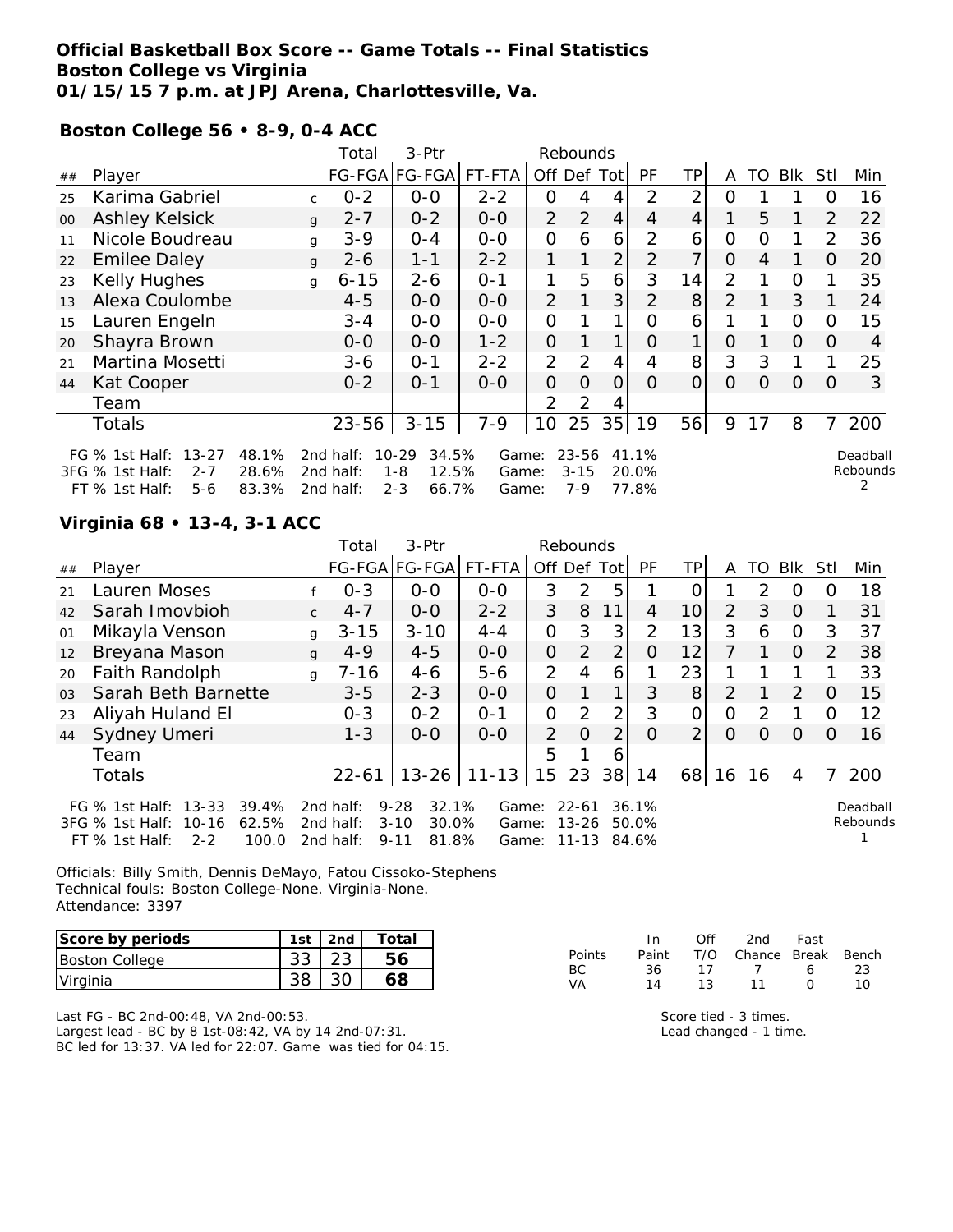### **Official Basketball Box Score -- Game Totals -- Final Statistics VIRGINIA vs LOUISVILLE 1/18/15 3:04PM at KFC Yum! Center, Louisville, KY**

FT % 1st Half: 1-1 100.0 2nd half: 3-8 37.5% Game: 4-9 44.4%

### **VIRGINIA 55 • 13-5,3-2**

|                |                                                                                                                                          |              | Total                                           | $3-Ptr$                                                    |                                     |               | Rebounds                     |                |                                                                         |                |          |               |               |                |                      |
|----------------|------------------------------------------------------------------------------------------------------------------------------------------|--------------|-------------------------------------------------|------------------------------------------------------------|-------------------------------------|---------------|------------------------------|----------------|-------------------------------------------------------------------------|----------------|----------|---------------|---------------|----------------|----------------------|
| ##             | Player                                                                                                                                   |              |                                                 | FG-FGA FG-FGA FT-FTA                                       |                                     | Off           | Def                          | Totl           | <b>PF</b>                                                               | TP             | A        | TO            | <b>Blk</b>    | Stl            | Min                  |
| 21             | Lauren Moses                                                                                                                             |              | $2 - 3$                                         | $O-O$                                                      | $0 - 0$                             | $\mathcal{P}$ |                              | 9              | 5                                                                       |                | 0        |               |               |                | 20                   |
| 42             | Sarah Imovbioh                                                                                                                           | $\mathsf{C}$ | $5 - 10$                                        | $0 - 0$                                                    | $1 - 3$                             | 3             | 12                           | 15             | $\overline{4}$                                                          | 11             | $\Omega$ | $\mathcal{P}$ | $\mathcal{L}$ |                | 31                   |
| 01             | Mikayla Venson                                                                                                                           | $\mathsf{q}$ | 1-6                                             | $0 - 3$                                                    | $0 - 0$                             | 0             |                              |                | 2                                                                       | $\overline{2}$ | 2        | $\mathcal{P}$ | $\Omega$      |                | 36                   |
| 12             | Breyana Mason                                                                                                                            | $\mathsf{q}$ | $5 - 13$                                        | $0 - 1$                                                    | $1 - 3$                             | 0             | 2                            | $\overline{2}$ | 3                                                                       | 11             |          | 3             | $\Omega$      | 0              | 38                   |
| 20             | Faith Randolph                                                                                                                           | $\alpha$     | $11 - 22$                                       | $1 - 7$                                                    | 1-1                                 |               | 4                            | 5              | 3                                                                       | 24             | 3        |               | $\Omega$      |                | 37                   |
| 0 <sub>3</sub> | Sarah Beth Barnette                                                                                                                      |              | $0 - 0$                                         | $0-0$                                                      | $0 - 0$                             | 0             |                              |                |                                                                         | 0              | 0        |               |               |                | 5                    |
| 13             | <b>Tiffany Suarez</b>                                                                                                                    |              | $0 - 0$                                         | $0 - 0$                                                    | $0 - 0$                             | 0             | $\Omega$                     | $\Omega$       | 0                                                                       | $\Omega$       | $\Omega$ | 0             | $\Omega$      |                |                      |
| 23             | Aliyah Huland El                                                                                                                         |              | $0 - 1$                                         | $0-0$                                                      | $1 - 2$                             | 0             | $\Omega$                     | $\Omega$       | $\mathcal{P}$                                                           | $\mathbf{1}$   | $\Omega$ | $\Omega$      | $\Omega$      | $\Omega$       | 5                    |
| 44             | Sydney Umeri                                                                                                                             |              | 1-1                                             | $0-0$                                                      | $0 - 0$                             | 0             | 2                            | $\overline{2}$ | 4                                                                       | $\overline{2}$ | $\Omega$ | 0             | 2             | $\Omega$       | 25                   |
|                | Team                                                                                                                                     |              |                                                 |                                                            |                                     | O             | $\Omega$                     | 0              |                                                                         |                |          |               |               |                |                      |
|                | <b>Totals</b>                                                                                                                            |              | $25 - 56$                                       | $1 - 11$                                                   | $4 - 9$                             | 6             | 29                           | 35             | 24                                                                      | 55             | 6        | 10            | 6             | 3 <sup>1</sup> | 200                  |
|                | $13 - 30$<br>43.3%<br>FG $\%$ 1st Half:<br>3FG % 1st Half:<br>$0.0\%$<br>$O - 5$<br>100. $\cap$<br>$FT \,$ % 1ct Half $\cdot$<br>$1 - 1$ |              | 2nd half:<br>2nd half:<br>2nd half <sup>.</sup> | $12 - 26$<br>46.2%<br>16.7%<br>$1 - 6$<br>$2 - R$<br>27.5% | Game:<br>Game:<br>Game <sup>.</sup> |               | 25-56<br>$1 - 11$<br>$A - Q$ |                | 44.6%<br>9.1%<br>$\Lambda\Lambda$ $\Lambda$ <sup>o</sup> / <sub>2</sub> |                |          |               |               |                | Deadball<br>Rebounds |

### **LOUISVILLE 67 • 17-1,5-0**

|                |                                                                                                                      |              | Total                                  | 3-Ptr                                                         |                         |                | Rebounds                  |                |                           |                 |                |          |                |                |                             |
|----------------|----------------------------------------------------------------------------------------------------------------------|--------------|----------------------------------------|---------------------------------------------------------------|-------------------------|----------------|---------------------------|----------------|---------------------------|-----------------|----------------|----------|----------------|----------------|-----------------------------|
| ##             | Player                                                                                                               |              |                                        | FG-FGA FG-FGA                                                 | FT-FTA                  | Off Def Tot    |                           |                | <b>PF</b>                 | TPI             | A              | TO       | <b>Blk</b>     | Stll           | Min                         |
| $00\,$         | HAMMOND, Sara                                                                                                        |              | $9 - 17$                               | $0 - 3$                                                       | $2 - 4$                 | 2              |                           | 9              |                           | 20              | 2              |          | O              |                | 35                          |
| 02             | HINES-ALLEN, Myisha                                                                                                  |              | $8 - 12$                               | $0 - 0$                                                       | $1 - 4$                 | $\mathcal{P}$  | 2                         | $\overline{4}$ | 3                         | 17              | 4              |          | $\Omega$       | $\Omega$       | 27                          |
| 04             | MOORE, Mariya                                                                                                        |              | $3 - 5$                                | $0 - 2$                                                       | $4 - 5$                 | $\mathcal{O}$  | 2                         | 2              | 3                         | 10 <sup>1</sup> | 5              |          | O              |                | 28                          |
| 21             | SMITH, Bria                                                                                                          | $\mathbf{q}$ | $1 - 4$                                | $0 - 0$                                                       | $1 - 4$                 | $\overline{2}$ | 4                         | 6              | 4                         | 3               | $\overline{4}$ | 0        |                |                | 28                          |
| 22             | SCHIMMEL, Jude                                                                                                       | g            | $2 - 10$                               | $0 - 3$                                                       | $1 - 3$                 | 0              | 4                         | 4              | $\Omega$                  | 5               | 3              |          | 0              |                | 37                          |
| 0 <sub>3</sub> | <b>VAILS, Sheronne</b>                                                                                               |              | $0-0$                                  | $0 - 0$                                                       | $1 - 2$                 | $\overline{O}$ |                           | 1              | $\Omega$                  | 1               | $\Omega$       | 0        | $\Omega$       | $\Omega$       |                             |
| 11             | CARTER, Arica                                                                                                        |              | $0-0$                                  | $0-0$                                                         | $0-0$                   | $\mathbf{O}$   | $\Omega$                  | 0              |                           | 0               |                |          | $\Omega$       | $\Omega$       | 8                           |
| 12             | DYER, Shawnta'                                                                                                       |              | $1 - 4$                                | $0-0$                                                         | $1 - 3$                 | 1              | $\overline{4}$            | 5              |                           | 3               |                | $\Omega$ | $\overline{O}$ | $\Omega$       | 13                          |
| 15             | DEINES, Megan                                                                                                        |              | $2 - 3$                                | $O - 1$                                                       | $0-0$                   | $\overline{2}$ |                           | 3              |                           | 4               |                | $\Omega$ | $\Omega$       | 0              | 19                          |
| 32             | HENDERSON, Emmonni                                                                                                   |              | $2 - 4$                                | $0 - 0$                                                       | $0 - 1$                 | $\mathbf 1$    | 2                         | 3              | $\Omega$                  | $\overline{4}$  | $\Omega$       | Ω        | $\Omega$       | $\Omega$       | 4                           |
|                | Team                                                                                                                 |              |                                        |                                                               |                         | $\mathcal{P}$  | O                         | 2              |                           |                 |                |          |                |                |                             |
|                | Totals                                                                                                               |              | 28-59                                  | $0 - 9$                                                       | $11 - 26$               | 12 27          |                           |                | $39$ 14                   | 67              | 21             | 5        |                | 4 <sup>1</sup> | 200                         |
|                | $14 - 30$<br>46.7%<br>FG % 1st Half:<br>3FG % 1st Half:<br>0.0%<br>$O - 5$<br>36.4%<br>FT $\%$ 1st Half:<br>$4 - 11$ |              | 2nd half:<br>2 $nd$ half:<br>2nd half: | $14 - 29$<br>48.3%<br>$0 - 4$<br>$0.0\%$<br>$7 - 15$<br>46.7% | Game:<br>Game:<br>Game: |                | 28-59<br>$O - 9$<br>11-26 |                | 47.5%<br>$0.0\%$<br>42.3% |                 |                |          |                |                | Deadball<br>Rebounds<br>5,1 |

Officials: Lawson Newton, Maj Forsberg, Pualani Spurlock Technical fouls: VIRGINIA-None. LOUISVILLE-None. Attendance: 11322

| Score by periods  | 1 <sub>ct</sub> | 2nd | Total |
|-------------------|-----------------|-----|-------|
| <b>IVIRGINIA</b>  |                 |     |       |
| <b>LOUISVILLE</b> |                 |     |       |

Last FG - VA 2nd-00:19, LOU 2nd-00:27. Largest lead - VA by 3 1st-18:05, LOU by 15 2nd-00:27. VA led for 02:55. LOU led for 36:11. Game was tied for 00:54.

|        | In In | Off           | 2nd                    | Fast       |    |
|--------|-------|---------------|------------------------|------------|----|
| Points | Paint |               | T/O Chance Break Bench |            |    |
| VA.    | 24    | $\mathcal{P}$ | -8                     | $^{\circ}$ | -3 |
| $1$ OU | 52    | 14            | 15.                    |            |    |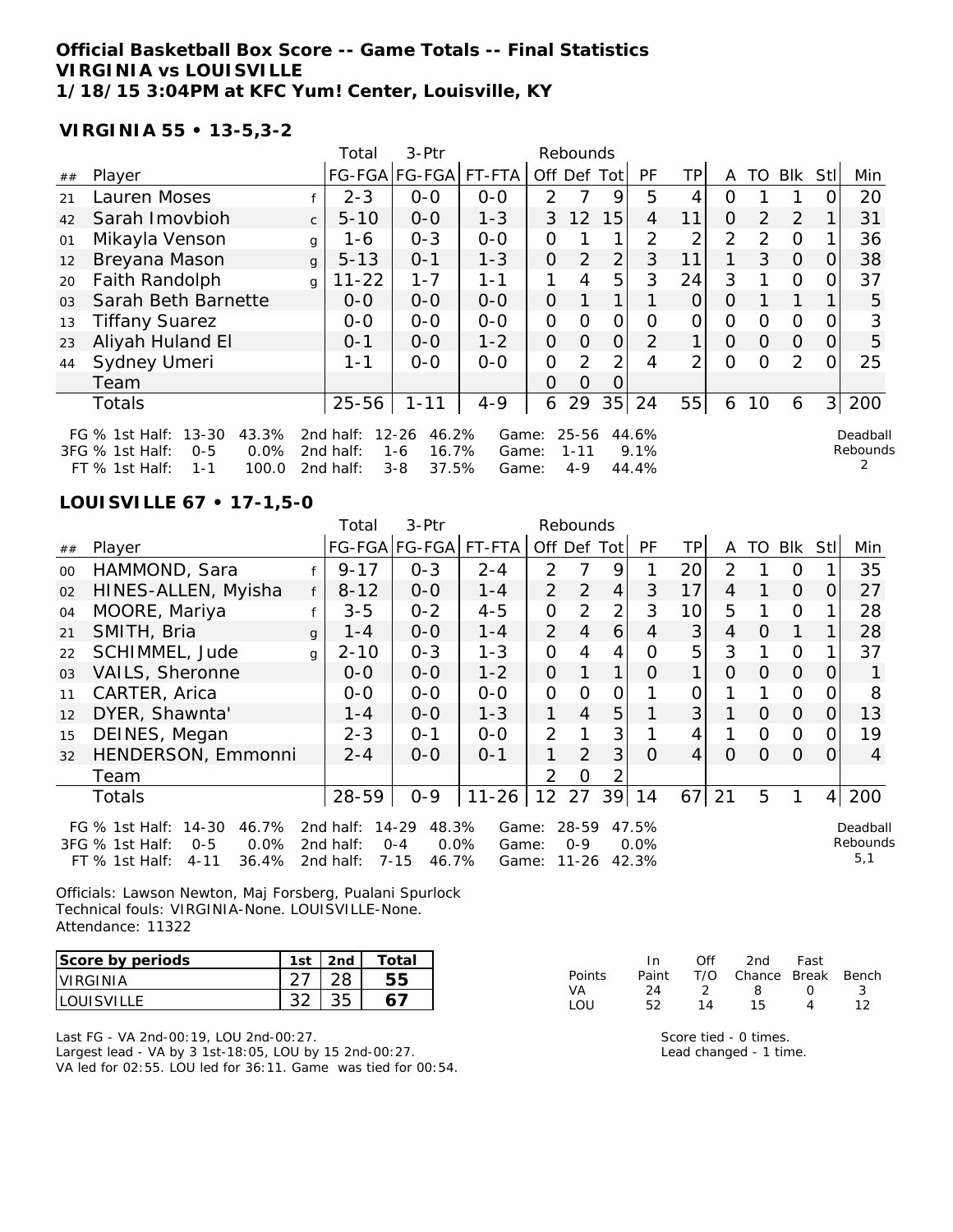**Official Basketball Box Score -- Game Totals -- Final Statistics Virginia vs MIAMI 01/21/15 7:00 p.m. at BankUnited Center | Coral Gables, Fla.**

FT % 1st Half: 9-13 69.2% 2nd half: 6-10 60.0% Game: 15-23 65.2%

**Virginia 58 • 13-6, 3-3 ACC**

|                |                                                                              |              | Total                  | $3-Ptr$                                |                |                | Rebounds          |                |                |     |                |                |            |                |                      |
|----------------|------------------------------------------------------------------------------|--------------|------------------------|----------------------------------------|----------------|----------------|-------------------|----------------|----------------|-----|----------------|----------------|------------|----------------|----------------------|
| ##             | Player                                                                       |              |                        | FG-FGA FG-FGA                          | FT-FTA         | Off Def        |                   | Tot            | <b>PF</b>      | TP. | A              | TO             | <b>BIK</b> | Stl            | Min                  |
| 21             | Lauren Moses                                                                 |              | $2 - 4$                | $0 - 0$                                | $O - 1$        |                | 4                 | 5              | 5              | 4   | 0              | $\mathcal{P}$  | O          |                | 20                   |
| 42             | Sarah Imovbioh                                                               | $\mathsf{C}$ | $3 - 5$                | $0-0$                                  | $8 - 12$       | 3              | 5                 | 8              | $\overline{2}$ | 14  | $\overline{2}$ |                |            |                | 35                   |
| 01             | Mikayla Venson                                                               | g            | $4 - 8$                | $2 - 4$                                | $1 - 2$        | 0              |                   | 1              | 4              | 11  | 2              | $\mathcal{P}$  | $\Omega$   |                | 29                   |
| 12             | Breyana Mason                                                                | g            | $4 - 11$               | $1 - 2$                                | $2 - 3$        | 1.             | 3                 | $\overline{4}$ |                | 11  | 4              | $\overline{2}$ | $\Omega$   |                | 39                   |
| 20             | Faith Randolph                                                               | g            | $5 - 15$               | $2 - 4$                                | $2 - 2$        | 0              | 3                 | 3              | 4              | 14  | 3              | 4              | 0          |                | 36                   |
| 0 <sub>3</sub> | Sarah Beth Barnette                                                          |              | $0 - 1$                | $0 - 1$                                | $2 - 3$        | $\overline{O}$ | $\Omega$          | 0              |                | ⌒   | 0              | $\Omega$       | $\Omega$   | 0              | 3                    |
| 13             | <b>Tiffany Suarez</b>                                                        |              | $0 - 2$                | $0-0$                                  | $0-0$          | 0              | 2                 | 2              |                |     | ი              |                | 0          |                | 9                    |
| 23             | Aliyah Huland El                                                             |              | $0 - 1$                | $0-0$                                  | $0 - 0$        | $\Omega$       |                   | 1              | $\overline{2}$ | 0   | 0              |                | $\Omega$   | 0              |                      |
| 44             | Sydney Umeri                                                                 |              | $1 - 2$                | $0-0$                                  | $0 - 0$        |                | 4                 | 5              | 3              | っ   | Ω              | 2              | $\Omega$   |                | 22                   |
|                | Team                                                                         |              |                        |                                        |                | $\mathcal{P}$  | 4                 | 6              |                |     |                |                |            |                |                      |
|                | Totals                                                                       |              | $19 - 49$              | $5 - 11$                               | $15 - 23$      | 8              | 27                | 35             | 23             | 58  | 11             | 16             |            | $\overline{4}$ | 200                  |
|                | 33.3%<br>FG $%$ 1st Half:<br>$8 - 24$<br>40.0%<br>3FG % 1st Half:<br>$2 - 5$ |              | 2nd half:<br>2nd half: | $11 - 25$<br>44.0%<br>50.0%<br>$3 - 6$ | Game:<br>Game: |                | 19-49<br>$5 - 11$ |                | 38.8%<br>45.5% |     |                |                |            |                | Deadball<br>Rebounds |

**MIAMI 67 • 15-4, 5-1 ACC**

|    |                                                                                                                     |              | Total                               | 3-Ptr                                                   |                         |                | Rebounds                           |                |                         |    |                |               |                |                |                      |
|----|---------------------------------------------------------------------------------------------------------------------|--------------|-------------------------------------|---------------------------------------------------------|-------------------------|----------------|------------------------------------|----------------|-------------------------|----|----------------|---------------|----------------|----------------|----------------------|
| ## | Player                                                                                                              |              | FG-FGA FG-FGA                       |                                                         | FT-FTA                  | Off Def Tot    |                                    |                | <b>PF</b>               | TP | A              | TO            | <b>Blk</b>     | Stl            | Min                  |
| 15 | <b>STERLING, Necole</b>                                                                                             |              | 1-7                                 | $0 - 2$                                                 | $O-O$                   |                | O                                  |                | 4                       | 2  | O              |               | 0              | Ő              | 18                   |
| 21 | WILLIAMS, Jassany                                                                                                   | f            | $1 - 7$                             | $0 - 0$                                                 | $2 - 2$                 | 3              | 6                                  | 9              | 5                       | 4  | $\Omega$       | O             |                | 0              | 23                   |
| 03 | THOMAS, Jessica                                                                                                     | $\mathbf{q}$ | $6 - 10$                            | $2 - 4$                                                 | $4 - 4$                 | $\mathcal{O}$  | 0                                  | $\mathcal{O}$  | $\overline{2}$          | 18 | $\overline{2}$ |               | $\Omega$       | 4              | 25                   |
| 23 | MOTLEY, Adrienne                                                                                                    | $\mathbf{q}$ | $4 - 11$                            | $0 - 3$                                                 | $0-0$                   | $\overline{2}$ | 1                                  | 3              | $\overline{2}$          | 8  | 2              |               | $\overline{O}$ | $\overline{O}$ | 31                   |
| 33 | McGUIRE, Suriya                                                                                                     | g            | $3 - 8$                             | $1 - 2$                                                 | $4 - 7$                 | $\overline{2}$ | 5                                  | $\overline{7}$ | 4                       | 11 | 1              | 3             | 1              |                | 19                   |
| 00 | HARRIS, Keyanna                                                                                                     |              | 0-0                                 | $0-0$                                                   | $O-O$                   | $\overline{O}$ | $\Omega$                           | $\overline{O}$ | $\Omega$                | O  | $\Omega$       | $\Omega$      | $\Omega$       | 0              |                      |
| 05 | GREENE, Nigia                                                                                                       |              | $3 - 7$                             | $1 - 5$                                                 | $0-0$                   | $\mathbf{O}$   | $\Omega$                           | $\Omega$       | 0                       |    |                | 0             | $\Omega$       |                | 18                   |
| 10 | WOODS, Michelle                                                                                                     |              | $5 - 9$                             | $0 - 3$                                                 | $2 - 4$                 | $\overline{O}$ |                                    | 1              | $\overline{2}$          | 12 | 5              | 1             | $\Omega$       | O              | 25                   |
| 25 | PRATHER, Khaila                                                                                                     |              | $1 - 2$                             | $0-0$                                                   | $0-0$                   | 1              | 5                                  | 6              |                         | 2  |                | $\mathcal{P}$ | $\Omega$       | 0              | 23                   |
| 30 | DAVENPORT, Erykah                                                                                                   |              | $1 - 3$                             | $0-0$                                                   | $1 - 2$                 | 3              | 6                                  | 9              | 3                       | 3  | $\Omega$       |               |                | 0              | 17                   |
|    | Team                                                                                                                |              |                                     |                                                         |                         | 4              | $\Omega$                           | 4              |                         |    |                |               |                |                |                      |
|    | <b>Totals</b>                                                                                                       |              | 25-64                               | $4 - 19$                                                | $13 - 19$               | 16 24          |                                    | 40             | 23                      | 67 | 12             |               | 3              |                | 6 200                |
|    | $10 - 30$<br>33.3%<br>FG % 1st Half:<br>8.3%<br>3FG % 1st Half:<br>$1 - 12$<br>57.1%<br>$FT$ % 1st Half:<br>$4 - 7$ |              | 2nd half:<br>2nd half:<br>2nd half: | 15-34<br>44.1%<br>$3 - 7$<br>42.9%<br>$9 - 12$<br>75.0% | Game:<br>Game:<br>Game: |                | $25 - 64$<br>$4 - 19$<br>$13 - 19$ |                | 39.1%<br>21.1%<br>68.4% |    |                |               |                |                | Deadball<br>Rebounds |

Officials: Susan Blauch, Mark Zentz, Felicia Grinter Technical fouls: Virginia-None. MIAMI-None. Attendance: 1406 Virginia's Lauren Moses fouls out at 3:22 second half Miami's Jassany Williams fouls out at :21 second half

| Score by periods | 1st | 2nd | Total |
|------------------|-----|-----|-------|
| Virginia         |     |     |       |
| IMI AMI          |     |     |       |

Last FG - VA 2nd-00:13, UM 2nd-01:54. Largest lead - VA by 10 1st-16:15, UM by 11 2nd-01:29. VA led for 22:55. UM led for 14:30. Game was tied for 02:35.

|           | In.   | ∩ff | 2nd                    | Fast |    |
|-----------|-------|-----|------------------------|------|----|
| Points    | Paint |     | T/O Chance Break Bench |      |    |
| VA        | 14    | 10. | - 3-                   | 4    | 4  |
| <b>UM</b> | 36.   | 18. | 18                     | 10   | 24 |

6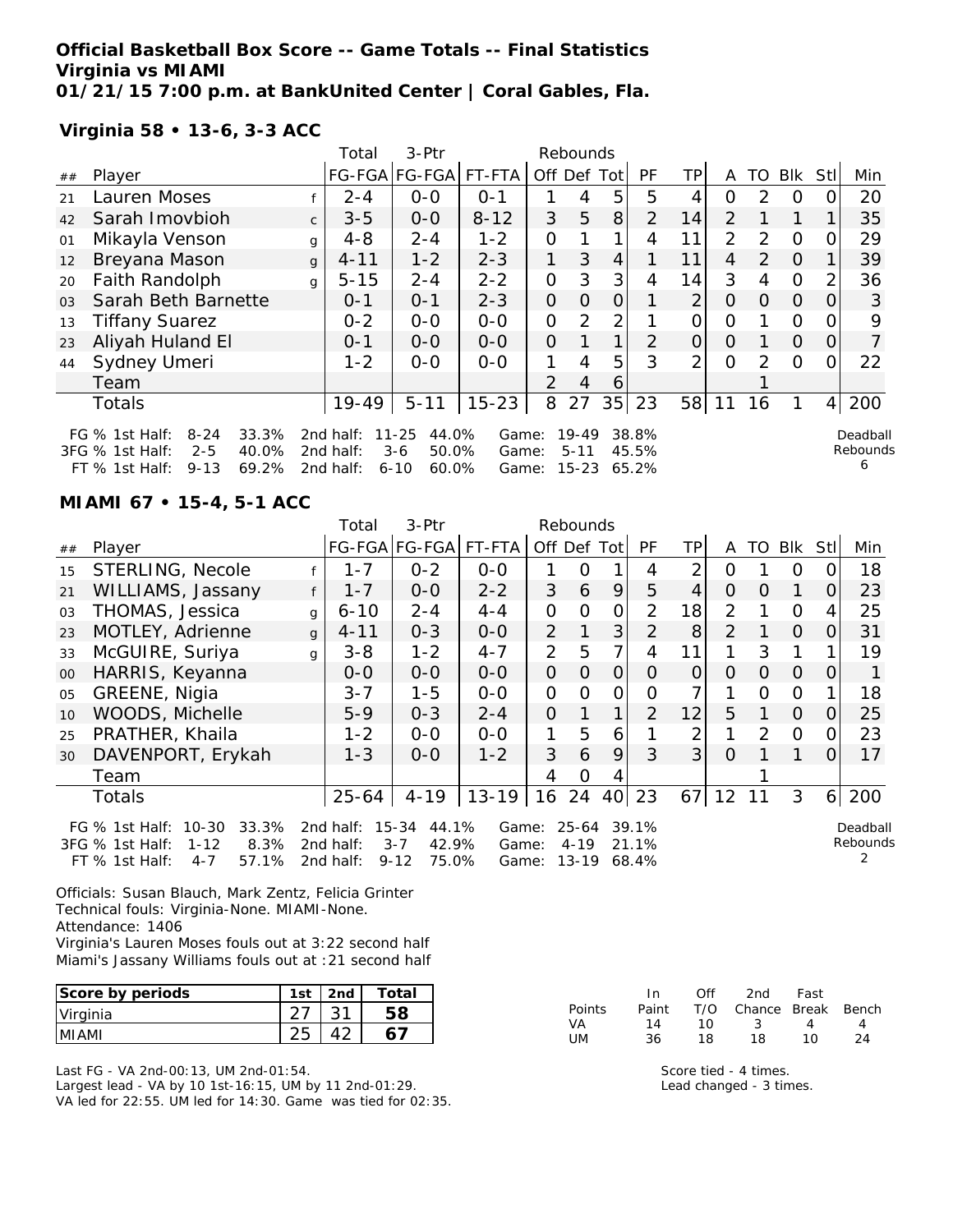## **Official Basketball Box Score -- Game Totals -- Final Statistics Georgia Tech vs Virginia 01/25/15 2 p.m. at JPJ Arena, Charlottesville, Va.**

**Georgia Tech 68 • 13-8, 3-4 ACC**

|                 |                                                                                                            |              | Total                               | $3-Ptr$                                                |                         |               | Rebounds                       |                |                         |          |          |                |          |      |                             |
|-----------------|------------------------------------------------------------------------------------------------------------|--------------|-------------------------------------|--------------------------------------------------------|-------------------------|---------------|--------------------------------|----------------|-------------------------|----------|----------|----------------|----------|------|-----------------------------|
| ##              | Player                                                                                                     |              |                                     | FG-FGA FG-FGA                                          | FT-FTA                  |               |                                | Off Def Tot    | PF                      | TPI      | A        | TO.            | Blk      | Stll | Min                         |
| 21              | Zaire O'Neil                                                                                               |              | $8 - 13$                            | $0 - 0$                                                | $0 - 0$                 | 5             | 6                              | 11             | 4                       | 16       | $\Omega$ | 4              | 2        |      | 27                          |
| 54              | Roddreka Rogers                                                                                            |              | $4 - 8$                             | $0 - 0$                                                | $1 - 1$                 | 3             | 8                              | 11             | $\mathcal{P}$           | 9        | 2        | $\overline{4}$ | 2        |      | 39                          |
| 02              | Aaliyah Whiteside                                                                                          | $\mathbf{q}$ | $1 - 5$                             | $0 - 2$                                                | $5-5$                   | 1             |                                | 2              |                         | 7        |          |                | $\Omega$ |      | 32                          |
| 03              | Kaela Davis                                                                                                | $\mathsf{q}$ | $12 - 29$                           | $1 - 5$                                                | $6 - 6$                 | 1             | 2                              | 3              | 2                       | 31       |          | $\Omega$       | $\Omega$ |      | 37                          |
| 55              | Antonia Peresson                                                                                           | $\mathbf{q}$ | $0 - 2$                             | $0 - 2$                                                | $0 - 0$                 | $\Omega$      | 2                              | $\mathcal{P}$  |                         | $\Omega$ | 4        |                | $\Omega$ |      | 24                          |
| 00 <sup>2</sup> | Imani Tilford                                                                                              |              | $0 - 2$                             | $O-O$                                                  | $0 - 0$                 | 1             |                                | 2 <sub>1</sub> |                         | 0        | 0        | $\Omega$       | $\Omega$ |      | 8                           |
| 10              | Katarina Vuckovic                                                                                          |              | 1-6                                 | 1-6                                                    | $2 - 2$                 | 1             | 5                              | 6              | $\mathcal{P}$           | 5        |          | $\Omega$       |          |      | 28                          |
| 11              | Nariah Taylor                                                                                              |              | $0 - 0$                             | $0 - 0$                                                | $0 - 0$                 | O             | $\Omega$                       | O              | 0                       | 0        | 0        | 3              | $\Omega$ |      | 5                           |
|                 | Team                                                                                                       |              |                                     |                                                        |                         | $\mathcal{D}$ |                                | 3              |                         |          |          |                |          |      |                             |
|                 | <b>Totals</b>                                                                                              |              | 26-65                               | $2 - 15$                                               | $14 - 14$               | 14            | 26                             | 40             | 13                      | 68       | 9        | 13             | 5        |      | 200                         |
|                 | FG % 1st Half: 12-34<br>35.3%<br>3FG % 1st Half:<br>14.3%<br>$1 - 7$<br>100.0<br>FT % 1st Half:<br>$5 - 5$ |              | 2nd half:<br>2nd half:<br>2nd half: | 45.2%<br>14-31<br>12.5%<br>$1 - 8$<br>100.0<br>$9 - 9$ | Game:<br>Game:<br>Game: |               | $26 - 65$<br>$2 - 15$<br>14-14 |                | 40.0%<br>13.3%<br>100.0 |          |          |                |          |      | Deadball<br>Rebounds<br>0,2 |

### **Virginia 62 • 13-7, 3-4 ACC**

|                |                                                                                                                    |          | Total                               | $3-Ptr$                                                |                         |                | Rebounds                     |                |                         |               |                |               |          |          |                      |
|----------------|--------------------------------------------------------------------------------------------------------------------|----------|-------------------------------------|--------------------------------------------------------|-------------------------|----------------|------------------------------|----------------|-------------------------|---------------|----------------|---------------|----------|----------|----------------------|
| ##             | Player                                                                                                             |          |                                     | FG-FGA FG-FGA                                          | FT-FTA                  | Off Def Tot    |                              |                | PF                      | TP            | A              | TO.           | Blk      | Stll     | Min                  |
| 21             | Lauren Moses                                                                                                       |          | $2 - 6$                             | $0 - 0$                                                | $0 - 0$                 | $\mathcal{P}$  | 4                            | 6              | $\mathcal{P}$           | 4             |                | 4             |          | $\Omega$ | 29                   |
| 42             | Sarah Imovbioh                                                                                                     |          | $2 - 6$                             | $0-0$                                                  | $1 - 4$                 | $\overline{4}$ | 3                            | 7              | 4                       | 5             |                |               | $\Omega$ |          | 22                   |
| 01             | Mikayla Venson                                                                                                     | g        | $3 - 11$                            | $1 - 7$                                                | $0 - 0$                 |                |                              | 2              |                         |               | $\overline{2}$ |               |          | $\Omega$ | 34                   |
| 12             | Breyana Mason                                                                                                      | g        | $7 - 9$                             | $0 - 0$                                                | $0 - 1$                 | $\Omega$       | 3                            | 3              | 2                       | 14            | 5              | $\mathcal{P}$ | $\Omega$ | 3        | 31                   |
| 20             | <b>Faith Randolph</b>                                                                                              | $\alpha$ | $10 - 20$                           | $1 - 5$                                                | $2 - 2$                 | $\overline{2}$ | 5                            | 7              | 3                       | 23            | 2              |               | O        |          | 36                   |
| 0 <sub>3</sub> | Sarah Beth Barnette                                                                                                |          | $0 - 0$                             | $0 - 0$                                                | $0 - 0$                 | $\Omega$       | 2                            | $\overline{2}$ |                         | $\Omega$      | $\Omega$       |               | $\Omega$ | 0        |                      |
| 23             | Aliyah Huland El                                                                                                   |          | $3 - 8$                             | $1 - 3$                                                | $O-O$                   | $\mathcal{O}$  |                              |                |                         |               |                | 2             | $\Omega$ | 0        | 18                   |
| 44             | Sydney Umeri                                                                                                       |          | $1 - 3$                             | $0 - 0$                                                | $0 - 0$                 | $\Omega$       | 3                            | 3              |                         | $\mathcal{P}$ |                | $\Omega$      | $\Omega$ |          | 23                   |
|                | Team                                                                                                               |          |                                     |                                                        |                         |                | 3                            | 4              |                         |               |                |               |          |          |                      |
|                | <b>Totals</b>                                                                                                      |          | 28-63                               | $3 - 15$                                               | $3 - 7$                 | 10             | 25                           | 35             | 15                      | 62            | 13             | 13            | 2        | $6 \mid$ | 200                  |
|                | $15 - 31$<br>48.4%<br>FG $%$ 1st Half:<br>3FG % 1st Half:<br>33.3%<br>$2 - 6$<br>0.0%<br>$FT$ % 1st Half:<br>$O-O$ |          | 2nd half:<br>2nd half:<br>2nd half: | 13-32<br>40.6%<br>$1 - 9$<br>11.1%<br>$3 - 7$<br>42.9% | Game:<br>Game:<br>Game: |                | 28-63<br>$3 - 15$<br>$3 - 7$ |                | 44.4%<br>20.0%<br>42.9% |               |                |               |          |          | Deadball<br>Rebounds |

Officials: Eric Brewton, Daryl Humphrey, Mark McClenney Technical fouls: Georgia Tech-None. Virginia-None. Attendance: 3975

| Score by periods | 1st | 2 <sub>nd</sub> | Total |
|------------------|-----|-----------------|-------|
| Georgia Tech     |     |                 | 68    |
| Virginia         |     |                 |       |

Last FG - GT 2nd-00:44, VA 2nd-00:07. Largest lead - GT by 6 2nd-05:01, VA by 10 1st-07:27. GT led for 15:55. VA led for 13:32. Game was tied for 10:33.

|        | In.   | ∩ff | 2nd                    | Fast |   |
|--------|-------|-----|------------------------|------|---|
| Points | Paint |     | T/O Chance Break Bench |      |   |
| GT.    | 4∩    | 19  | 15.                    | 6    | 5 |
| VA     | 28    | 13  | 14                     | Δ    | Q |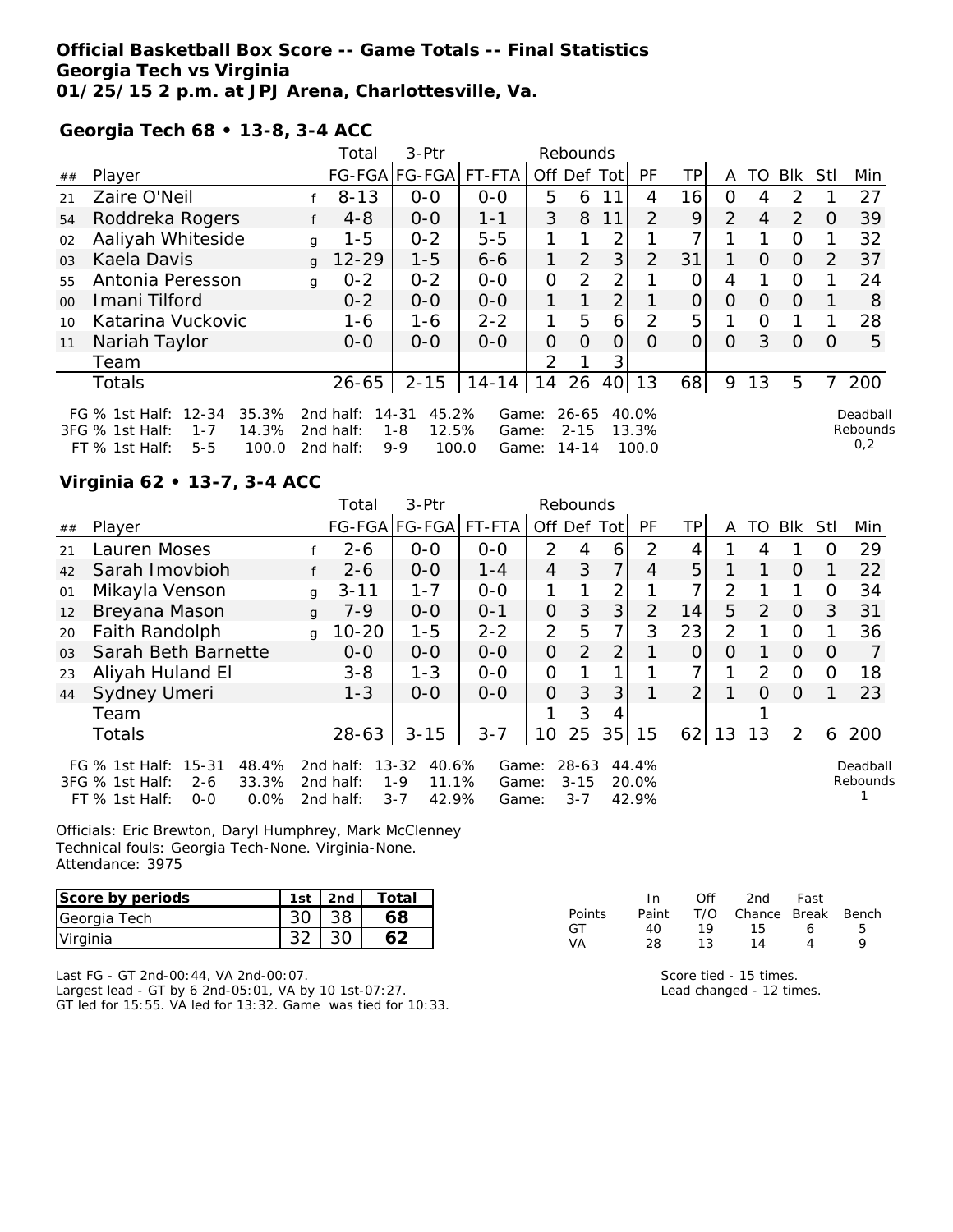## **Official Basketball Box Score -- Game Totals -- Final Statistics NC State vs Virginia 01/29/15 7 p.m. at JPJ Arena, Charlottesville, Va.**

**NC State 63 • 12-9, 3-5 ACC**

|                |                                                                                                                        |              | Total                               | 3-Ptr                                                       |                         |                | Rebounds                     |                 |                         |                |                |               |          |      |                             |
|----------------|------------------------------------------------------------------------------------------------------------------------|--------------|-------------------------------------|-------------------------------------------------------------|-------------------------|----------------|------------------------------|-----------------|-------------------------|----------------|----------------|---------------|----------|------|-----------------------------|
| ##             | Player                                                                                                                 |              |                                     | FG-FGA FG-FGA                                               | FT-FTA                  |                | Off Def Tot                  |                 | PF                      | ΤP             | A              | TO            | Blk      | Stll | Min                         |
| 11             | Jennifer Mathurin                                                                                                      |              | $5 - 12$                            | $4 - 10$                                                    | $0 - 0$                 |                | 3                            | 4               | 3                       | 14             |                | $\mathcal{P}$ | $\Omega$ |      | 30                          |
| 25             | Carlee Schuhmacher                                                                                                     | $\mathsf{C}$ | $6 - 16$                            | $0 - 2$                                                     | $1 - 2$                 |                | 2                            | 3               | 3                       | 13             | $\Omega$       | $\mathcal{P}$ |          | 0    | 27                          |
| 02             | Len'Nique Brown                                                                                                        | g            | $2 - 7$                             | $1 - 5$                                                     | $0 - 0$                 | $\overline{2}$ | $\mathcal{P}$                | 4               |                         | 5              | 4              |               |          |      | 38                          |
| 03             | Miah Spencer                                                                                                           | g            | $2 - 8$                             | $0-0$                                                       | $0 - 0$                 | 1              | 8                            | 9               |                         | 4              | 8              |               | $\Omega$ | 3    | 35                          |
| 22             | Dominique Wilson                                                                                                       | g            | $7 - 16$                            | $1 - 7$                                                     | $3 - 3$                 | 0              | 4                            | 4               | $\mathcal{P}$           | 18             | $\overline{2}$ | 3             | $\Omega$ |      | 37                          |
| 04             | <b>Ashley Williams</b>                                                                                                 |              | $0 - 2$                             | $0 - 2$                                                     | $0-0$                   | $\mathcal{O}$  | $\Omega$                     | $\Omega$        | O                       | $\overline{O}$ |                | $\Omega$      | $\Omega$ |      | 10                          |
| 0 <sub>5</sub> | Chelsea Nelson                                                                                                         |              | $3 - 4$                             | $0 - 0$                                                     | $1 - 2$                 | 0              |                              | 1.              | $\mathcal{D}$           | 7 <sub>1</sub> | $\Omega$       |               | $\Omega$ |      | 13                          |
| 10             | Ashley Eli                                                                                                             |              | $1 - 1$                             | $0 - 0$                                                     | $0 - 0$                 | 0              | 2                            | $\overline{2}$  | $\Omega$                | 2 <sub>1</sub> | $\Omega$       | $\Omega$      | $\Omega$ |      | 10                          |
|                | Team                                                                                                                   |              |                                     |                                                             |                         | 3              | O                            | 3               |                         |                |                |               |          |      |                             |
|                | Totals                                                                                                                 |              | 26-66                               | $6 - 26$                                                    | $5 - 7$                 | 8              | 22                           | 30 <sup>l</sup> | 12                      | 63             | 16             | 10            | 2        | 8    | 200                         |
|                | $15 - 33$<br>45.5%<br>FG $%$ 1st Half:<br>16.7%<br>3FG % 1st Half:<br>$2 - 12$<br>75.0%<br>$FT$ % 1st Half:<br>$3 - 4$ |              | 2nd half:<br>2nd half:<br>2nd half: | 33.3%<br>$11 - 33$<br>$4 - 14$<br>28.6%<br>$2 - 3$<br>66.7% | Game:<br>Game:<br>Game: |                | 26-66<br>$6 - 26$<br>$5 - 7$ |                 | 39.4%<br>23.1%<br>71.4% |                |                |               |          |      | Deadball<br>Rebounds<br>1,1 |

# **Virginia 71 • 14-7, 4-4 ACC**

|                |                                                                                                                        |   | 3-Ptr<br>Total<br>Rebounds          |                                                              |                         |                |                             |                 |                         |                |                |               |                |      |                      |
|----------------|------------------------------------------------------------------------------------------------------------------------|---|-------------------------------------|--------------------------------------------------------------|-------------------------|----------------|-----------------------------|-----------------|-------------------------|----------------|----------------|---------------|----------------|------|----------------------|
| ##             | Player                                                                                                                 |   |                                     | FG-FGA FG-FGA                                                | FT-FTA                  | Off Def Tot    |                             |                 | <b>PF</b>               | TPI            | A              | TO.           | Blk            | Stll | Min                  |
| 21             | Lauren Moses                                                                                                           |   | $2 - 4$                             | $0 - 0$                                                      | $2 - 2$                 | $\mathcal{P}$  | 5                           | 7               |                         | 6              | 0              | 4             | $\mathcal{P}$  |      | 22                   |
| 42             | Sarah Imovbioh                                                                                                         |   | $1 - 6$                             | $0-0$                                                        | $4 - 6$                 |                | 3                           | $\overline{4}$  |                         | 6              |                |               |                |      | 28                   |
| 01             | Mikayla Venson                                                                                                         | g | $7 - 8$                             | $6 - 6$                                                      | $2 - 3$                 | $\overline{O}$ | 2                           | 2               | $\overline{2}$          | 22             | $\overline{2}$ | $\mathcal{P}$ |                |      | 30                   |
| 12             | Breyana Mason                                                                                                          | g | $3 - 8$                             | $1 - 1$                                                      | $2 - 2$                 | $\Omega$       | $\overline{4}$              | $\overline{4}$  | $\Omega$                | 9              | 3              |               | $\overline{O}$ |      | 33                   |
| 20             | Faith Randolph                                                                                                         | g | $6 - 12$                            | $3 - 5$                                                      | $2 - 2$                 | $\Omega$       | 8                           | 8               | 3                       | 17             | 5              | 3             | $\Omega$       | 0    | 35                   |
| 0 <sub>3</sub> | Sarah Beth Barnette                                                                                                    |   | $1 - 3$                             | $0 - 1$                                                      | $0-0$                   | 1              | 2                           | 3               | $\overline{2}$          | $\overline{2}$ | $\Omega$       | $\Omega$      | $\overline{O}$ |      | 14                   |
| 13             | <b>Tiffany Suarez</b>                                                                                                  |   | 1-1                                 | $0-0$                                                        | $0 - 0$                 | $\mathbf{O}$   | O                           | 0               | O                       | $\overline{2}$ | $\Omega$       |               | $\Omega$       | O.   | 5                    |
| 23             | Aliyah Huland El                                                                                                       |   | $1 - 4$                             | $1 - 2$                                                      | $2 - 2$                 | $\Omega$       | 1                           | 1               | $\Omega$                | 5              | $\Omega$       | 3             | 1              | 0    | 17                   |
| 44             | Sydney Umeri                                                                                                           |   | $1 - 3$                             | $0 - 0$                                                      | $0-0$                   |                | $\overline{4}$              | 5               | $\mathcal{P}$           | $\overline{2}$ | 0              |               |                | 0    | 16                   |
|                | Team                                                                                                                   |   |                                     |                                                              |                         | $\Omega$       | 4                           | 4               |                         |                |                |               |                |      |                      |
|                | <b>Totals</b>                                                                                                          |   | $23 - 49$                           | $11 - 15$                                                    | $14 - 17$               | 5              | 33                          | 38 <sup>l</sup> | 11                      | 71             | 11             | 16            | 6              |      | 5 200                |
|                | $13 - 24$<br>FG $\%$ 1st Half:<br>54.2%<br>3FG % 1st Half:<br>85.7%<br>$6 - 7$<br>$FT$ % 1st Half:<br>100.0<br>$4 - 4$ |   | 2nd half:<br>2nd half:<br>2nd half: | 40.0%<br>$10 - 25$<br>$5 - 8$<br>62.5%<br>$10 - 13$<br>76.9% | Game:<br>Game:<br>Game: |                | 23-49<br>$11 - 15$<br>14-17 |                 | 46.9%<br>73.3%<br>82.4% |                |                |               |                |      | Deadball<br>Rebounds |

Officials: Joe Cunningham, Joseph Vaszily, Angelica Suffren Technical fouls: NC State-None. Virginia-None. Attendance: 3092

| Score by periods | 1st | 2nd | $\tau$ otal |
|------------------|-----|-----|-------------|
| <b>NC State</b>  |     |     |             |
| Virginia         |     |     |             |

Last FG - ST 2nd-01:13, VA 2nd-00:52. Largest lead - ST by 8 2nd-10:19, VA by 8 2nd-00:07. ST led for 25:52. VA led for 09:11. Game was tied for 04:57.

|               | In.   | Off | 2nd                    | Fast |    |
|---------------|-------|-----|------------------------|------|----|
| <b>Points</b> | Paint |     | T/O Chance Break Bench |      |    |
| ST.           | -28   | 15  | 11                     | 12   | O  |
| VA            | 16    | 1 O | Q                      | n    | 11 |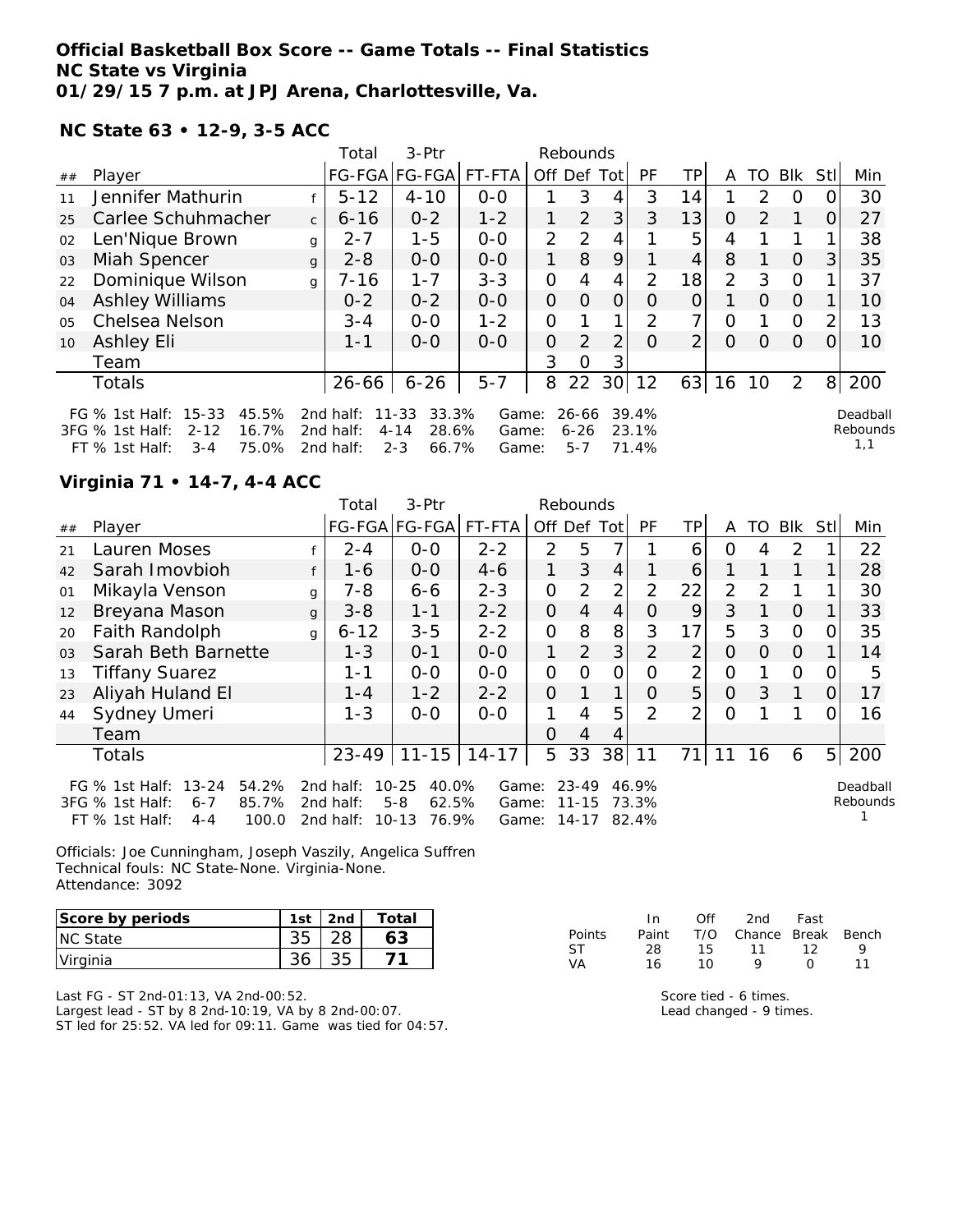# **Official Basketball Box Score -- Game Totals -- Final Statistics Virginia vs Clemson 02/01/15 2 p.m. at Clemson, S.C. (Littlejohn Coliseum)**

FT % 1st Half: 2-2 100.0 2nd half: 9-13 69.2% Game: 11-15 73.3%

# **Virginia 77 • 15-7, 5-4 ACC**

|                |                                                                                                                                      |              | Total                                 | $3-Ptr$                                                       |                | Rebounds            |                    |                |                |          |               |               |               |               |                      |
|----------------|--------------------------------------------------------------------------------------------------------------------------------------|--------------|---------------------------------------|---------------------------------------------------------------|----------------|---------------------|--------------------|----------------|----------------|----------|---------------|---------------|---------------|---------------|----------------------|
| ##             | Player                                                                                                                               |              |                                       | FG-FGA FG-FGA                                                 | FT-FTA         | Off Def             |                    | Totl           | <b>PF</b>      | TP.      | A             | TO            | Blk           | Stl           | Min                  |
| 21             | Lauren Moses                                                                                                                         |              | $6 - 10$                              | $0-0$                                                         | $3-6$          | 6                   | 4                  | 10             | 3              | 15       | 3             | O             | 2             |               | 29                   |
| 42             | Sarah Imovbioh                                                                                                                       | $\mathsf{C}$ | $6 - 10$                              | $0 - 0$                                                       | $3 - 3$        | 4                   | 9                  | 13             | 3              | 15       | 3             | 1             | $\mathcal{P}$ | $\mathcal{P}$ | 32                   |
| 01             | Mikayla Venson                                                                                                                       | g            | $4 - 8$                               | $2 - 4$                                                       | $2 - 2$        | O                   | $\mathcal{P}$      | $\overline{2}$ |                | 12       | 4             |               | 0             |               | 33                   |
| 12             | Breyana Mason                                                                                                                        | $\mathsf{q}$ | $6 - 13$                              | $3 - 5$                                                       | $0 - 0$        | $\Omega$            | 2                  | $\overline{2}$ | 4              | 15       |               | $\mathcal{P}$ | $\Omega$      |               | 34                   |
| 20             | Faith Randolph                                                                                                                       | q            | $2 - 12$                              | $1 - 4$                                                       | $3 - 4$        | 0                   |                    | 1              | 2              | 8        | 2             | 2             | $\Omega$      |               | 30                   |
| 0 <sub>3</sub> | Sarah Beth Barnette                                                                                                                  |              | $2 - 6$                               | $2 - 4$                                                       | $0-0$          |                     |                    | $\overline{2}$ | O              | 6        | O             |               | $\Omega$      |               | 9                    |
| 13             | <b>Tiffany Suarez</b>                                                                                                                |              | $0 - 1$                               | $0 - 0$                                                       | $0 - 0$        | 0                   | $\Omega$           | $\Omega$       | 0              | $\Omega$ | $\mathcal{P}$ | 0             | $\Omega$      |               | 11                   |
| 23             | Aliyah Huland El                                                                                                                     |              | $2 - 3$                               | $2 - 2$                                                       | $0 - 0$        | 0                   |                    | 1              | 2              | 6        | $\Omega$      | $\Omega$      | $\Omega$      | 0             | 15                   |
| 44             | Sydney Umeri                                                                                                                         |              | $0 - 0$                               | $0 - 0$                                                       | $0 - 0$        |                     | 0                  |                | 5              | Ω        |               | Ω             | $\Omega$      |               |                      |
|                | Team                                                                                                                                 |              |                                       |                                                               |                | Ω                   | $\mathcal{P}$      | 2              |                |          |               |               |               |               |                      |
|                | Totals                                                                                                                               |              |                                       | $28-63$   10-19                                               | $11 - 15$      | 12 22               |                    | 34             | 20             | 77       | 16            |               | 4             | 6             | 200                  |
|                | $18-29$<br>62.1%<br>FG $%$ 1st Half:<br>64.3%<br>$3FG \%$ 1st Half:<br>$9 - 14$<br>100 $\cap$<br>$2-2$<br>$FT \,$ % 1ct Half $\cdot$ |              | 2nd half:<br>2nd half:<br>$2nd$ half: | $10 - 34$<br>29.4%<br>20.0%<br>$1 - 5$<br>60, 206<br>$Q - 12$ | Game:<br>Game: | $Gama: 11.15$ 73.3% | 28-63<br>$10 - 19$ |                | 44.4%<br>52.6% |          |               |               |               |               | Deadball<br>Rebounds |

**Clemson 72 • 9-13, 1-8 ACC**

|    |                                                                                                              |              | Total                               | 3-Ptr                                                         |                         |                | Rebounds                           |             |                         |                |    |               |          |                |                           |
|----|--------------------------------------------------------------------------------------------------------------|--------------|-------------------------------------|---------------------------------------------------------------|-------------------------|----------------|------------------------------------|-------------|-------------------------|----------------|----|---------------|----------|----------------|---------------------------|
| ## | Player                                                                                                       |              |                                     | FG-FGA FG-FGA                                                 | FT-FTA                  |                |                                    | Off Def Tot | PF                      | TPI            | A  | TO            | Blk      | Stll           | Min                       |
| 12 | <b>JOHNSON, MAKAYLA</b>                                                                                      |              | 1-1                                 | $0 - 0$                                                       | $2 - 2$                 |                | $\Omega$                           |             | 4                       | 4              | 0  | $\Omega$      | $\Omega$ |                | 11                        |
| 14 | MOSLEY, PAIGE                                                                                                |              | $1 - 1$                             | $0 - 0$                                                       | $O - O$                 | 1.             |                                    | 2           | 2                       | $\overline{2}$ |    | $\mathcal{P}$ | $\Omega$ |                | 21                        |
| 01 | LEWIS, TIFFANY                                                                                               | g            | $6 - 15$                            | $5 - 13$                                                      | $2 - 2$                 | O              | 3                                  | 3           | 0                       | 19             |    |               | $\Omega$ | 0              | 34                        |
| 02 | LINDSAY, CHELSEA                                                                                             | $\mathbf{q}$ | $4 - 10$                            | $2 - 5$                                                       | $1 - 2$                 | 3              | 5                                  | 8           |                         | 11             | 6  | $\mathcal{P}$ | $\Omega$ | $\overline{O}$ | 37                        |
| 21 | DIXON, NIKKI                                                                                                 | $\mathsf{q}$ | $5 - 14$                            | $0-0$                                                         | $7 - 11$                | 5              | 6                                  |             | 5                       | 17             | 4  | 2             |          | 2              | 35                        |
| 00 | DAVENPORT, SHELBIE                                                                                           |              | $1 - 4$                             | $0 - 2$                                                       | $2 - 2$                 | 1              | 4                                  | 5           |                         | 4              |    |               | $\Omega$ | $\Omega$       | 19                        |
| 24 | ATKISM, IVY                                                                                                  |              | $2 - 3$                             | $0 - 0$                                                       | $3 - 4$                 | $\overline{2}$ |                                    | 3           | 4                       | 7              | 0  | $\mathcal{P}$ | $\Omega$ | $\Omega$       | 17                        |
| 25 | PERRY, CHA'NELLE                                                                                             |              | $3 - 12$                            | $1 - 1$                                                       | $1 - 2$                 | 3              | 3                                  | 6           | $\Omega$                | 8 <sup>1</sup> |    | 2             | 3        | $\Omega$       | 26                        |
|    | Team                                                                                                         |              |                                     |                                                               |                         | 3              | 3                                  | 6           |                         |                |    |               |          |                |                           |
|    | Totals                                                                                                       |              | $23 - 60$                           | $8 - 21$                                                      | $18 - 25$               | 19             | 26                                 | 45          | 17                      | 72             | 14 | 12            | 4        | $\overline{4}$ | 200                       |
|    | 39.3%<br>FG % 1st Half: 11-28<br>3FG % 1st Half:<br>$4 - 9$<br>44.4%<br>$FT$ % 1st Half:<br>$6 - 8$<br>75.0% |              | 2nd half:<br>2nd half:<br>2nd half: | 37.5%<br>$12 - 32$<br>33.3%<br>$4 - 12$<br>$12 - 17$<br>70.6% | Game:<br>Game:<br>Game: |                | $23 - 60$<br>$8 - 21$<br>$18 - 25$ |             | 38.3%<br>38.1%<br>72.0% |                |    |               |          |                | Deadball<br>Rebounds<br>3 |

Officials: Dee Kantner, Edward Sidlasky, Geraldine Smith Technical fouls: Virginia-None. Clemson-None. Attendance: 902

| Score by periods | 1st | 2nd | Total |
|------------------|-----|-----|-------|
| Virginia         |     |     |       |
| I Clemson        |     |     |       |

Last FG - VA 2nd-01:47, CU 2nd-03:23. Largest lead - VA by 19 2nd-17:41, CU by 4 1st-17:47. VA led for 33:55. CU led for 03:46. Game was tied for 02:10.

|        | In    | Off | 2nd                    | Fast |    |
|--------|-------|-----|------------------------|------|----|
| Points | Paint |     | T/O Chance Break Bench |      |    |
| VA     | 24.   | 6   | 12                     | 6    | 12 |
| -CH    | 24    | 8   | 21                     | Δ.   | 10 |

Score tied - 2 times. Lead changed - 7 times.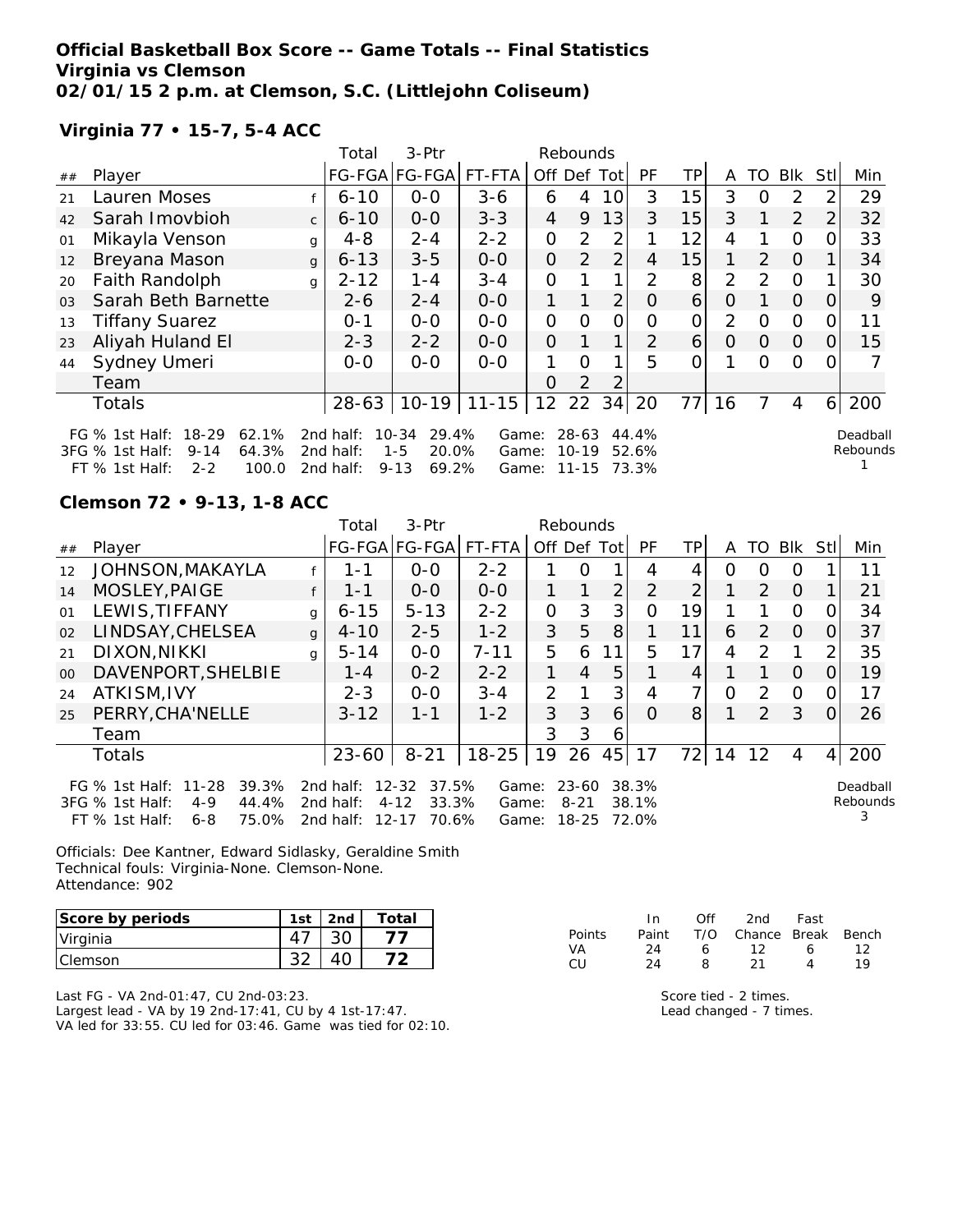# **Official Basketball Box Score -- Game Totals -- Final Statistics Virginia vs Notre Dame 02/05/15 7 p.m. at Notre Dame, Ind. (Purcell Pavilion)**

# **Virginia 54 • (15-8, 5-5)**

|                |                                                                           |              | Total                  | 3-Ptr                                 |                |                | Rebounds              |                 |                |                |          |               |                |          |                      |
|----------------|---------------------------------------------------------------------------|--------------|------------------------|---------------------------------------|----------------|----------------|-----------------------|-----------------|----------------|----------------|----------|---------------|----------------|----------|----------------------|
| ##             | Player                                                                    |              |                        | FG-FGA FG-FGA                         | FT-FTA         | Off            | Def                   | Totl            | PF             | ΤP             | A        | TO            | Blk            | Stl      | Min                  |
| 21             | Lauren Moses                                                              |              | $4 - 7$                | $0 - 0$                               | $0 - 0$        |                | 2                     | 3               | 5              | 8              |          | $\mathcal{P}$ | $\Omega$       |          | 17                   |
| 42             | Sarah Imovbioh                                                            | $\mathsf{C}$ | $0 - 3$                | $0 - 0$                               | $3 - 4$        | 0              | 16                    | 16              | 0              | 3              | 3        | 4             | $\Omega$       |          | 34                   |
| 01             | Mikayla Venson                                                            | $\mathbf{q}$ | $4 - 11$               | $1 - 5$                               | $0 - 0$        | 0              |                       |                 | 2              | 9              | 1        | 3             | $\Omega$       |          | 37                   |
| 12             | Breyana Mason                                                             | $\mathbf{q}$ | $4 - 13$               | $O - 1$                               | $1 - 2$        | 0              | $\overline{2}$        | $\overline{2}$  |                | 9              | 3        |               | $\Omega$       |          | 38                   |
| 20             | Faith Randolph                                                            | $\mathsf{q}$ | $7 - 13$               | $1 - 2$                               | 1-1            | 1              | 2                     | 3               | 3              | 16             |          |               | $\Omega$       | 3        | 32                   |
| 0 <sub>3</sub> | Sarah Beth Barnette                                                       |              | $0 - 2$                | $0 - 2$                               | $0 - 0$        | $\Omega$       | $\Omega$              | $\Omega$        |                | 0              | $\Omega$ | $\Omega$      | $\Omega$       |          |                      |
| 13             | <b>Tiffany Suarez</b>                                                     |              | $1 - 2$                | $0 - 0$                               | $0 - 0$        |                | $\Omega$              |                 | 3              | 2              | 0        | 0             | $\Omega$       |          | 8                    |
| 23             | Aliyah Huland El                                                          |              | $0 - 2$                | $O - 1$                               | $0 - 0$        | 1              | $\Omega$              |                 | 3              | 0              |          | $\Omega$      | $\Omega$       | $\left($ | 6                    |
| 44             | Sydney Umeri                                                              |              | $3-6$                  | $0 - 0$                               | $1 - 1$        | 1              | $\Omega$              |                 |                | 7 <sub>1</sub> | $\Omega$ |               | $\mathcal{P}$  | O        | 21                   |
|                | Team                                                                      |              |                        |                                       |                | $\overline{2}$ | $\Omega$              | 2               |                |                |          |               |                |          |                      |
|                | Totals                                                                    |              | 23-59                  | $2 - 11$                              | $6 - 8$        |                | 23                    | 30 <sup>1</sup> | 19             | 54             | 10       | 14            | $\overline{2}$ |          | 200                  |
|                | 46.7%<br>FG $%$ 1st Half:<br>14-30<br>3FG % 1st Half:<br>20.0%<br>$1 - 5$ |              | 2nd half:<br>2nd half: | $9 - 29$<br>31.0%<br>16.7%<br>$1 - 6$ | Game:<br>Game: |                | $23 - 59$<br>$2 - 11$ |                 | 39.0%<br>18.2% |                |          |               |                |          | Deadball<br>Rebounds |
|                | 66.7%<br>$FT$ % 1st Half:<br>$2 - 3$                                      |              | 2nd half:              | $4 - 5$<br>80.0%                      | Game:          |                | $6 - 8$               |                 | 75.0%          |                |          |               |                |          |                      |

### **Notre Dame 75 • (22-2, 9-1)**

| 3-Ptr<br>Total<br>Rebounds |                                                                                                  |   |                        |                                                            |                |                |                           |             |                         |                |              |                |                |                |                      |
|----------------------------|--------------------------------------------------------------------------------------------------|---|------------------------|------------------------------------------------------------|----------------|----------------|---------------------------|-------------|-------------------------|----------------|--------------|----------------|----------------|----------------|----------------------|
| ##                         | Player                                                                                           |   |                        | FG-FGA FG-FGA                                              | FT-FTA         |                |                           | Off Def Tot | <b>PF</b>               | TP             | A            | TO             | <b>BIK</b>     | Stll           | Min                  |
| 11                         | Brianna Turner                                                                                   |   | $11 - 14$              | $0-0$                                                      | $4 - 6$        | 4              | 9                         | 13          | 2                       | 26             | $\mathbf{O}$ | 0              | 2              |                | 35                   |
| 12                         | Taya Reimer                                                                                      |   | $3 - 7$                | $0-0$                                                      | $3 - 6$        | 1              |                           | 2           | $\Omega$                | 9              | 3            | $\overline{4}$ | 1              |                | 28                   |
| 15                         | Lindsay Allen                                                                                    | g | $5 - 7$                | $1 - 1$                                                    | $1 - 2$        | 2              | 4                         | 6           | 3                       | 12             | 4            | 3              | $\Omega$       | 2              | 29                   |
| 23                         | Michaela Mabrey                                                                                  | g | $2 - 6$                | $1 - 5$                                                    | $0-0$          | $\overline{O}$ |                           | 1           | $\Omega$                | 5              | 1            | $\overline{O}$ | $\overline{O}$ | 0              | 19                   |
| 32                         | Jewell Loyd                                                                                      | g | $4 - 15$               | $0 - 1$                                                    | $6 - 8$        | 1              | 2                         | 3           |                         | 14             | 4            |                | 1              | O.             | 34                   |
| 14                         | Mychal Johnson                                                                                   |   | $0 - 2$                | $0 - 0$                                                    | $O - O$        | 1              | $\mathbf{1}$              | 2           |                         | $\overline{O}$ | 1            | $\Omega$       | $\overline{O}$ | 0              | 12                   |
| 22                         | Madison Cable                                                                                    |   | 1-3                    | $O - 1$                                                    | $0 - 0$        | 1              | $\overline{4}$            | 5           | $\Omega$                | $\overline{2}$ |              | $\Omega$       | $\Omega$       |                | 17                   |
| 24                         | Hannah Huffman                                                                                   |   | $0 - 0$                | $0-0$                                                      | $1 - 2$        | $\overline{O}$ | $\overline{2}$            | 2           |                         |                |              | $\Omega$       | $\Omega$       |                | 8                    |
| 33                         | Kathryn Westbeld                                                                                 |   | $2 - 3$                | $0-0$                                                      | $2 - 2$        | $\overline{2}$ | $\overline{2}$            | 4           | O                       | 6              | 2            | 2              | $\Omega$       | 0              | 14                   |
| 34                         | Markisha Wright                                                                                  |   | $0 - 0$                | $0-0$                                                      | $0 - 0$        | $\overline{O}$ |                           |             |                         | $\overline{O}$ | $\Omega$     | $\Omega$       | $\overline{O}$ | 0              | 3                    |
| 35                         | Diamond Thompson                                                                                 |   | $0-0$                  | $0 - 0$                                                    | $0 - 0$        | 0              | O                         | 0           | $\Omega$                | 0              | $\Omega$     | 0              | $\Omega$       | 0              |                      |
|                            | Team                                                                                             |   |                        |                                                            |                |                | $\overline{2}$            | 3           |                         |                |              |                |                |                |                      |
|                            | <b>Totals</b>                                                                                    |   | $28 - 57$              | $2 - 8$                                                    | $17 - 26$      | 13             | 29                        | 42          | 9                       | 75             | 17           | 12             | $\overline{4}$ | 6 <sup>1</sup> | 200                  |
|                            | 50.0%<br>FG % 1st Half:<br>$15 - 30$<br>33.3%<br>3FG % 1st Half:<br>$2 - 6$<br>81.8%<br>$9 - 11$ |   | 2nd half:<br>2nd half: | 48.1%<br>$13 - 27$<br>$0 - 2$<br>0.0%<br>53.3%<br>$8 - 15$ | Game:<br>Game: |                | 28-57<br>$2 - 8$<br>17-26 |             | 49.1%<br>25.0%<br>65.4% |                |              |                |                |                | Deadball<br>Rebounds |
|                            | FT % 1st Half:                                                                                   |   | 2nd half:              |                                                            | Game:          |                |                           |             |                         |                |              |                |                |                |                      |

Officials: Kathleen Lynch, Rod Creech, Jules Galien Technical fouls: Virginia-None. Notre Dame-None. Attendance: 8738

| Score by periods | 1st | 2nd | Total        |
|------------------|-----|-----|--------------|
| Virginia         |     |     |              |
| INotre Dame      |     |     | $\mathsf{F}$ |

Last FG - VA 2nd-05:44, ND 2nd-01:51.

Largest lead - VA None, ND by 23 2nd-01:37. VA led for 00:00. ND led for 38:50. Game was tied for 00:51.

|               | In.   | Off | 2nd                    | Fast             |   |
|---------------|-------|-----|------------------------|------------------|---|
| <b>Points</b> | Paint |     | T/O Chance Break Bench |                  |   |
| VA            | 18    | Б.  | 14                     | $\left( \right)$ | Q |
| ΝD            | 50    | 8   | 16                     |                  | Q |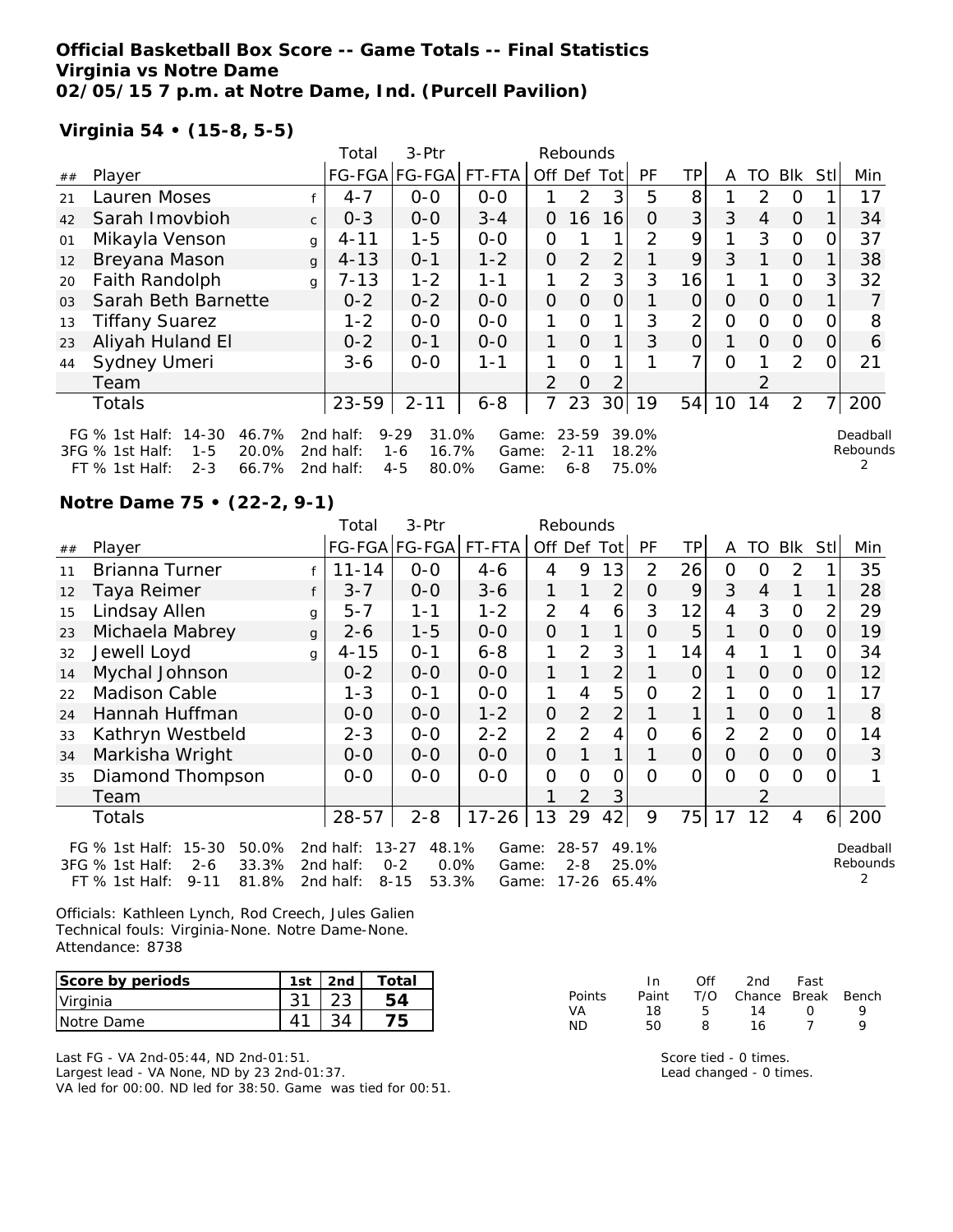## **Official Basketball Box Score -- Game Totals -- Final Statistics Duke vs Virginia 02/12/15 7 p.m. at JPJ Arena, Charlottesville, Va.**

**Duke 71 • 19-6, 10-2 ACC**

|                |                                                                                                                                                                                                                                       | $3-Ptr$<br>Total<br>Rebounds |           |               |           |                |             |                |           |           |     |          |          |                |     |
|----------------|---------------------------------------------------------------------------------------------------------------------------------------------------------------------------------------------------------------------------------------|------------------------------|-----------|---------------|-----------|----------------|-------------|----------------|-----------|-----------|-----|----------|----------|----------------|-----|
| ##             | Player                                                                                                                                                                                                                                |                              |           | FG-FGA FG-FGA | FT-FTA    |                | Off Def Tot |                | <b>PF</b> | <b>TP</b> | A   | TO       | Blk      | Stll           | Min |
| 21             | Kendall Cooper                                                                                                                                                                                                                        |                              | $4 - 7$   | $0 - 0$       | $0 - 0$   | 2              | 6           | 8              | 2         | 8         | O   | 4        | O        |                | 26  |
| O <sub>1</sub> | <b>Elizabeth Williams</b>                                                                                                                                                                                                             | $\mathsf{C}$                 | $3 - 9$   | $O - O$       | $3 - 4$   | 5              | 3           | 8              | 1         | 9         | 3   | 2        | 2        | 2              | 33  |
| 11             | <b>Azura Stevens</b>                                                                                                                                                                                                                  | g                            | $4 - 13$  | $O - 3$       | $2 - 4$   | 5              | 9           | 14             |           | 10        | 4   | 2        | 2        | 3 <sup>1</sup> | 34  |
| 14             | Ka'lia Johnson                                                                                                                                                                                                                        | $\mathbf{q}$                 | $4 - 7$   | $0 - 3$       | $3 - 3$   | 1              | 1           | $\overline{2}$ | 2         | 11        | 6   | 4        | $\Omega$ | 4              | 31  |
| 23             | Rebecca Greenwell                                                                                                                                                                                                                     | q                            | 7-16      | $4 - 10$      | $4 - 4$   | 1              | 4           | 5              | 0         | 22        | 2   | 4        | $\Omega$ | 3 <sub>l</sub> | 30  |
| 12             | Mercedes Riggs                                                                                                                                                                                                                        |                              | $2 - 3$   | $2 - 3$       | $0 - 0$   | $\Omega$       | $\Omega$    | 0              | 1         | 6         | 1   | $\Omega$ | $\Omega$ |                | 18  |
| 30             | Amber Henson                                                                                                                                                                                                                          |                              | $O - 1$   | $0 - 0$       | $1 - 2$   | 2              | $\Omega$    | 2              | 2         |           | Ω   |          | $\Omega$ |                | 18  |
| 32             | Erin Mathias                                                                                                                                                                                                                          |                              | $2 - 3$   | $0 - 0$       | $0 - 0$   | 1              | 1           | 2 <sub>1</sub> | $\Omega$  | 4         | 1   | 1        | $\Omega$ |                | 8   |
| 35             | Jenna Frush                                                                                                                                                                                                                           |                              | $0 - 0$   | $0-0$         | $0-0$     | $\overline{O}$ | $\Omega$    | Ω              | $\Omega$  | ი         | O   |          | $\Omega$ | 0              | 2   |
|                | Team                                                                                                                                                                                                                                  |                              |           |               |           |                | $\Omega$    |                |           |           |     |          |          |                |     |
|                | Totals                                                                                                                                                                                                                                |                              | $26 - 59$ | $6 - 19$      | $13 - 17$ | 18             | 24          | 42             | 9         |           | -17 | 19       | 4        | 16             | 200 |
|                | $16 - 33$<br>48.5%<br>38.5%<br>FG $%$ 1st Half:<br>2nd half:<br>$10 - 26$<br>$26 - 59$<br>44.1%<br>Game:<br>Deadbal<br>Rebound<br>20.0%<br>$4 - 9$<br>44.4%<br>3FG % 1st Half:<br>$2 - 10$<br>2nd half:<br>$6 - 19$<br>31.6%<br>Game: |                              |           |               |           |                |             |                |           |           |     |          |          |                |     |

2nd half: 7-11 63.6% Game: 13-17 76.5%

Deadball Rebounds 3

# **Virginia 45 • 15-9, 5-6 ACC**

FT  $%$  1st Half: 6-6

|                |                                                                                                                   |   | Total                               | 3-Ptr                                                      |                         |                | Rebounds                         |                |                         |                |          |                |            |                |                             |
|----------------|-------------------------------------------------------------------------------------------------------------------|---|-------------------------------------|------------------------------------------------------------|-------------------------|----------------|----------------------------------|----------------|-------------------------|----------------|----------|----------------|------------|----------------|-----------------------------|
| ##             | Player                                                                                                            |   |                                     | FG-FGA FG-FGA                                              | FT-FTA                  | Off Def Tot    |                                  |                | PF                      | TPI            | A        | TO             | <b>Blk</b> | <b>Stll</b>    | Min                         |
| 01             | Mikayla Venson                                                                                                    | g | $3 - 7$                             | $1 - 3$                                                    | $0-0$                   | O              |                                  |                |                         |                |          | 5              | O          | $\overline{2}$ | 32                          |
| 12             | Breyana Mason                                                                                                     | g | $1 - 4$                             | $0 - 1$                                                    | $0-0$                   | $\overline{O}$ |                                  |                |                         | 2              | 6        | 2              | $\Omega$   | 3              | 28                          |
| 20             | Faith Randolph                                                                                                    | g | $2 - 8$                             | $0 - 3$                                                    | $0-0$                   | 3              | 2                                | 5              | O                       | 4              |          | 3              | $\Omega$   |                | 16                          |
| 21             | Lauren Moses                                                                                                      | g | $3 - 9$                             | $0 - 0$                                                    | $0-0$                   | 1              | $\Omega$                         | 1              | 3                       | 6              |          | 3              | 2          | 0              | 23                          |
| 42             | Sarah Imovbioh                                                                                                    | g | $6 - 10$                            | $0-0$                                                      | $2 - 2$                 | 2              | 6                                | 8              | 3                       | 14             |          | $\mathcal{P}$  | $\Omega$   | O.             | 35                          |
| 0 <sub>3</sub> | Sarah Beth Barnette                                                                                               |   | $1 - 2$                             | $O - 1$                                                    | $O - O$                 | $\overline{O}$ | $\overline{2}$                   | $\overline{2}$ | $\overline{2}$          | $\overline{2}$ | $\Omega$ |                | $\Omega$   |                | 14                          |
| 13             | <b>Tiffany Suarez</b>                                                                                             |   | $2 - 4$                             | $0-0$                                                      | $1 - 4$                 | $\overline{O}$ | 0                                | O              | 0                       | 5              |          | $\overline{2}$ | $\Omega$   |                | 17                          |
| 23             | Aliyah Huland El                                                                                                  |   | $1 - 8$                             | $1 - 3$                                                    | $2 - 2$                 | 3              | 2                                | 5              | 3                       | 5              |          | 3              | $\Omega$   | O              | 24                          |
| 44             | Sydney Umeri                                                                                                      |   | $0 - 0$                             | $0 - 0$                                                    | $0 - 0$                 | $\Omega$       |                                  |                | $\Omega$                | 0              |          |                | $\circ$    |                | 11                          |
|                | Team                                                                                                              |   |                                     |                                                            |                         |                | 0                                |                |                         |                |          |                |            |                |                             |
|                | <b>Totals</b>                                                                                                     |   | 19-52                               | $2 - 11$                                                   | $5 - 8$                 | 10             | 15                               | 25             | 13                      | 45             | 13       | 22             | 2          | 9              | 200                         |
|                | $9 - 25$<br>36.0%<br>FG $%$ 1st Half:<br>3FG % 1st Half:<br>0.0%<br>$0 - 6$<br>60.0%<br>FT % 1st Half:<br>$3 - 5$ |   | 2nd half:<br>2nd half:<br>2nd half: | $10 - 27$<br>37.0%<br>$2 - 5$<br>40.0%<br>$2 - 3$<br>66.7% | Game:<br>Game:<br>Game: |                | $19 - 52$<br>$2 - 11$<br>$5 - 8$ |                | 36.5%<br>18.2%<br>62.5% |                |          |                |            |                | Deadball<br>Rebounds<br>2,1 |

Officials: Bryan Brunette, Dennis DeMayo, Bruce Morris Technical fouls: Duke-None. Virginia-None. Attendance: 3333

| Score by periods | 1st | 2nd | Total |
|------------------|-----|-----|-------|
| <b>Duke</b>      |     |     |       |
| Virginia         |     |     |       |

Last FG - DUKE 2nd-01:37, VA 2nd-00:10. Largest lead - DUKE by 31 2nd-02:09, VA None. DUKE led for 39:35. VA led for 00:00. Game was tied for 00:20.

|        | In.   | Off | 2nd                    | Fast |    |
|--------|-------|-----|------------------------|------|----|
| Points | Paint |     | T/O Chance Break Bench |      |    |
| DUKE   | 24.   | 24  | 1 Q                    | А    | 11 |
| VA     | 24    | 11  | 8                      |      | 12 |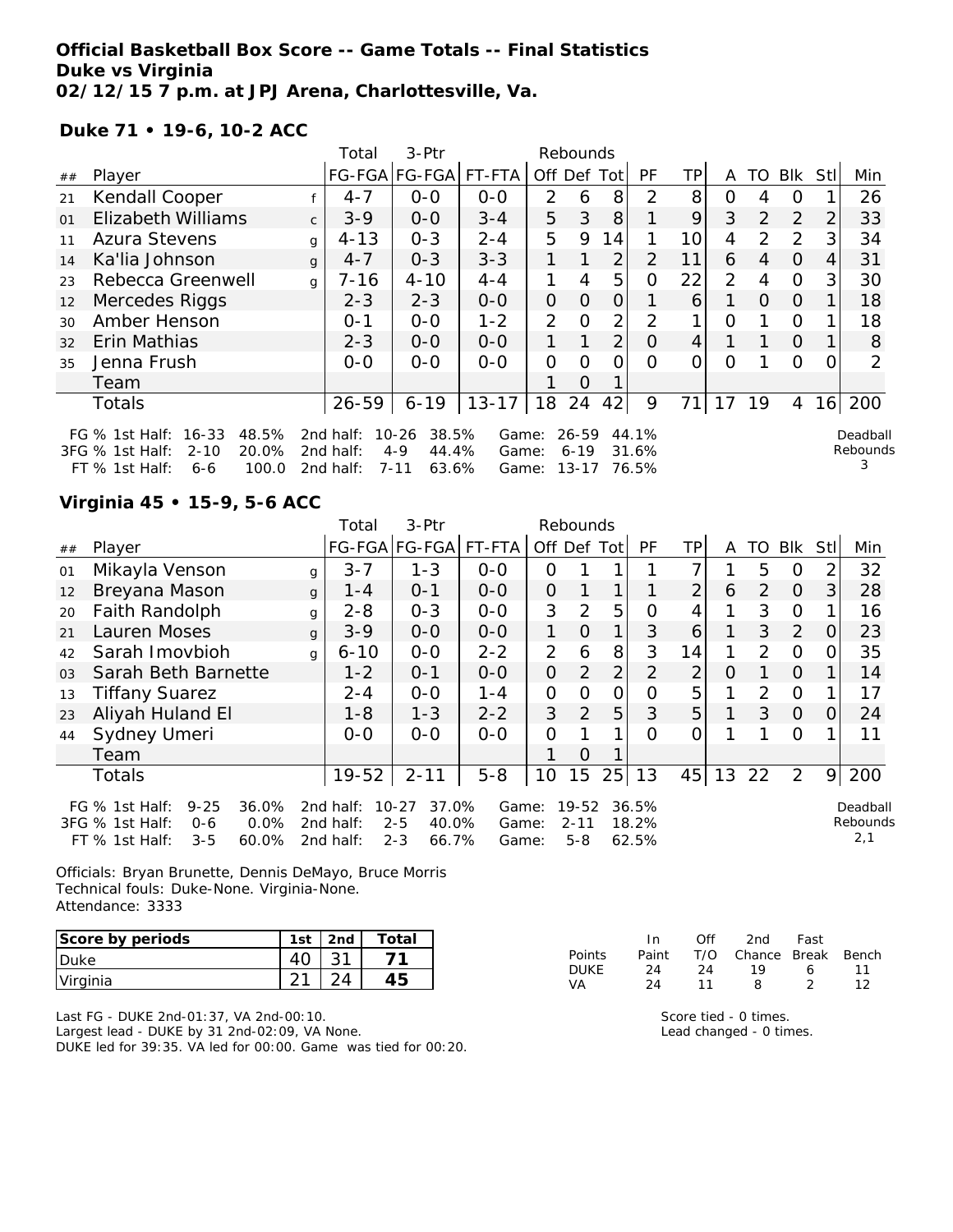## **Official Basketball Box Score -- Game Totals -- Final Statistics Florida State vs Virginia 02/15/15 1 p.m. at JPJ Arena, Charlottesville, Va.**

**Florida State 65 • 23-3, 10-2 ACC**

| 3-Ptr<br>Total<br>Rebounds |                                                                                                                      |              |                                     |                                                            |                         |                |                                   |                |                         |                |                |          |                |                |                             |
|----------------------------|----------------------------------------------------------------------------------------------------------------------|--------------|-------------------------------------|------------------------------------------------------------|-------------------------|----------------|-----------------------------------|----------------|-------------------------|----------------|----------------|----------|----------------|----------------|-----------------------------|
| ##                         | Player                                                                                                               |              |                                     | FG-FGA FG-FGA                                              | FT-FTA                  | Off            | Def                               | Tot            | PF                      | TP.            | A              | TO       | <b>BIK</b>     | StII           | Min                         |
| 23                         | <b>Ivey Slaughter</b>                                                                                                |              | $5 - 7$                             | $0 - 0$                                                    | $4 - 6$                 | $\overline{2}$ | 3                                 | 5              | 3                       | 14             | Ω              | O        | Ο              |                | 33                          |
| 02                         | Adut Bulgak                                                                                                          | $\mathsf{C}$ | $6 - 9$                             | $1 - 2$                                                    | $1 - 1$                 | 2              | 7                                 | 9              | 3                       | 14             | 1              | 2        | $\Omega$       |                | 33                          |
| 10                         | Leticia Romero                                                                                                       | g            | $2 - 7$                             | $0 - 2$                                                    | $4 - 4$                 | 3              |                                   | 4              | 4                       | 8              | 9              | 5        | $\overline{O}$ | 2              | 31                          |
| 12                         | <b>Brittany Brown</b>                                                                                                | $\mathbf{q}$ | $5 - 9$                             | $2 - 3$                                                    | $0 - 0$                 | 4              |                                   | 5              |                         | 12             | O              |          | $\Omega$       |                | 19                          |
| 15                         | Maegan Conwright                                                                                                     | $\mathsf{g}$ | $4 - 10$                            | $4 - 7$                                                    | $0 - 2$                 | 0              | $\overline{2}$                    | 2              |                         | 12             | 7              | 4        | 1              | 2              | 35                          |
| 01                         | Morgan Jones                                                                                                         |              | $0 - 2$                             | $0 - 1$                                                    | $0-0$                   | $\overline{O}$ | $\overline{2}$                    | $\overline{2}$ | $\Omega$                | $\Omega$       | Ο              | $\Omega$ | $\Omega$       | 0              | 9                           |
| 03                         | <b>Emiah Bingley</b>                                                                                                 |              | $1 - 4$                             | $1 - 4$                                                    | $O-O$                   | 1              | O                                 | 1              | 0                       | 3              | $\overline{O}$ |          | $\overline{O}$ | Ω              | 20                          |
| 20                         | Shakayla Thomas                                                                                                      |              | $1 - 3$                             | $0-0$                                                      | $0-0$                   |                |                                   | $\overline{2}$ |                         | $\overline{2}$ | 0              | 2        | $\Omega$       |                | 11                          |
| 24                         | Shakena Richardson                                                                                                   |              | $0 - 2$                             | $0 - 2$                                                    | $0-0$                   | $\mathcal{O}$  | O                                 | 0              |                         | 0              | 2              | 0        | $\overline{O}$ | Ω              | 6                           |
| 32                         | Lauren Coleman                                                                                                       |              | $O-O$                               | $O-O$                                                      | $0 - 0$                 | $\overline{O}$ |                                   | 1              | O                       | O              | Ω              | Ω        | $\Omega$       | 0              | 3                           |
|                            | Team                                                                                                                 |              |                                     |                                                            |                         |                |                                   | 2              |                         |                |                |          |                |                |                             |
|                            | <b>Totals</b>                                                                                                        |              | $24 - 53$                           | $8 - 21$                                                   | $9 - 13$                | 14             | 19                                | 33             | 14                      |                | $65$   19      | 16       | 1.             | 8 <sup>1</sup> | 200                         |
|                            | $14 - 29$<br>48.3%<br>FG $%$ 1st Half:<br>3FG % 1st Half:<br>$5 - 13$<br>38.5%<br>FT % 1st Half:<br>60.0%<br>$3 - 5$ |              | 2nd half:<br>2nd half:<br>2nd half: | $10 - 24$<br>41.7%<br>37.5%<br>$3 - 8$<br>75.0%<br>$6 - 8$ | Game:<br>Game:<br>Game: |                | $24 - 53$<br>$8 - 21$<br>$9 - 13$ |                | 45.3%<br>38.1%<br>69.2% |                |                |          |                |                | Deadball<br>Rebounds<br>1,1 |

# **Virginia 56 • 15-10, 5-7 ACC**

|                                                                                                                                                                                                                                                                                                                                           |                       |              | Total     | 3-Ptr         |         |                | Rebounds      |                |                |                |    |               |                |                |     |
|-------------------------------------------------------------------------------------------------------------------------------------------------------------------------------------------------------------------------------------------------------------------------------------------------------------------------------------------|-----------------------|--------------|-----------|---------------|---------|----------------|---------------|----------------|----------------|----------------|----|---------------|----------------|----------------|-----|
| ##                                                                                                                                                                                                                                                                                                                                        | Player                |              |           | FG-FGA FG-FGA | FT-FTA  | Off Def        |               | Totl           | PF             | <b>TP</b>      | A  | TO            | <b>BIK</b>     | Stll           | Min |
| 21                                                                                                                                                                                                                                                                                                                                        | Lauren Moses          |              | $2 - 5$   | $O-O$         | $1 - 1$ | 0              | Ω             | 0              | 4              | 5              |    | $\mathcal{P}$ | $\Omega$       |                | 19  |
| 42                                                                                                                                                                                                                                                                                                                                        | Sarah Imovbioh        |              | $2 - 4$   | $0 - 0$       | $0 - 0$ | $\Omega$       | 2             | $\overline{2}$ | $\overline{4}$ | 4              |    | 3             | $\Omega$       |                | 18  |
| 01                                                                                                                                                                                                                                                                                                                                        | Mikayla Venson        | g            | $5-9$     | $5 - 9$       | $0 - 0$ | $\mathcal{O}$  | 3             | 3              | $\overline{2}$ | 15             | 2  | 5             | $\Omega$       | 2              | 37  |
| 12                                                                                                                                                                                                                                                                                                                                        | Breyana Mason         | $\mathbf{q}$ | $2 - 7$   | $1 - 4$       | $1 - 1$ | $\overline{O}$ | 3             | 3              |                | 6              | 3  | 4             | $\Omega$       | 3              | 39  |
| 23                                                                                                                                                                                                                                                                                                                                        | Aliyah Huland El      | g            | $5-9$     | $1 - 4$       | $3 - 3$ | $\Omega$       | $\mathcal{P}$ | $\overline{2}$ | 3              | 14             |    | $\Omega$      | $\Omega$       |                | 31  |
| 0 <sub>3</sub>                                                                                                                                                                                                                                                                                                                            | Sarah Beth Barnette   |              | $1 - 2$   | $1 - 2$       | $O-O$   | 0              |               | 1              | $\mathcal{P}$  | 3              | Ο  | O             | $\Omega$       | $\Omega$       | 10  |
| 13                                                                                                                                                                                                                                                                                                                                        | <b>Tiffany Suarez</b> |              | $1 - 4$   | $0 - 0$       | $0 - 0$ | 0              | $\mathcal{P}$ | $\overline{2}$ | Ω              | 2              | O  | 3             | $\Omega$       | Ω              | 12  |
| 44                                                                                                                                                                                                                                                                                                                                        | Sydney Umeri          |              | $2 - 3$   | $0 - 0$       | $3 - 4$ | $\overline{2}$ | 3             | 5              | 4              | $\overline{7}$ | 2  | 2             | 2              |                | 34  |
|                                                                                                                                                                                                                                                                                                                                           | Team                  |              |           |               |         |                | 2             | 3              |                |                |    |               |                |                |     |
|                                                                                                                                                                                                                                                                                                                                           | <b>Totals</b>         |              | $20 - 43$ | $8 - 19$      | $8 - 9$ | 3              | 18            | 21             | 20             | 56             | 10 | 19            | $\overline{2}$ | 7 <sub>1</sub> | 200 |
| 42.1%<br>$12 - 24$<br>50.0%<br>$8 - 19$<br>$20 - 43$<br>FG $\%$ 1st Half:<br>2nd half:<br>46.5%<br>Game:<br>Deadball<br>Rebounds<br>$2 - 9$<br>22.2%<br>60.0%<br>$8 - 19$<br>42.1%<br>3FG % 1st Half:<br>$6 - 10$<br>2nd half:<br>Game:<br>$7 - 8$<br>87.5%<br>88.9%<br>$FT$ % 1st Half:<br>100.0<br>$8 - 9$<br>2nd half:<br>1-1<br>Game: |                       |              |           |               |         |                |               |                |                |                |    |               |                |                |     |

Officials: Wesley Dean, Karen Preato, Jen Rezac Technical fouls: Florida State-None. Virginia-None. Attendance: 4042

| Score by periods     | 1st | 2nd | Total |
|----------------------|-----|-----|-------|
| <b>Florida State</b> |     |     |       |
| Virginia             |     |     |       |

Last FG - FS 2nd-01:23, VA 2nd-00:09. Largest lead - FS by 12 1st-06:02, VA by 3 1st-19:34. FS led for 37:01. VA led for 02:16. Game was tied for 00:43.

|               | In In | ∩ff | 2nd                          | Fast             |    |
|---------------|-------|-----|------------------------------|------------------|----|
| <b>Points</b> |       |     | Paint T/O Chance Break Bench |                  |    |
| FS.           | フフ    | 19  | 5                            | $\left( \right)$ | Б. |
| VА            | 12.   | 12  | -2                           | $\left( \right)$ | 12 |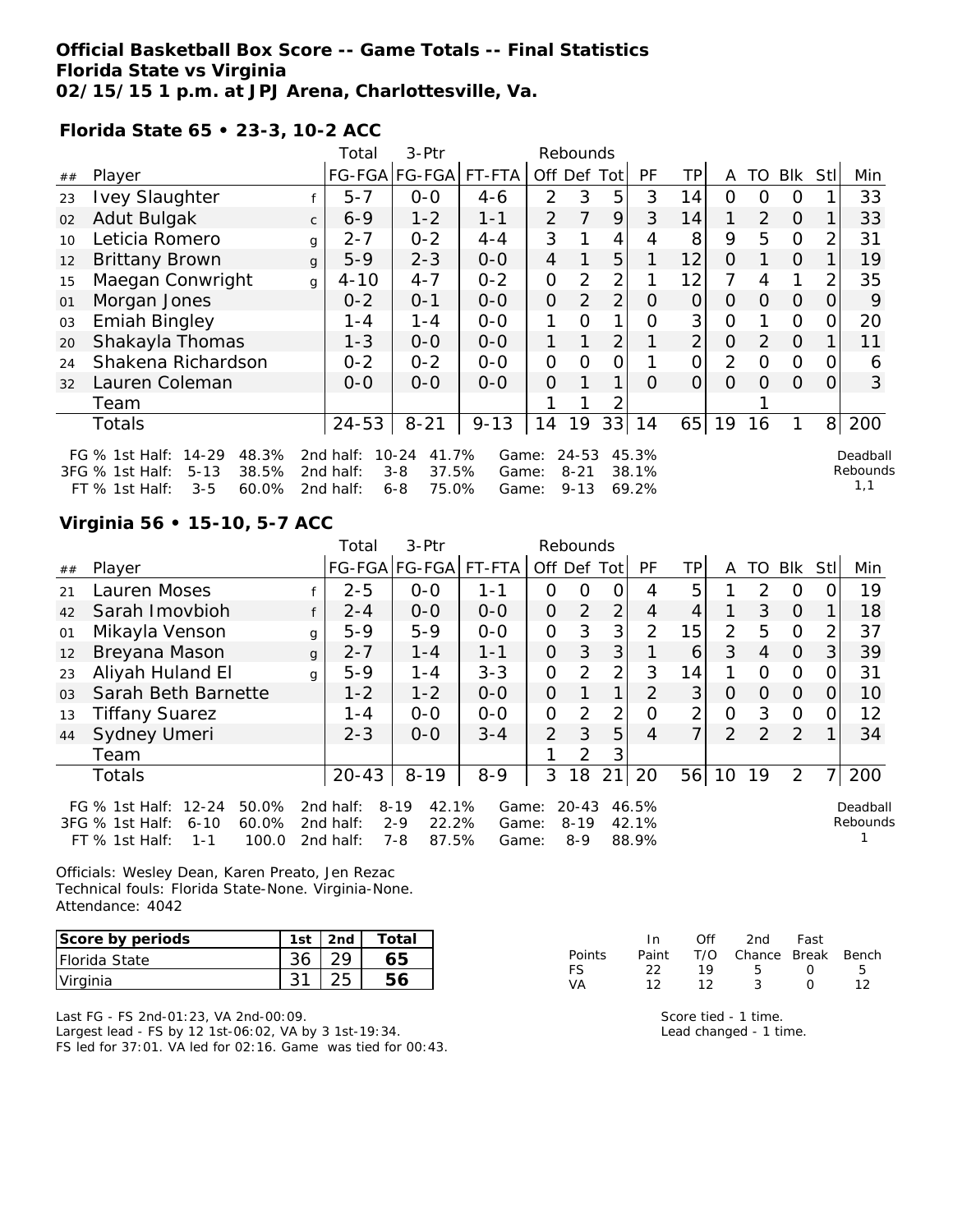**Official Basketball Box Score -- Game Totals -- Final Statistics Virginia vs PITT 02/19/15 7:00 PM at Petersen Events Center, Pittsburgh, PA**

**Virginia 63 • (15-11, 5-8 ACC)**

|                |                               |              | Total           | $3-Ptr$       |           |                | Rebounds       |                 |          |                 |          |               |            |          |          |
|----------------|-------------------------------|--------------|-----------------|---------------|-----------|----------------|----------------|-----------------|----------|-----------------|----------|---------------|------------|----------|----------|
| ##             | Player                        |              |                 | FG-FGA FG-FGA | FT-FTA    |                |                | Off Def Tot     | PF       | TPI             | A        | TO            | <b>BIK</b> | StII     | Min      |
| 21             | Lauren Moses                  |              | $2 - 5$         | $O-O$         | $0 - 2$   | $\Omega$       | 4              | 4               | 4        | 4               | 0        | 2             |            |          | 28       |
| 42             | Sarah Imovbioh                |              | $5 - 10$        | $0 - 0$       | $8 - 10$  | 6              | 12             | 18              | 5        | 18 <sup>1</sup> | $\Omega$ | 3             |            | 0        | 35       |
| 01             | Mikayla Venson                | g            | $4 - 10$        | $0 - 3$       | $3 - 4$   | $\Omega$       |                |                 | 4        | 11              | 2        | 6             | $\Omega$   |          | 35       |
| 12             | Breyana Mason                 | $\mathbf{q}$ | $4 - 11$        | $0 - 0$       | $2 - 2$   | $\Omega$       | 4              | $\overline{4}$  | 3        | 10l             | 2        | $\mathcal{L}$ | $\Omega$   | 2        | 42       |
| 20             | Faith Randolph                | q            | $3 - 16$        | $1 - 4$       | $0 - 0$   |                | $\Omega$       |                 | 4        |                 |          | 4             | $\Omega$   | 3        | 32       |
| 0 <sub>3</sub> | Sarah Beth Barnette           |              | $0-0$           | $0 - 0$       | $0-0$     |                |                | 2               | $\Omega$ | $\overline{O}$  | $\Omega$ | $\Omega$      | $\Omega$   | $\Omega$ | 3        |
| 13             | <b>Tiffany Suarez</b>         |              | $1 - 1$         | $0 - 0$       | $0 - 0$   | $\Omega$       |                |                 | $\Omega$ | $\overline{2}$  | $\Omega$ | $\Omega$      |            |          |          |
| 23             | Aliyah Huland El              |              | $3 - 9$         | $0 - 2$       | $1 - 1$   | $\overline{O}$ | $\Omega$       | $\Omega$        | 4        |                 |          | $\Omega$      | $\Omega$   |          | 20       |
| 44             | Sydney Umeri                  |              | $1 - 4$         | $0 - 0$       | $2 - 2$   | $\overline{2}$ | 5              |                 |          | 4               | $\Omega$ |               | $\Omega$   |          | 23       |
|                | Team                          |              |                 |               |           | 4              | $\overline{2}$ | 6               |          |                 |          |               |            |          |          |
|                | Totals                        |              | $23 - 66$       | $1 - 9$       | $16 - 21$ | 14             | 30             | 44 <sub>1</sub> | 25       | 63              | 6        | 18            | 3          |          | 225      |
|                | 37.9%<br>FG % 1st Half: 11-29 |              | 2nd half: 11-31 | 35.5%         | OT:       | 1-6            |                | 16.7%           |          | Game: 23-66     |          |               | 34.8%      |          | Deadball |

3FG % 1st Half: 1-3 FT % 1st Half: 7-7 2nd half: 0-4 0.0% 2nd half: 6-8 75.0% OT: 0-2 0.0% OT: 3-6 50.0% Game: 1-9 11.1% Game: 16-21 76.2% Rebounds 2

### **PITT 68 • (18-8, 8-5 ACC)**

|                |                                                                                       |                         | Total                               | 3-Ptr                                                    |                   |                                | Rebounds       |                        |                |                         |                                    |          |                         |     |                             |
|----------------|---------------------------------------------------------------------------------------|-------------------------|-------------------------------------|----------------------------------------------------------|-------------------|--------------------------------|----------------|------------------------|----------------|-------------------------|------------------------------------|----------|-------------------------|-----|-----------------------------|
| ##             | Player                                                                                |                         |                                     | FG-FGA FG-FGA                                            | FT-FTA            | Off Def                        |                | Tot                    | PF             | ΤP                      | A                                  | TO       | <b>BIK</b>              | Stl | Min                         |
| 12             | Yacine Diop                                                                           |                         | $2 - 5$                             | $O - 1$                                                  | $2 - 4$           | $\mathcal{P}$                  | 4              | 6                      | 3              | 6                       | 4                                  | 8        |                         | 3   | 36                          |
| 24             | Monica Wignot                                                                         |                         | $3 - 11$                            | $0 - 4$                                                  | $0 - 0$           |                                | 7              | 8                      | Ο              | 6                       | 4                                  |          | 3                       | 0   | 36                          |
| 35             | Stasha Carey                                                                          |                         | 7-13                                | $1 - 5$                                                  | $2 - 6$           | 3                              | 6              | 9                      | 4              | 17                      | 3                                  | 3        | 4                       | 3   | 44                          |
| 02             | Aysia Bugg                                                                            | $\mathbf{q}$            | $1 - 2$                             | $0 - 0$                                                  | $0 - 0$           | 0                              | $\overline{2}$ | $\overline{2}$         | $\overline{2}$ | $\overline{2}$          |                                    |          | $\Omega$                | 0   | 18                          |
| 0 <sub>3</sub> | Brianna Kiesel                                                                        | $\mathbf{q}$            | $9 - 18$                            | $0 - 3$                                                  | $5 - 8$           | 0                              | 6              | 6                      | 4              | 23                      | 3                                  | 4        | 0                       |     | 41                          |
| 14             | <b>Fred Potvin</b>                                                                    |                         | $1 - 6$                             | $1 - 5$                                                  | $0 - 0$           | 0                              | $\Omega$       | O                      | O              | 3                       | $\circ$                            | $\Omega$ | $\Omega$                | 0   | 17                          |
| 22             | Chelsea Welch                                                                         |                         | $2 - 3$                             | $1 - 2$                                                  | $6 - 8$           |                                | 3              | 4                      | 4              | 11                      | Ω                                  |          | 0                       |     | 29                          |
| 51             | Cora McManus                                                                          |                         | $0 - 0$                             | $0 - 0$                                                  | $0 - 0$           | 1                              | $\Omega$       | 1                      |                | Ω                       | $\Omega$                           | $\Omega$ | $\Omega$                | 0   | 4                           |
|                | Team                                                                                  |                         |                                     |                                                          |                   |                                | 3              | 4                      |                |                         |                                    |          |                         |     |                             |
|                | <b>Totals</b>                                                                         |                         | $25 - 58$                           | $3 - 20$                                                 | $15 - 26$         | 9                              | 31             | 40 <sub>l</sub>        | 18             | 68                      | 15                                 | 18       | 8                       | 8   | 225                         |
|                | $8 - 24$<br>FG $%$ 1st Half:<br>3FG % 1st Half:<br>1-8<br>$FT$ % 1st Half:<br>$3 - 5$ | 33.3%<br>12.5%<br>60.0% | 2nd half:<br>2nd half:<br>2nd half: | 50.0%<br>15-30<br>$2 - 11$<br>18.2%<br>54.5%<br>$6 - 11$ | OT:<br>OT:<br>OT: | $2 - 4$<br>$O - 1$<br>$6 - 10$ |                | 50.0%<br>0.0%<br>60.0% |                | Game:<br>Game:<br>Game: | $25 - 58$<br>$3 - 20$<br>$15 - 26$ |          | 43.1%<br>15.0%<br>57.7% |     | Deadball<br>Rebounds<br>5,1 |

Officials: Billy Smith (R), Dan Outlaw, Rachelle Jones Technical fouls: Virginia-None. PITT-None. Attendance: 736

| Score by periods | 1st | 2nd | Total |
|------------------|-----|-----|-------|
| Virginia         |     |     |       |
|                  |     |     |       |

Last FG - VA OT-00:13, UP OT-02:51. Largest lead - VA by 12 1st-00:43, UP by 6 OT-00:19. VA led for 39:17. UP led for 02:51. Game was tied for 02:52.

|        | In.   | Off | 2nd                    | Fast     |     |
|--------|-------|-----|------------------------|----------|-----|
| Points | Paint |     | T/O Chance Break Bench |          |     |
| VA     | 24    | 17  | 12                     | $\sim$ 6 | 1.3 |
| l IP   | 4Ο.   | 23. | 4                      | 1 O      | 14  |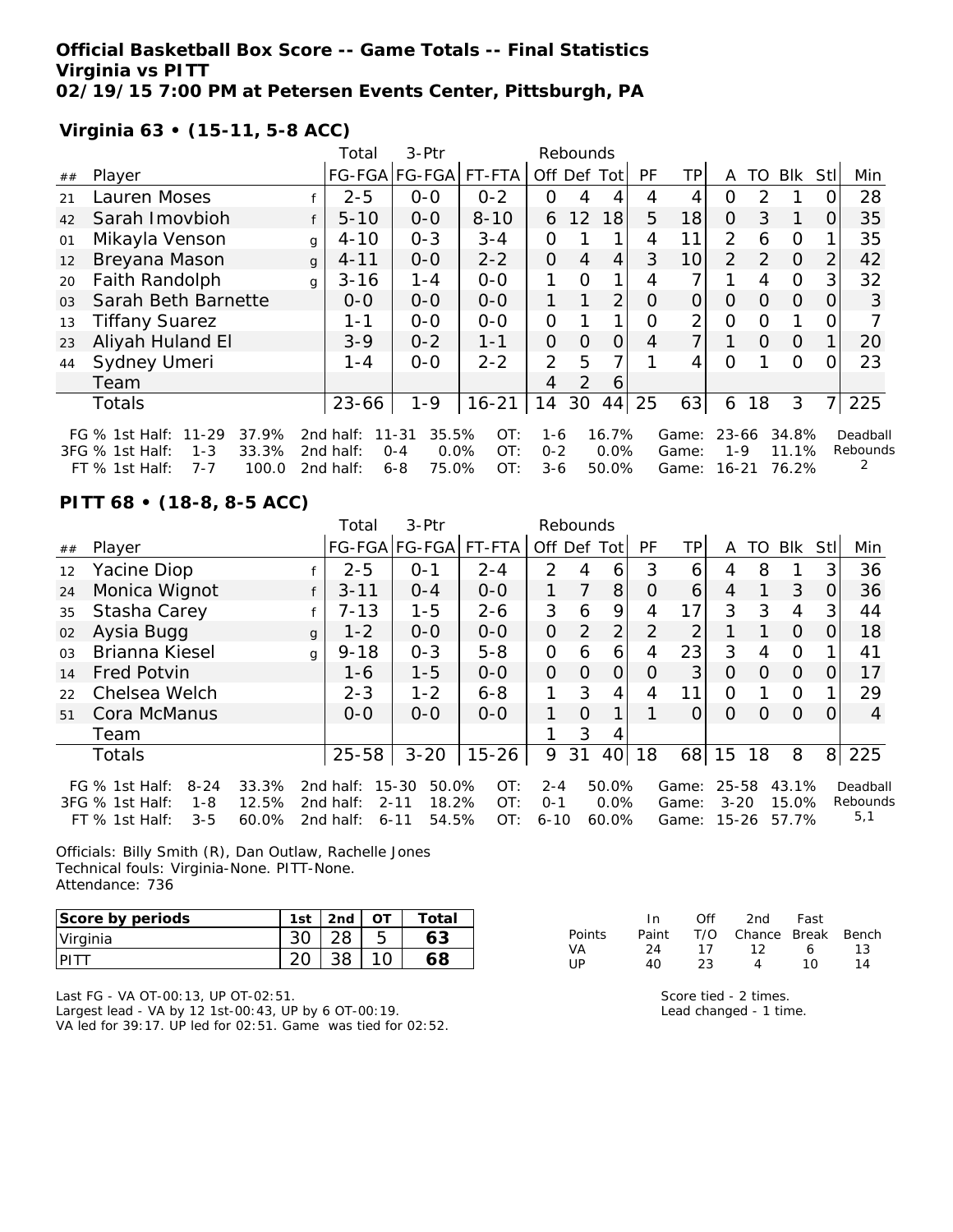## **Official Basketball Box Score -- Game Totals -- Final Statistics Virginia Tech vs Virginia 02/22/15 1 p.m. at JPJ Arena, Charlottesville, Va.**

**Virginia Tech 59 • 10-18, 1-14 ACC**

| 3-Ptr<br>Total<br>Rebounds |                                                                                                                         |              |                                     |                                                             |                         |                |                                |                |                         |    |          |          |                |          |                             |
|----------------------------|-------------------------------------------------------------------------------------------------------------------------|--------------|-------------------------------------|-------------------------------------------------------------|-------------------------|----------------|--------------------------------|----------------|-------------------------|----|----------|----------|----------------|----------|-----------------------------|
| ##                         | Player                                                                                                                  |              |                                     | FG-FGA FG-FGA                                               | FT-FTA                  | Off Def Tot    |                                |                | PF                      | ΤP | A        | TO       | <b>Blk</b>     | Stll     | Min                         |
| 24                         | Taijah Campbell                                                                                                         |              | $4 - 7$                             | $O-O$                                                       | $1 - 2$                 | 3              | 2                              | 5              | 4                       | 9  | 2        | O        | 0              |          | 32                          |
| 40                         | Dominique Powell                                                                                                        |              | $2 - 6$                             | $0 - 0$                                                     | $1 - 2$                 | 1              | $\Omega$                       | 1              | $\Omega$                | 5  | O        |          | $\Omega$       |          | 20                          |
| 05                         | Vanessa Panousis                                                                                                        | g            | $6 - 13$                            | $4 - 9$                                                     | $1 - 1$                 |                | 3                              | 4              | 4                       | 17 |          | 4        | $\Omega$       |          | 26                          |
| 23                         | Rachel Camp                                                                                                             | $\mathbf{q}$ | $2 - 5$                             | $1 - 2$                                                     | $1 - 2$                 |                |                                | $\overline{2}$ | 4                       | 6  | 4        | 5        | $\overline{O}$ | O        | 30                          |
| 33                         | <b>Kelsey Conyers</b>                                                                                                   | g            | $1 - 3$                             | $0 - 2$                                                     | $3 - 4$                 | 1              | 3                              | $\overline{4}$ | 4                       | 5  | 4        | 2        | $\Omega$       |          | 32                          |
| 02                         | <b>Sidney Cook</b>                                                                                                      |              | $4 - 7$                             | $0-0$                                                       | $2 - 2$                 | 3              | 1                              | $\overline{4}$ | 3                       | 10 | $\Omega$ | 3        | $\Omega$       | $\Omega$ | 21                          |
| 04                         | Hannah Young                                                                                                            |              | $1 - 9$                             | $0 - 7$                                                     | $2 - 2$                 |                | 6                              | $\overline{7}$ | 3                       | 4  | 4        | $\Omega$ | 2              |          | 29                          |
| 22                         | Lindsey Oblitey                                                                                                         |              | $0 - 0$                             | $0-0$                                                       | $0-0$                   | $\mathcal{O}$  | $\Omega$                       | 0              | O                       | 0  | $\Omega$ | O        | 0              | 0        | $0+$                        |
| 25                         | Samantha Hill                                                                                                           |              | $1 - 3$                             | $1 - 2$                                                     | $0-0$                   | $\mathbf{O}$   | $\Omega$                       | $\mathcal{O}$  | $\overline{O}$          | 3  | $\Omega$ | 0        | $\Omega$       | 0        | 9                           |
| 35                         | Tara Nahodil                                                                                                            |              | $O - O$                             | $0 - 0$                                                     | $0-0$                   | $\overline{O}$ | $\Omega$                       | 0              | $\Omega$                | 0  | $\Omega$ | 0        | $\Omega$       | $\Omega$ |                             |
|                            | Team                                                                                                                    |              |                                     |                                                             |                         |                | O                              |                |                         |    |          | 2        |                |          |                             |
|                            | <b>Totals</b>                                                                                                           |              | $21 - 53$                           | $6 - 22$                                                    | $11 - 15$               | 12             | 16                             |                | 28 22                   | 59 | 15       | 17       | 2              |          | 8 200                       |
|                            | $10 - 26$<br>38.5%<br>FG $%$ 1st Half:<br>3FG % 1st Half:<br>27.3%<br>$3 - 11$<br>66.7%<br>$FT$ % 1st Half:<br>$8 - 12$ |              | 2nd half:<br>2nd half:<br>2nd half: | 40.7%<br>$11 - 27$<br>27.3%<br>$3 - 11$<br>$3 - 3$<br>100.0 | Game:<br>Game:<br>Game: |                | $21 - 53$<br>$6 - 22$<br>11-15 |                | 39.6%<br>27.3%<br>73.3% |    |          |          |                |          | Deadball<br>Rebounds<br>3,1 |

# **Virginia 73 • 16-11, 6-8 ACC**

| 3-Ptr<br>Total<br>Rebounds |                                                                               |              |                           |                                          |                |                |                       |                |                |                |                |    |                |                |                      |
|----------------------------|-------------------------------------------------------------------------------|--------------|---------------------------|------------------------------------------|----------------|----------------|-----------------------|----------------|----------------|----------------|----------------|----|----------------|----------------|----------------------|
| ##                         | Player                                                                        |              |                           | FG-FGA FG-FGA                            | FT-FTA         | Off Def Tot    |                       |                | PF             | TP             | A              | TO | <b>Blk</b>     | StII           | Min                  |
| 21                         | Lauren Moses                                                                  |              | $4 - 5$                   | $0-0$                                    | $5 - 6$        |                |                       | $\overline{2}$ | $\overline{2}$ | 13             | 0              | 2  | O              | $\overline{2}$ | 20                   |
| 42                         | Sarah Imovbioh                                                                |              | $2 - 4$                   | $0-0$                                    | $1 - 2$        | 1              | 6                     | 7              | 4              | 5              | $\Omega$       |    | 0              |                | 24                   |
| 01                         | Mikayla Venson                                                                | g            | $6 - 10$                  | $2 - 4$                                  | $8 - 8$        | $\overline{O}$ | 3                     | 3              |                | 22             | 3              | 4  | $\Omega$       | 4              | 35                   |
| 12                         | Breyana Mason                                                                 | $\mathbf{q}$ | $2 - 6$                   | $1 - 3$                                  | $4 - 5$        | $\overline{O}$ | 5                     | 5              | $\Omega$       | 9              | $\overline{2}$ | 3  | $\Omega$       | $\overline{2}$ | 29                   |
| 20                         | Faith Randolph                                                                | g            | $6 - 14$                  | $1 - 4$                                  | $4 - 4$        | 1              | 3                     | $\overline{4}$ | 3              | 17             | 2              |    | $\Omega$       | 0              | 36                   |
| 02                         | Jae'Lisa Allen                                                                |              | $0 - 0$                   | $0-0$                                    | $O - O$        | $\Omega$       | $\overline{O}$        | $\Omega$       | $\Omega$       | $\overline{O}$ | $\Omega$       | 0  | $\Omega$       | $\Omega$       | $0+$                 |
| 03                         | Sarah Beth Barnette                                                           |              | $0-0$                     | $0-0$                                    | $0-0$          | $\mathbf{O}$   |                       |                |                | $\overline{O}$ | $\overline{O}$ | 2  | $\Omega$       |                |                      |
| 13                         | <b>Tiffany Suarez</b>                                                         |              | $0-0$                     | $0-0$                                    | $0-0$          | $\overline{O}$ | $\overline{O}$        | $\overline{O}$ |                | $\Omega$       | $\Omega$       | 0  | $\overline{O}$ | $\Omega$       | 3                    |
| 23                         | Aliyah Huland El                                                              |              | $1 - 3$                   | $0 - 2$                                  | $3 - 4$        | $\mathbf{O}$   | 0                     | O              |                | 5              | 2              |    | $\Omega$       | 0              | 22                   |
| 44                         | Sydney Umeri                                                                  |              | $1 - 2$                   | $O-O$                                    | $0 - 0$        | 1              |                       | 2              |                | $\overline{2}$ | $\Omega$       | Ο  | $\Omega$       |                | 24                   |
|                            | Team                                                                          |              |                           |                                          |                | 3              |                       | 4              |                |                |                |    |                |                |                      |
|                            | <b>Totals</b>                                                                 |              | $22 - 44$                 | $4 - 13$                                 | $25 - 29$      | $\overline{7}$ | 21                    | 28             | 14             | 73             | 9              | 14 | $\Omega$       | 11             | 200                  |
|                            | $8 - 19$<br>42.1%<br>FG $%$ 1st Half:<br>3FG % 1st Half:<br>$4 - 10$<br>40.0% |              | 2nd half:<br>2 $nd$ half: | $14 - 25$<br>56.0%<br>$O - 3$<br>$0.0\%$ | Game:<br>Game: |                | $22 - 44$<br>$4 - 13$ |                | 50.0%<br>30.8% |                |                |    |                |                | Deadball<br>Rebounds |
|                            | 88.9%<br>$8 - 9$<br>$FT$ % 1st Half:                                          |              | 2nd half:                 | 17-20<br>85.0%                           | Game:          |                | $25 - 29$             |                | 86.2%          |                |                |    |                |                |                      |

Officials: Susan Blauch, Maj Forsberg, Bob Enterline Technical fouls: Virginia Tech-None. Virginia-None. Attendance: 3772

| Score by periods | 1st | 2nd | Total |
|------------------|-----|-----|-------|
| Virginia Tech    |     |     |       |
| Virginia         |     |     |       |

Last FG - VT 2nd-01:19, VA 2nd-02:21. Largest lead - VT by 3 1st-11:55, VA by 14 2nd-00:34. VT led for 11:35. VA led for 25:55. Game was tied for 02:29.

|               | In.   | ∩ff | 2nd                    | Fast       |    |
|---------------|-------|-----|------------------------|------------|----|
| <b>Points</b> | Paint |     | T/O Chance Break Bench |            |    |
| VT            | 26.   | 12. | 12                     | $\sqrt{2}$ | 17 |
| VA.           | つつ    | 14  | o                      | 6          |    |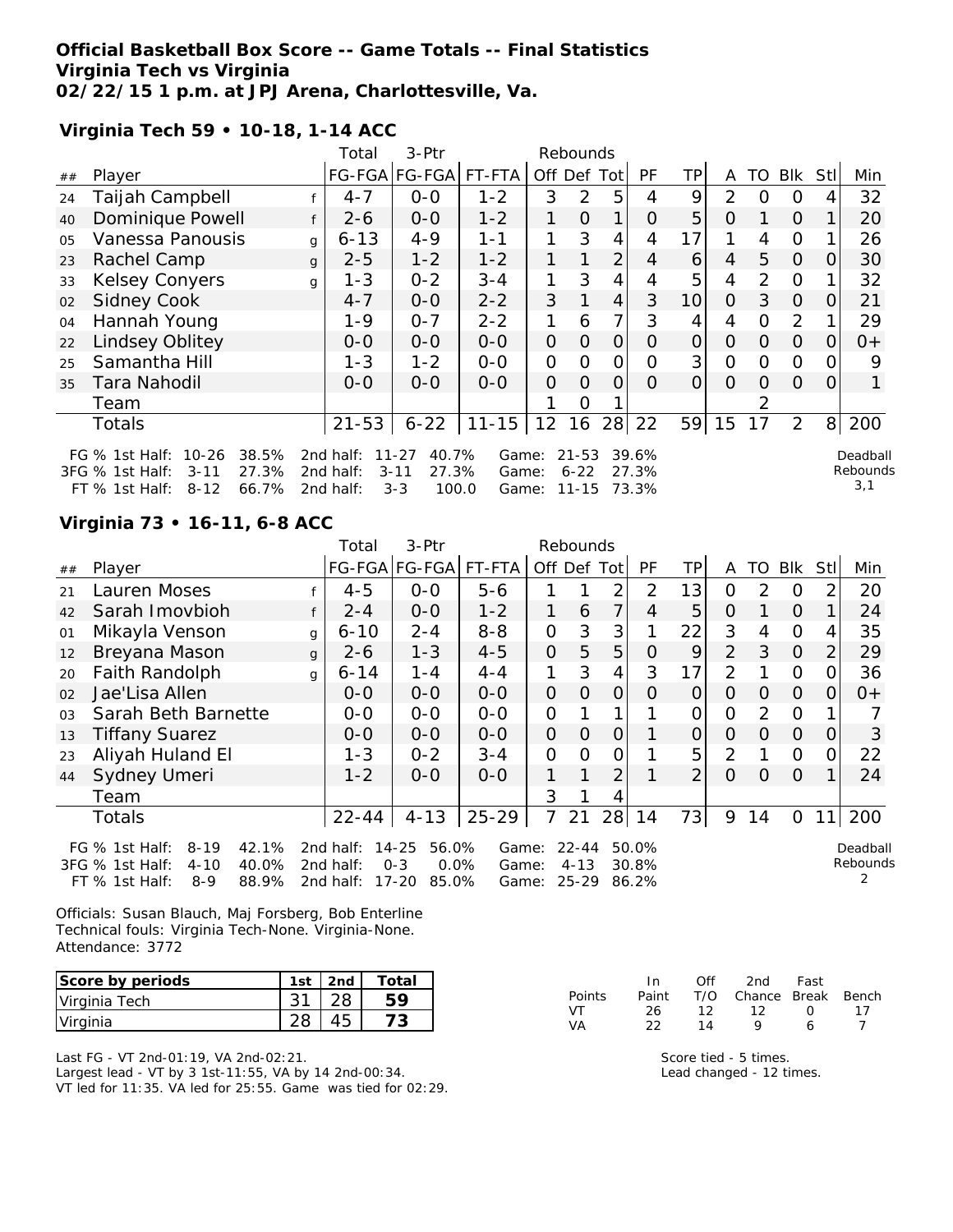## **Official Basketball Box Score -- Game Totals -- Final Statistics Virginia vs North Carolina 02/26/15 7:00 PM at Carmichael Arena, Chapel Hill, NC**

**Virginia 70 • 16-12, 6-9 ACC**

|                |                                                                                                                      |   | Total                               | 3-Ptr                                                       |                         |               | Rebounds                          |                |                         |                |          |               |          |                |                           |
|----------------|----------------------------------------------------------------------------------------------------------------------|---|-------------------------------------|-------------------------------------------------------------|-------------------------|---------------|-----------------------------------|----------------|-------------------------|----------------|----------|---------------|----------|----------------|---------------------------|
| ##             | Player                                                                                                               |   |                                     | FG-FGA FG-FGA                                               | FT-FTA                  |               | Off Def Tot                       |                | PF                      | ΤP             | A        | TO            | Blk      | Stll           | Min                       |
| 21             | Lauren Moses                                                                                                         |   | $5 - 8$                             | $0 - 0$                                                     | $1 - 5$                 | 3             | 6                                 | 9              | 3                       | 11             | O        | 3             | $\Omega$ |                | 32                        |
| 42             | Sarah Imovbioh                                                                                                       |   | $5 - 8$                             | $0 - 0$                                                     | $1 - 5$                 | $\mathcal{P}$ | 10                                | 12             | 4                       | 11             |          |               | $\Omega$ |                | 27                        |
| 01             | Mikayla Venson                                                                                                       | g | $4 - 11$                            | $1 - 4$                                                     | $1 - 1$                 | 0             | 4                                 | 4              |                         | 10             | 1        | 5             | $\Omega$ |                | 31                        |
| 12             | Breyana Mason                                                                                                        | g | $1 - 7$                             | $0 - 2$                                                     | $0-0$                   | 1             | $\Omega$                          | 1 <sub>1</sub> |                         | $\overline{2}$ | 8        | 2             | $\Omega$ | 0              | 31                        |
| 20             | Faith Randolph                                                                                                       | g | $8 - 13$                            | $4 - 5$                                                     | $4 - 5$                 | O             | 2                                 | 2 <sub>1</sub> | 3                       | 24             | 5        | 5             | $\Omega$ |                | 32                        |
| 0 <sub>3</sub> | Sarah Beth Barnette                                                                                                  |   | $0 - 0$                             | $0-0$                                                       | $0-0$                   | 0             | $\Omega$                          | 0              |                         | $\Omega$       | $\Omega$ | $\mathcal{P}$ | $\Omega$ | 0              |                           |
| 23             | Aliyah Huland El                                                                                                     |   | $5 - 7$                             | $2 - 4$                                                     | $O - 1$                 |               |                                   | 2 <sub>1</sub> | 3                       | 12             | 0        | $\mathcal{P}$ | $\Omega$ | $\Omega$       | 26                        |
| 44             | Sydney Umeri                                                                                                         |   | $0 - 1$                             | $0 - 0$                                                     | $0 - 0$                 | 0             | 3                                 | 3 <sup>1</sup> | O                       | $\Omega$       | 0        |               | $\Omega$ | $\Omega$       | 20                        |
|                | Team                                                                                                                 |   |                                     |                                                             |                         |               | 6                                 |                |                         |                |          |               |          |                |                           |
|                | Totals                                                                                                               |   | $28 - 55$                           | $7 - 15$                                                    | $7 - 17$                | 8             | 32                                | 40             | 16                      | 70l            | 15       | 21            | $\Omega$ | 3 <sup>1</sup> | 200                       |
|                | $14 - 24$<br>58.3%<br>FG $\%$ 1st Half:<br>3FG % 1st Half:<br>50.0%<br>$4 - 8$<br>25.0%<br>$FT$ % 1st Half:<br>1 - 4 |   | 2nd half:<br>2nd half:<br>2nd half: | 45.2%<br>$14 - 31$<br>42.9%<br>$3 - 7$<br>$6 - 13$<br>46.2% | Game:<br>Game:<br>Game: |               | $28 - 55$<br>$7 - 15$<br>$7 - 17$ |                | 50.9%<br>46.7%<br>41.2% |                |          |               |          |                | Deadball<br>Rebounds<br>3 |

## **North Carolina 72 • 23-6, 10-5 ACC**

|        |                                                                                                                 |              | Total                               | 3-Ptr                                                  |                         |                | Rebounds                          |                |                         |                 |               |               |                |             |                      |
|--------|-----------------------------------------------------------------------------------------------------------------|--------------|-------------------------------------|--------------------------------------------------------|-------------------------|----------------|-----------------------------------|----------------|-------------------------|-----------------|---------------|---------------|----------------|-------------|----------------------|
| ##     | Player                                                                                                          |              |                                     | FG-FGA FG-FGA                                          | FT-FTA                  | Off Def Tot    |                                   |                | <b>PF</b>               | ΤP              | A             | TO            | <b>BIK</b>     | <b>Stll</b> | Min                  |
| 01     | Mavunga, Stephanie                                                                                              |              | $10 - 15$                           | $O-O$                                                  | $3 - 6$                 | 4              | 4                                 | 8              | 3                       | 23              |               | 5             | 2              | 3           | 26                   |
| 02     | Coleman, Latifah                                                                                                | $\mathbf{q}$ | $2 - 6$                             | $0 - 1$                                                | $0-0$                   | $\overline{O}$ |                                   | 1              |                         | $\overline{4}$  | 3             | 1             | $\Omega$       | 3           | 25                   |
| 10     | Butts, Danielle                                                                                                 | g            | $2 - 4$                             | $0-0$                                                  | $0 - 2$                 | $\overline{O}$ | $\overline{2}$                    | $\overline{2}$ | 4                       | 4               | 3             | O             | 1              |             | 13                   |
| 11     | Rountree, Brittany                                                                                              | g            | $4 - 7$                             | $2 - 5$                                                | $0-0$                   | $\overline{O}$ | 6                                 | 6              | 4                       | 10 <sup>1</sup> | 1             | 3             | $\Omega$       | 2           | 33                   |
| 15     | Gray, Allisha                                                                                                   | g            | $3 - 12$                            | $0 - 4$                                                | $3 - 3$                 | 3              | 5                                 | 8 <sup>1</sup> | 2                       | 9               | 4             | $\mathcal{P}$ | 1              |             | 32                   |
| $00\,$ | Cherry, Jamie                                                                                                   |              | $1 - 5$                             | $1 - 2$                                                | $1 - 2$                 | 1              | $\Omega$                          | 1              | 2                       | 4               | 5             | $\Omega$      | $\Omega$       | O           | 15                   |
| 13     | Fuller, Hillary                                                                                                 |              | $0-0$                               | $O-O$                                                  | $0-0$                   | $\overline{O}$ | O                                 | $\overline{O}$ | Ω                       | 0               | 0             | 0             | $\overline{O}$ |             | 2                    |
| 22     | Bryant, N'Dea                                                                                                   |              | $6 - 13$                            | $0 - 0$                                                | $1 - 1$                 | $\overline{O}$ | $\overline{2}$                    | $\overline{2}$ | 2                       | 13              |               | $\Omega$      | 1              | 2           | 27                   |
| 24     | Washington, Jessica                                                                                             |              | $2 - 7$                             | $1 - 4$                                                | $0-0$                   | $\overline{O}$ | 3                                 | 3              |                         | 5               | $\mathcal{P}$ | $\Omega$      | $\Omega$       |             | 15                   |
| 30     | Summers, Hillary                                                                                                |              | $0 - 2$                             | $0-0$                                                  | $0-0$                   | $\overline{4}$ | $\overline{2}$                    | 6              | $\Omega$                | $\overline{O}$  |               |               | $\overline{O}$ | O           | 12                   |
|        | Team                                                                                                            |              |                                     |                                                        |                         |                |                                   | 2              |                         |                 |               |               |                |             |                      |
|        | <b>Totals</b>                                                                                                   |              | $30 - 71$                           | $4 - 16$                                               | $8 - 14$                | 13             | 26                                | 39             | 19                      | 72              | 21            | 12            | 5              | 11          | 200                  |
|        | $15 - 35$<br>42.9%<br>FG % 1st Half:<br>12.5%<br>3FG % 1st Half:<br>1-8<br>$4 - 5$<br>80.0%<br>$FT$ % 1st Half: |              | 2nd half:<br>2nd half:<br>2nd half: | 41.7%<br>15-36<br>37.5%<br>$3 - 8$<br>$4 - 9$<br>44.4% | Game:<br>Game:<br>Game: |                | $30 - 71$<br>$4 - 16$<br>$8 - 14$ |                | 42.3%<br>25.0%<br>57.1% |                 |               |               |                |             | Deadball<br>Rebounds |

Officials: Bryan Brunette, Carla Fountain, Tiara Cruse Technical fouls: Virginia-None. North Carolina-None. Attendance: 2988 Time of Game: 1:56

| Score by periods | 1st | 2nd | Total |
|------------------|-----|-----|-------|
| Virginia         |     |     |       |
| INorth Carolina  |     |     |       |

Last FG - VA 2nd-00:21, NC 2nd-00:01. Largest lead - VA by 12 1st-11:52, NC by 10 2nd-10:20. VA led for 15:33. NC led for 22:52. Game was tied for 01:35.

|               | In In | Off | 2nd                    | Fast |    |
|---------------|-------|-----|------------------------|------|----|
| <b>Points</b> | Paint |     | T/O Chance Break Bench |      |    |
| VA.           | 24    | Q   | Q.                     | 4    | 12 |
| NC.           | 38.   | フフ  | 11                     | 12   | つつ |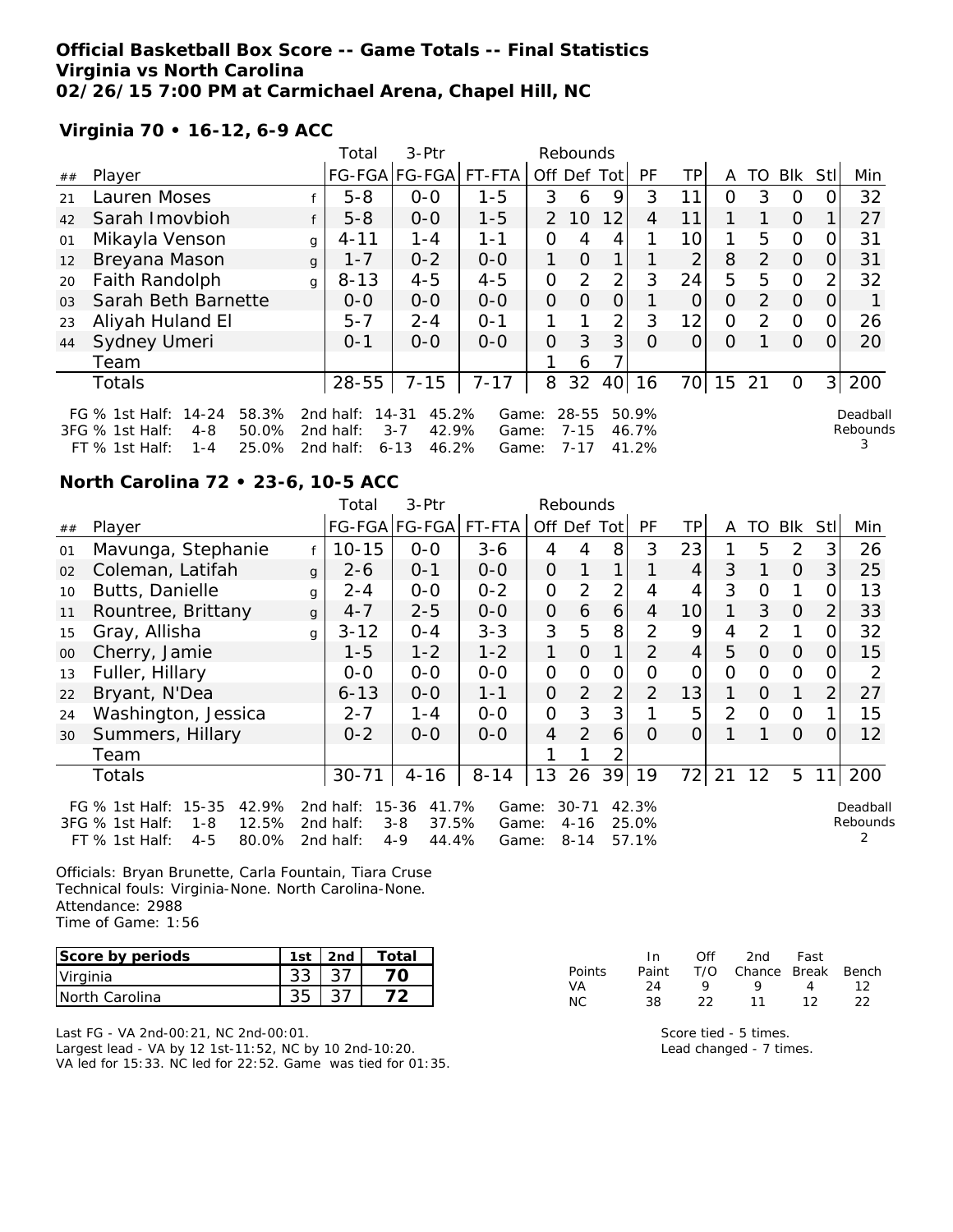## **Official Basketball Box Score -- Game Totals -- Final Statistics Louisville vs Virginia 03/01/15 1 p.m. at JPJ Arena, Charlottesville, Va.**

**Louisville 59 • 24-5, 12-4 ACC**

|        |                                                                                                                      |              | Total                               | 3-Ptr                                                      |                         |                | Rebounds                           |                |                         |     |    |               |            |               |                           |
|--------|----------------------------------------------------------------------------------------------------------------------|--------------|-------------------------------------|------------------------------------------------------------|-------------------------|----------------|------------------------------------|----------------|-------------------------|-----|----|---------------|------------|---------------|---------------------------|
| ##     | Player                                                                                                               |              |                                     | FG-FGA FG-FGA                                              | FT-FTA                  | Off            | Def                                | Tot            | PF                      | TP. | A  | TO            | <b>BIK</b> | Stll          | Min                       |
| $00\,$ | HAMMOND, Sara                                                                                                        |              | $3 - 10$                            | $1 - 3$                                                    | $2 - 2$                 |                | 2                                  | 3              | 3                       | 9   |    | 3             | Ο          |               | 31                        |
| 02     | HINES-ALLEN, Myisha                                                                                                  |              | $3 - 5$                             | $0 - 0$                                                    | $1 - 1$                 |                |                                    | $\overline{2}$ | $\mathcal{P}$           | ᄀ   | Ο  |               |            |               | 18                        |
| 04     | MOORE, Mariya                                                                                                        |              | $2 - 12$                            | $2 - 10$                                                   | $2 - 2$                 | 1              |                                    | $\overline{2}$ | 3                       | 8   | 4  |               | 0          | 4             | 33                        |
| 03     | VAILS, Sheronne                                                                                                      | $\mathsf{C}$ | $O - 1$                             | $0 - 0$                                                    | $0 - 0$                 | 0              | 2                                  | $\overline{2}$ |                         | 0   | O  | $\Omega$      | $\Omega$   | 0             | 10                        |
| 22     | SCHIMMEL, Jude                                                                                                       | g            | $3 - 10$                            | $1 - 6$                                                    | $0 - 2$                 | $\overline{O}$ |                                    | 1              | 3                       |     | 6  |               | 0          | $\mathcal{P}$ | 35                        |
| 11     | CARTER, Arica                                                                                                        |              | $0 - 2$                             | $0 - 0$                                                    | $1 - 2$                 | 1              | $\Omega$                           | 1              | 3                       | 1   |    | 2             | $\Omega$   |               | 23                        |
| 12     | DYER, Shawnta'                                                                                                       |              | $4 - 8$                             | $0-0$                                                      | $4 - 5$                 |                | 5                                  | 6              | 4                       | 12  |    | Ω             | 0          |               | 21                        |
| 21     | SMITH, Bria                                                                                                          |              | $0 - 5$                             | $0-0$                                                      | $2 - 4$                 | 1              | 2                                  | 3              | 4                       | 2   | 2  | $\mathcal{P}$ | $\Omega$   | 0             | 16                        |
| 32     | HENDERSON, Emmonni                                                                                                   |              | $5 - 7$                             | $0 - 0$                                                    | $3 - 3$                 | $\overline{2}$ | 3                                  | 5              | 5                       | 13  | Ω  | 3             | $\Omega$   |               | 13                        |
|        | Team                                                                                                                 |              |                                     |                                                            |                         |                | 2                                  | 3              |                         |     |    |               |            |               |                           |
|        | Totals                                                                                                               |              | 20-60                               | $4 - 19$                                                   | $15 - 21$               | 9              | 19                                 | 28             | 28                      | 59  | 15 | 13            |            | 9             | 200                       |
|        | $11 - 23$<br>47.8%<br>FG $\%$ 1st Half:<br>37.5%<br>3FG % 1st Half:<br>$3 - 8$<br>85.7%<br>FT % 1st Half:<br>$6 - 7$ |              | 2nd half:<br>2nd half:<br>2nd half: | $9 - 37$<br>24.3%<br>9.1%<br>$1 - 11$<br>$9 - 14$<br>64.3% | Game:<br>Game:<br>Game: |                | $20 - 60$<br>$4 - 19$<br>$15 - 21$ |                | 33.3%<br>21.1%<br>71.4% |     |    |               |            |               | Deadball<br>Rebounds<br>3 |

# **Virginia 75 • 17-12, 7-9 ACC**

|    |                                                                                                                   |              | Total                               | $3-Ptr$                                                     |                         |                | Rebounds                      |                |                         |                |          |                  |          |                  |                      |
|----|-------------------------------------------------------------------------------------------------------------------|--------------|-------------------------------------|-------------------------------------------------------------|-------------------------|----------------|-------------------------------|----------------|-------------------------|----------------|----------|------------------|----------|------------------|----------------------|
| ## | Player                                                                                                            |              |                                     | FG-FGA FG-FGA                                               | FT-FTA                  |                |                               | Off Def Tot    | PF                      | TPI            | A        | TO.              | Blk      | Stl              | Min                  |
| 03 | Sarah Beth Barnette                                                                                               |              | $0 - 0$                             | $0 - 0$                                                     | $0-0$                   | 0              | $\mathcal{P}$                 | 2              | O                       | Ο              |          | $\left( \right)$ | O        |                  | 14                   |
| 42 | Sarah Imovbioh                                                                                                    | $\mathsf{C}$ | $7 - 7$                             | $0-0$                                                       | $8 - 13$                | 3 <sup>1</sup> | 14                            | 17             | 3                       | 22             | O        | 5                | $\Omega$ | $\Omega$         | 34                   |
| 01 | Mikayla Venson                                                                                                    | g            | $2 - 5$                             | $1 - 1$                                                     | $5 - 6$                 | 0              | 4                             | 4              | 4                       | 10             | 2        | 4                | $\Omega$ |                  | 36                   |
| 12 | Breyana Mason                                                                                                     | g            | $3 - 7$                             | $2 - 3$                                                     | $3 - 3$                 | 1              |                               | $\overline{2}$ | $\mathcal{P}$           | 11             | 3        | 6                | 0        | 2                | 33                   |
| 20 | Faith Randolph                                                                                                    | g            | $6 - 12$                            | $2 - 3$                                                     | $9 - 9$                 | O              | 3                             | 3 <sup>1</sup> | 4                       | 23             | 8        | 2                | $\Omega$ |                  | 35                   |
| 21 | Lauren Moses                                                                                                      |              | $1 - 3$                             | $0 - 0$                                                     | $0 - 0$                 | 1              | 3                             | $\overline{4}$ | 4                       | $\overline{2}$ | O        |                  | $\Omega$ |                  | 13                   |
| 23 | Aliyah Huland El                                                                                                  |              | $1 - 4$                             | $1 - 1$                                                     | $0 - 0$                 | O              | $\Omega$                      | $\Omega$       |                         | 3 <sup>1</sup> | O        |                  | $\Omega$ |                  | 16                   |
| 44 | Sydney Umeri                                                                                                      |              | $1 - 3$                             | $0 - 0$                                                     | $2 - 2$                 | $\mathcal{O}$  | 4                             | $\overline{4}$ | 3                       | 4              | $\Omega$ |                  | $\Omega$ | $\left( \right)$ | 19                   |
|    | Team                                                                                                              |              |                                     |                                                             |                         | 0              | 3                             | 3              |                         |                |          |                  |          |                  |                      |
|    | <b>Totals</b>                                                                                                     |              | $21 - 41$                           | $6 - 8$                                                     | $27 - 33$               |                | 5 34                          | 39             | 21                      | 75             | 14       | 21               | $\Omega$ |                  | $5$   200            |
|    | 50.0%<br>FG $%$ 1st Half:<br>$11 - 22$<br>3FG % 1st Half:<br>$3 - 3$<br>100.0<br>87.5%<br>$FT$ % 1st Half:<br>7-8 |              | 2nd half:<br>2nd half:<br>2nd half: | 52.6%<br>$10 - 19$<br>$3 - 5$<br>$60.0\%$<br>20-25<br>80.0% | Game:<br>Game:<br>Game: |                | $21 - 41$<br>$6 - 8$<br>27-33 |                | 51.2%<br>75.0%<br>81.8% |                |          |                  |          |                  | Deadball<br>Rebounds |

Officials: Kathleen Lynch, Daryl Humphrey, Kevin Sparrock Technical fouls: Louisville-None. Virginia-None. Attendance: 3744 LOU: Henderson fouled out at 05:40 (II)

| Score by periods          | 1st | 2nd | ⊤otai |
|---------------------------|-----|-----|-------|
| <i><b>ILouisville</b></i> |     |     |       |
| Virginia                  |     |     |       |

Last FG - LOU 2nd-01:20, VA 2nd-01:34. Largest lead - LOU by 4 1st-08:12, VA by 16 2nd-00:24. LOU led for 06:38. VA led for 24:38. Game was tied for 08:44.

|        | In.   | ∩ff | 2nd -                  | Fast |    |
|--------|-------|-----|------------------------|------|----|
| Points | Paint |     | T/O Chance Break Bench |      |    |
| T OU   | 20.   | 17  | 6.                     | 4    | 28 |
| VА     | 18    | 13  | А                      | Ь    | Q  |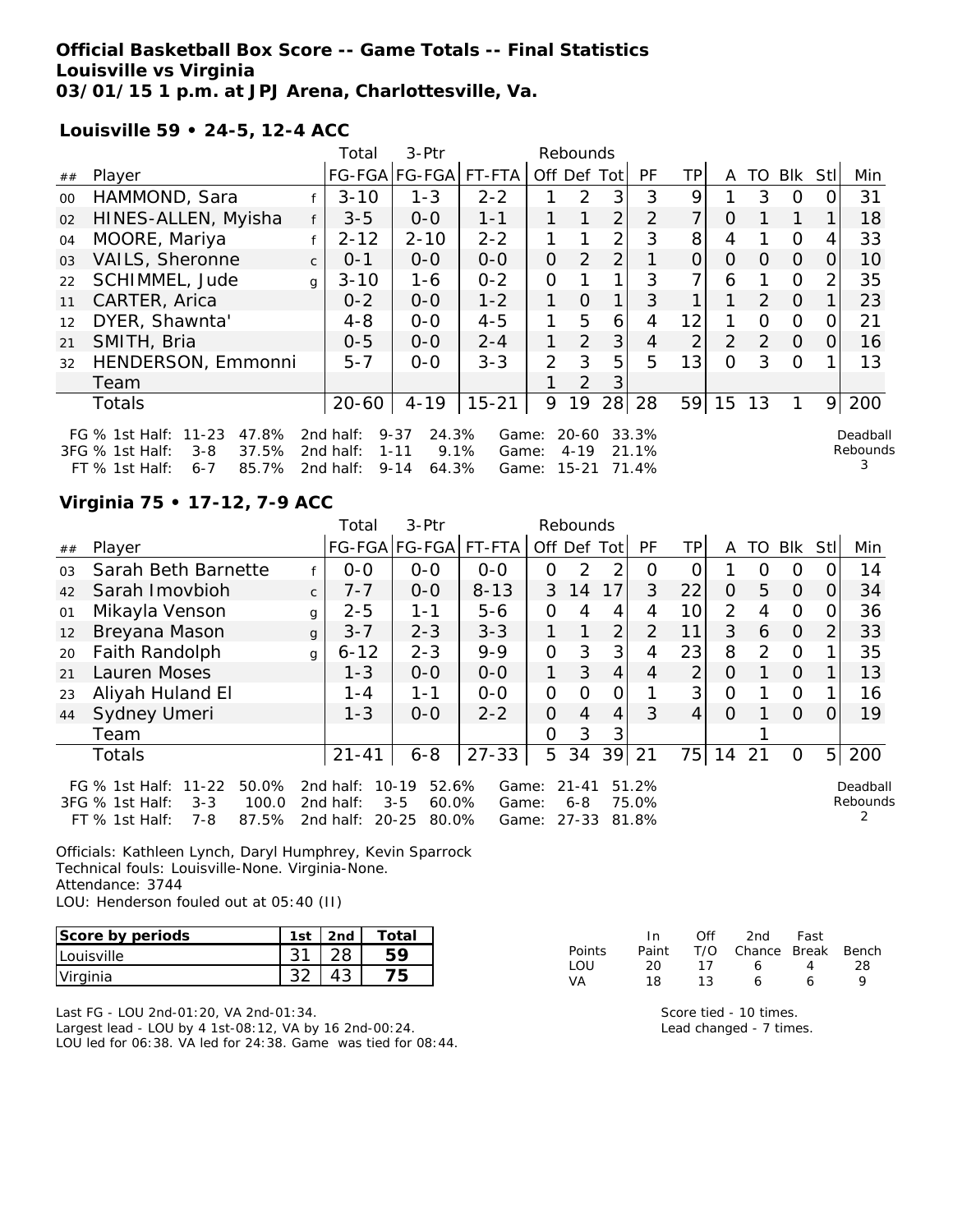## **Official Basketball Box Score -- Game Totals -- Final Statistics Virginia vs Miami 03/05/15 2:00 pm at the Greensboro Coliseum**

**Virginia 52 • 17-13 (7-9 ACC)**

|                |                                                                                                                   |              | Total                               | 3-Ptr                                                     |                         |                | Rebounds                         |                |                         |                |                |          |                |     |                             |
|----------------|-------------------------------------------------------------------------------------------------------------------|--------------|-------------------------------------|-----------------------------------------------------------|-------------------------|----------------|----------------------------------|----------------|-------------------------|----------------|----------------|----------|----------------|-----|-----------------------------|
| ##             | Player                                                                                                            |              |                                     | FG-FGA FG-FGA                                             | FT-FTA                  | Off            |                                  | Def Tot        | <b>PF</b>               | ΤP             | A              | TO.      | Blk            | Stl | Min                         |
| 21             | Lauren Moses                                                                                                      |              | $5 - 13$                            | $0 - 0$                                                   | $1 - 2$                 | 4              | 4                                | 8              |                         | 11             | 0              | 3        |                |     | 33                          |
| 42             | Sarah Imovbioh                                                                                                    |              | $3 - 8$                             | $0-0$                                                     | $0 - 2$                 | 3              | $\overline{4}$                   | 7 <sub>l</sub> | 3                       | 6              | $\Omega$       |          | $\Omega$       | 0   | 22                          |
| 01             | Mikayla Venson                                                                                                    | g            | $4 - 11$                            | $2 - 4$                                                   | $1 - 1$                 |                | 1                                | 2              | Ω                       | 11             | 1              | 3        | $\Omega$       |     | 37                          |
| 12             | Breyana Mason                                                                                                     | $\mathbf{q}$ | $6 - 12$                            | $1 - 1$                                                   | $0-0$                   | $\overline{O}$ | 5                                | 5              | O                       | 13             | $\overline{2}$ |          | $\Omega$       |     | 34                          |
| 20             | Faith Randolph                                                                                                    | $\mathsf{q}$ | $1 - 13$                            | $0 - 2$                                                   | $4 - 4$                 | 1              | 6                                |                |                         | 6              | 2              | 3        | $\Omega$       |     | 30                          |
| 0 <sub>3</sub> | Sarah Beth Barnette                                                                                               |              | $0-0$                               | $0 - 0$                                                   | $0-0$                   | $\overline{O}$ | $\Omega$                         | $\Omega$       |                         | $\overline{O}$ | $\Omega$       | $\Omega$ | $\overline{O}$ | 0   | 3                           |
| 23             | Aliyah Huland El                                                                                                  |              | $2 - 5$                             | $1 - 4$                                                   | $0 - 0$                 | 0              |                                  |                |                         | 5              | 1              | 3        | $\Omega$       | 3   | 19                          |
| 44             | Sydney Umeri                                                                                                      |              | $O - 4$                             | $0 - 0$                                                   | $0 - 0$                 | 3              | 3                                | 6              | 4                       | 0              | 3              | $\Omega$ | $\overline{O}$ | 2   | 22                          |
|                | Team                                                                                                              |              |                                     |                                                           |                         | 2              | 2                                | 4              |                         |                |                |          |                |     |                             |
|                | Totals                                                                                                            |              | $21 - 66$                           | $4 - 11$                                                  | $6 - 9$                 | 14             | 26                               | 40             | 11                      | 52             | 9              | 14       |                | 9   | 200                         |
|                | $12 - 32$<br>37.5%<br>FG $%$ 1st Half:<br>3FG % 1st Half:<br>50.0%<br>$3-6$<br>FT % 1st Half:<br>100.0<br>$3 - 3$ |              | 2nd half:<br>2nd half:<br>2nd half: | 26.5%<br>$9 - 34$<br>20.0%<br>$1 - 5$<br>$3 - 6$<br>50.0% | Game:<br>Game:<br>Game: |                | $21 - 66$<br>$4 - 11$<br>$6 - 9$ |                | 31.8%<br>36.4%<br>66.7% |                |                |          |                |     | Deadball<br>Rebounds<br>1,1 |

### **Miami 62 • 19-11 (8-8 ACC)**

|    |                                                                                                                     |              | Total                               | 3-Ptr                                                      |                         |                | Rebounds                         |      |                         |                |                |               |            |          |                      |
|----|---------------------------------------------------------------------------------------------------------------------|--------------|-------------------------------------|------------------------------------------------------------|-------------------------|----------------|----------------------------------|------|-------------------------|----------------|----------------|---------------|------------|----------|----------------------|
| ## | Player                                                                                                              |              |                                     | FG-FGA FG-FGA                                              | FT-FTA                  | Off Def        |                                  | Totl | PF                      | ТP             | A              | TO            | <b>BIK</b> | Stll     | Min                  |
| 21 | WILLIAMS, Jassany                                                                                                   |              | $3 - 4$                             | $0 - 0$                                                    | $2 - 2$                 |                |                                  | 8    |                         | 8              | Ω              | O             | 5          |          | 24                   |
| 03 | THOMAS, Jessica                                                                                                     | $\mathsf{q}$ | $3 - 8$                             | $1 - 6$                                                    | $1 - 2$                 | $\mathcal{O}$  | 5                                | 5    |                         | 8 <sup>1</sup> | 3              | 6             | $\Omega$   | O        | 32                   |
| 10 | WOODS, Michelle                                                                                                     | g            | $2 - 7$                             | $1 - 6$                                                    | $0 - 0$                 | 0              | 4                                | 4    | 3                       | 5              |                | 3             | $\Omega$   |          | 31                   |
| 23 | MOTLEY, Adrienne                                                                                                    | $\mathbf{q}$ | $6 - 15$                            | $2 - 6$                                                    | $1 - 2$                 | $\mathcal{O}$  | 5                                | 5    | 2                       | 15             | 3              | 2             | $\Omega$   |          | 35                   |
| 33 | McGUIRE, Suriya                                                                                                     | g            | $3 - 9$                             | 1-4                                                        | $2 - 2$                 | 2              | 4                                | 6    | Ω                       | 9              |                |               | 0          |          | 20                   |
| 05 | GREENE, Nigia                                                                                                       |              | $2 - 4$                             | $0 - 2$                                                    | $0 - 0$                 | $\overline{2}$ |                                  | 3    |                         | 4              | O              |               | $\Omega$   |          | 15                   |
| 15 | <b>STERLING, Necole</b>                                                                                             |              | $5 - 8$                             | $3 - 5$                                                    | $0-0$                   | $\overline{O}$ | 3                                | 3    |                         | 13             |                | $\mathcal{P}$ | $\Omega$   |          | 27                   |
| 25 | PRATHER, Khaila                                                                                                     |              | $0 - 1$                             | $0 - 0$                                                    | $0-0$                   | 0              | 0                                | 0    | $\Omega$                | 0              | O              | $\Omega$      | $\Omega$   | $\left($ | 3                    |
| 30 | DAVENPORT, Erykah                                                                                                   |              | $O - 1$                             | $0 - 0$                                                    | $0-0$                   | $\overline{O}$ | 2                                | 2    |                         | 0              | $\overline{O}$ | 2             |            |          | 13                   |
|    | Team                                                                                                                |              |                                     |                                                            |                         | $\mathcal{P}$  | $\mathcal{P}$                    | 4    |                         |                |                |               |            |          |                      |
|    | Totals                                                                                                              |              | $24 - 57$                           | $8 - 29$                                                   | $6 - 8$                 | 7              | 33                               | 40   | 10                      | 62             | 9              | 17            | 6          |          | 3 200                |
|    | $15 - 30$<br>50.0%<br>FG $%$ 1st Half:<br>$4 - 13$<br>30.8%<br>3FG % 1st Half:<br>$FT$ % 1st Half:<br>0.0%<br>$O-O$ |              | 2nd half:<br>2nd half:<br>2nd half: | $9 - 27$<br>33.3%<br>$4 - 16$<br>25.0%<br>$6 - 8$<br>75.0% | Game:<br>Game:<br>Game: |                | $24 - 57$<br>$8 - 29$<br>$6 - 8$ |      | 42.1%<br>27.6%<br>75.0% |                |                |               |            |          | Deadball<br>Rebounds |

Officials: Bryan Brunette, Maj Forsberg, Jules Gaillen Technical fouls: Virginia-None. Miami-None. Attendance: 3688 Second Round (Game 5) of the 2015 ACC Tournament

| Score by periods | 1st | 2nd | Total |
|------------------|-----|-----|-------|
| Virginia         |     |     |       |
| <b>Miami</b>     |     |     |       |

Last FG - VA 2nd-00:49, UM 2nd-01:53. Largest lead - VA by 2 1st-19:31, UM by 12 2nd-03:33. VA led for 06:33. UM led for 27:51. Game was tied for 05:09.

|        | ln.   | ∩ff     | 2nd                    | Fast     |    |
|--------|-------|---------|------------------------|----------|----|
| Points | Paint |         | T/O Chance Break Bench |          |    |
| VA     | 18    | $\circ$ | $-11$                  | $\Omega$ | 5  |
| UM.    | フフ    | 14      | Б.                     | 6        | 17 |